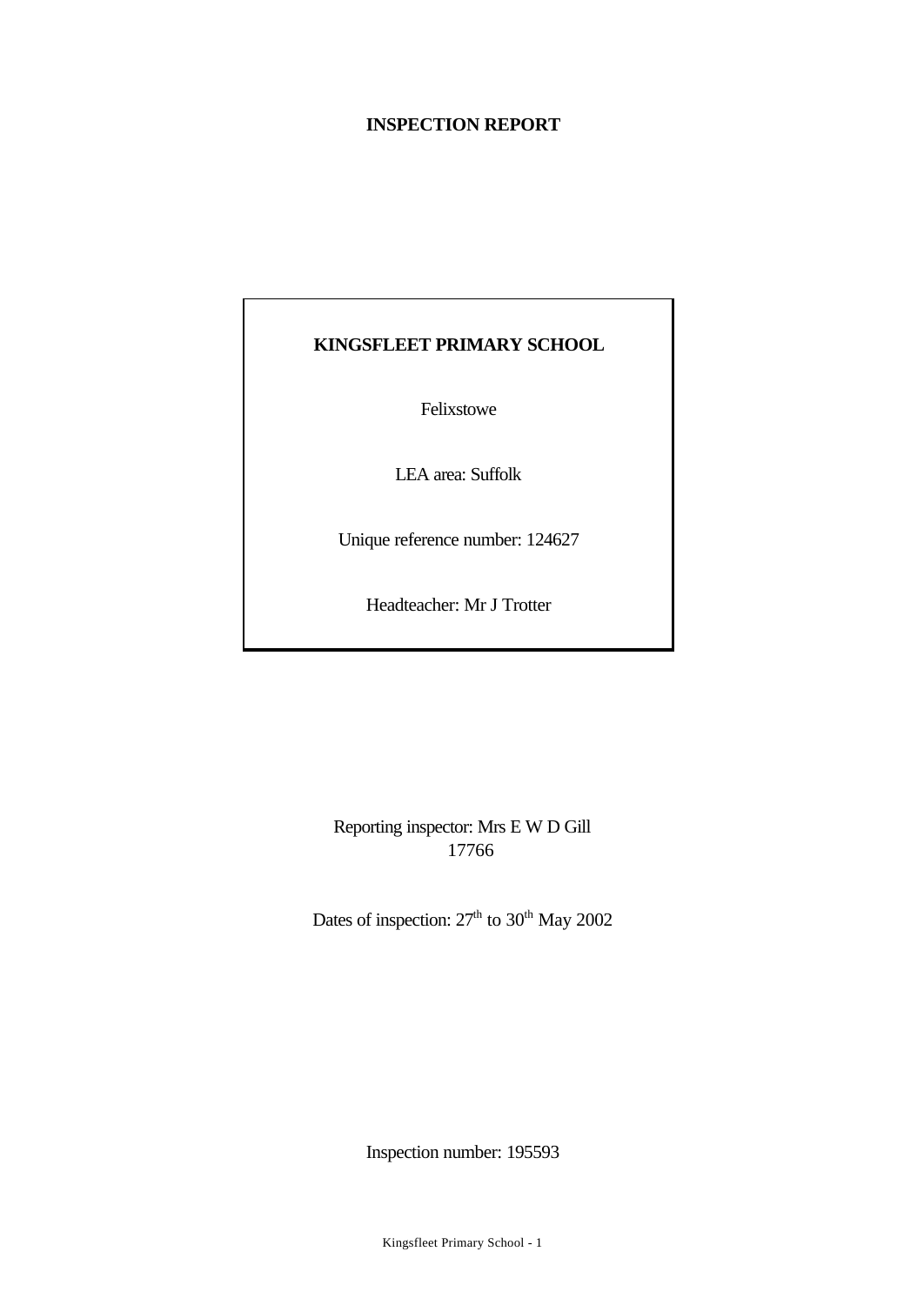Full inspection carried out under section 10 of the School Inspections Act 1996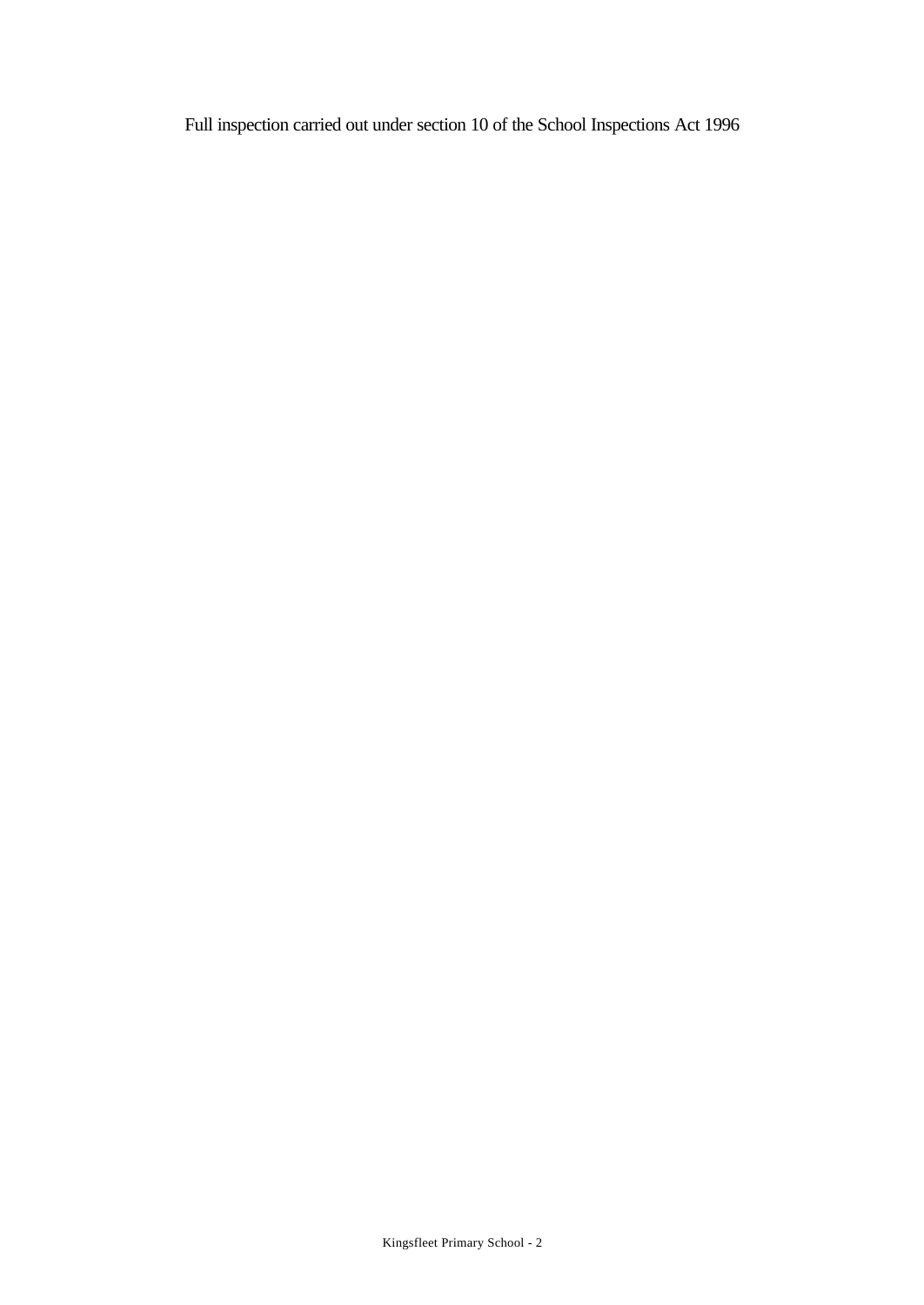# **INFORMATION ABOUT THE SCHOOL**

| Type of school:              | Primary                                       |
|------------------------------|-----------------------------------------------|
| School category:             | Community                                     |
| Age range of pupils:         | $4 - 11$ years                                |
| Gender of pupils:            | Mixed                                         |
| School address:              | Ferry Road<br>Felixstowe<br><b>Suffolk</b>    |
| Postcode:                    | IP11 9LY                                      |
| Telephone number:            | 01394 277897                                  |
| Fax number:                  | 01394 285680                                  |
| Appropriate authority:       | The Governing Body, Kingsfleet Primary School |
| Name of chair of governors:  | Mrs D Buxton                                  |
| Date of previous inspection: | May 1997                                      |

### © Crown copyright 2002

This report may be reproduced in whole or in part for non-commercial educational purposes, provided that all extracts quoted are reproduced verbatim without adaptation and on condition that the source and date thereof are stated.

Further copies of this report are obtainable from the school. Under the School Inspections Act 1996, the school must provide a copy of this report and/or its summary free of charge to certain categories of people. A charge not exceeding the full cost of reproduction may be made for any other copies supplied.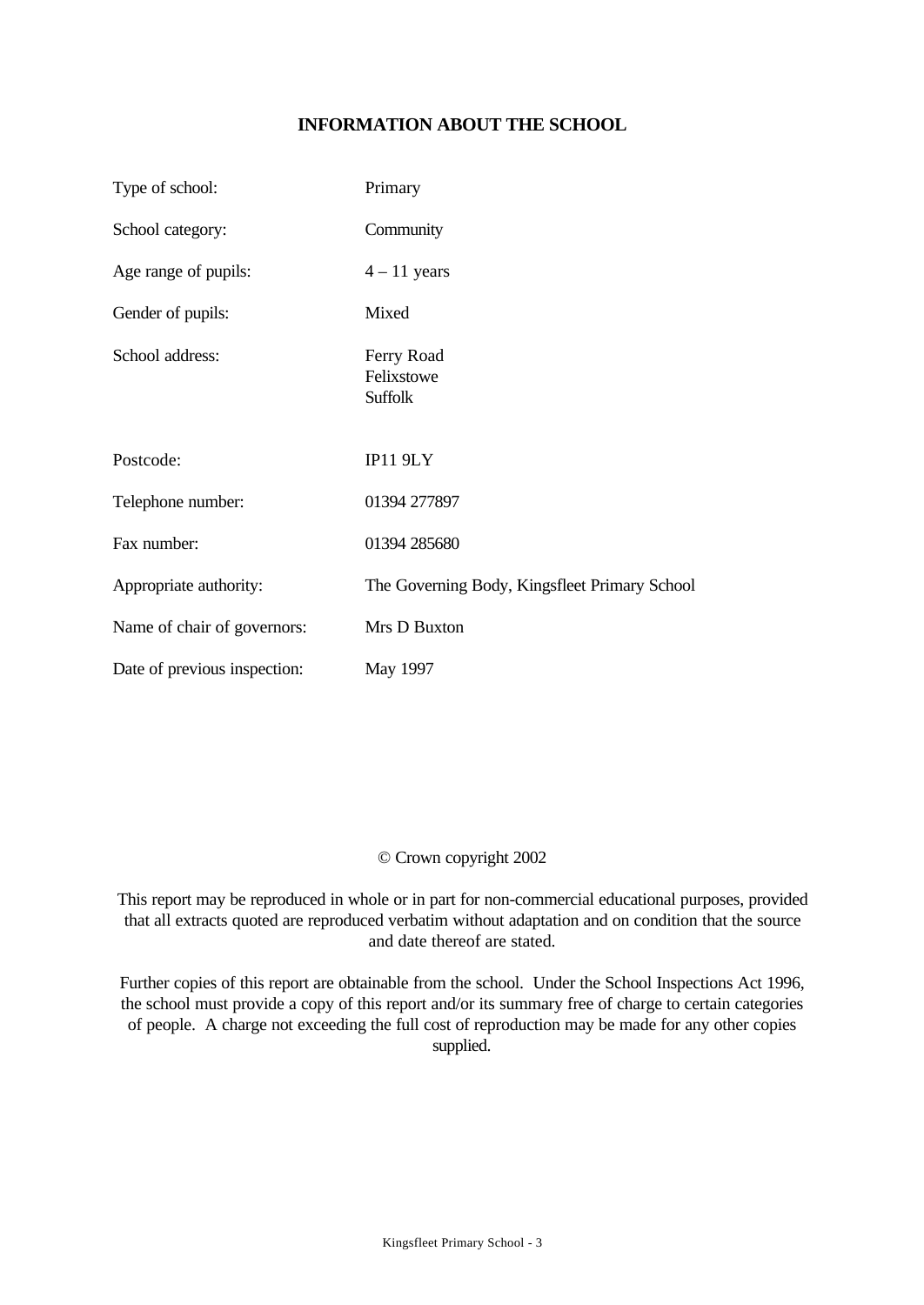# **INFORMATION ABOUT THE INSPECTION TEAM**

| <b>Team members</b> |                    |                         | <b>Subject responsibilities</b>                                                                                                            | <b>Aspect responsibilities</b>                                                                                                                                                       |
|---------------------|--------------------|-------------------------|--------------------------------------------------------------------------------------------------------------------------------------------|--------------------------------------------------------------------------------------------------------------------------------------------------------------------------------------|
| 17766               | Eira Gill          | Registered<br>inspector | English, geography,<br>information and<br>communication<br>technology and English<br>as an additional language                             | How high are<br>standards? How well<br>are pupils taught?<br>How well is the<br>school led and<br>managed? What<br>should the school do<br>to improve further?                       |
| 9092                | Ron Elam           | Lay inspector           |                                                                                                                                            | Pupils' attitudes,<br>values and personal<br>development. How<br>well does the school<br>care for its pupils?<br>How well does the<br>school work in<br>partnership with<br>parents? |
| 14596               | Tony Fiddian-Green | Team<br>inspector       | Mathematics, design and<br>technology, physical<br>education, religious<br>education, special<br>educational needs, equal<br>opportunities | How good are the<br>curricular and other<br>opportunities offered<br>to pupils?                                                                                                      |
| 18083               | Judith Howell      | Team<br>inspector       | Foundation Stage,<br>science, art and design,<br>music, history                                                                            |                                                                                                                                                                                      |

The inspection contractor was:

Phoenix Educational Consultants "Thule" 60 Joy Lane Whitstable Kent CT5 4LT 01227 273449

Any concerns or complaints about the inspection or the report should be raised with the inspection contractor. Complaints that are not satisfactorily resolved by the contractor should be raised with OFSTED by writing to:

> The Complaints Manager Inspection Quality Division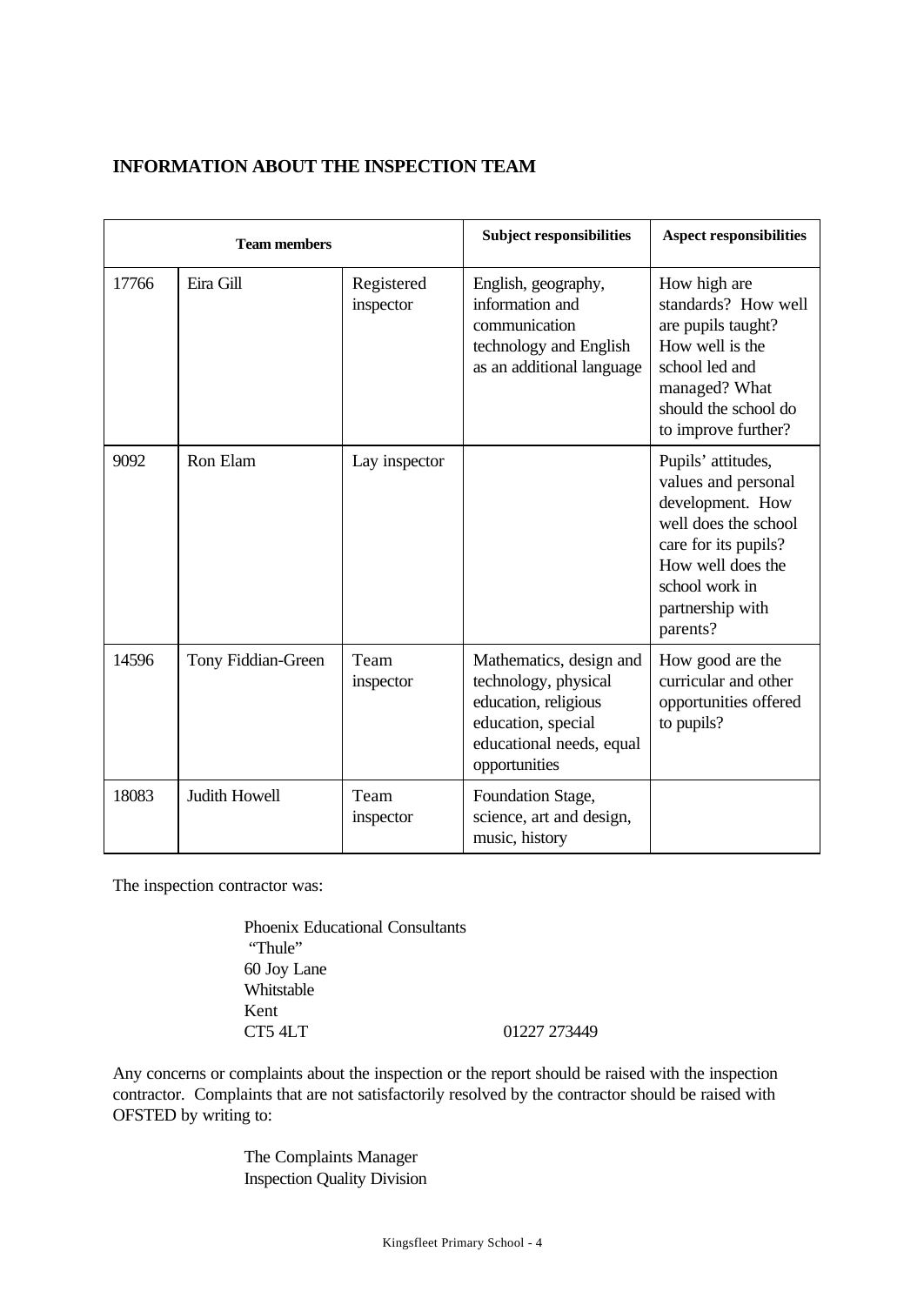The Office for Standards in Education Alexandra House 33 Kingsway, London, WC2B 6SE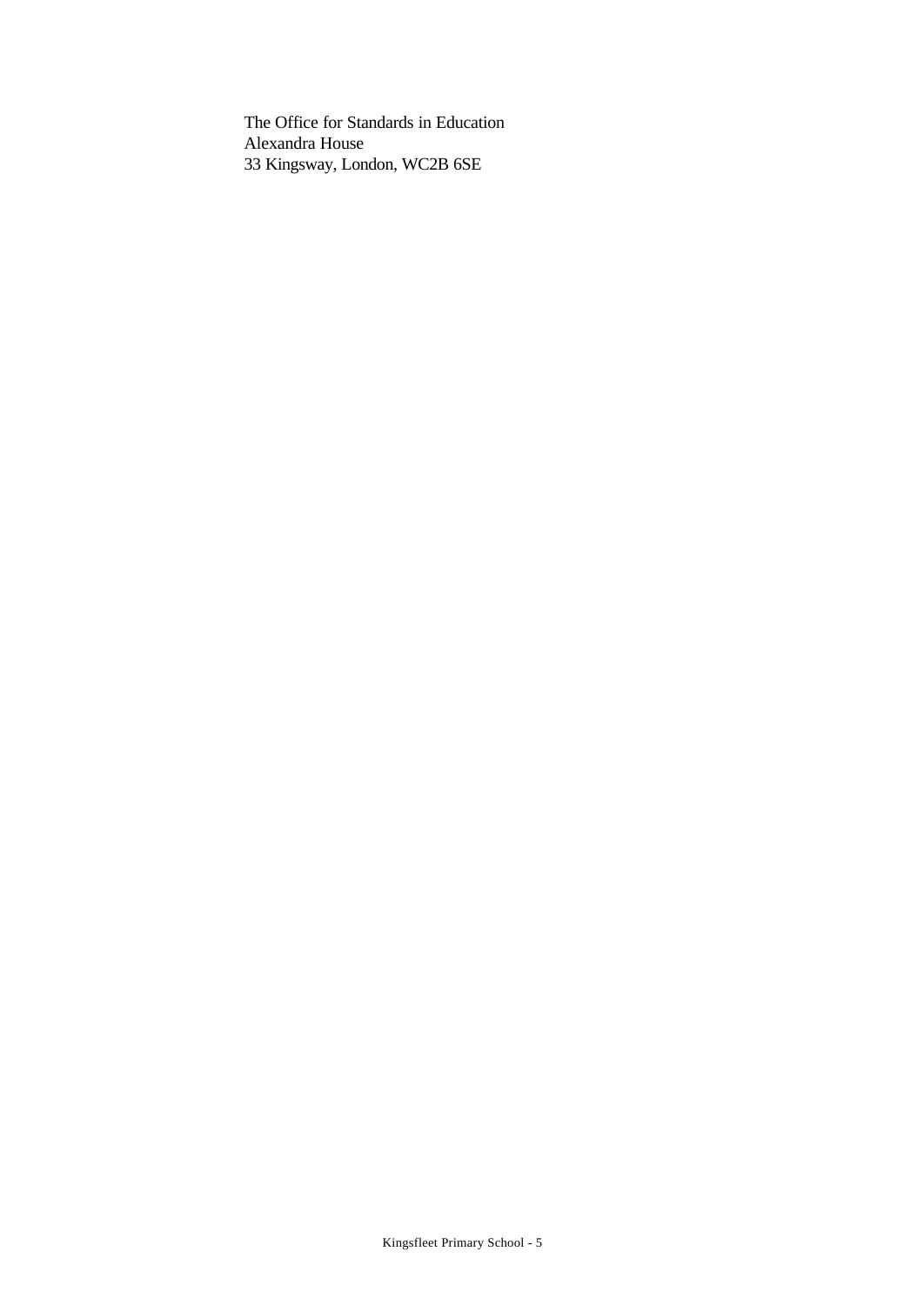# **REPORT CONTENTS**

|                                                                                         | Page |
|-----------------------------------------------------------------------------------------|------|
| <b>PART A: SUMMARY OF THE REPORT</b>                                                    | 5    |
| Information about the school                                                            |      |
| How good the school is                                                                  |      |
| What the school does well                                                               |      |
| What could be improved                                                                  |      |
| How the school has improved since its last inspection                                   |      |
| <b>Standards</b>                                                                        |      |
| Pupils' attitudes and values                                                            |      |
| Teaching and learning                                                                   |      |
| Other aspects of the school                                                             |      |
| How well the school is led and managed                                                  |      |
| Parents' and carers' views of the school                                                |      |
| <b>PART B: COMMENTARY</b>                                                               |      |
| <b>HOW HIGH ARE STANDARDS?</b>                                                          | 9    |
| The school's results and pupils' achievements                                           |      |
| Pupils' attitudes, values and personal development                                      |      |
| <b>HOW WELL ARE PUPILS TAUGHT?</b>                                                      | 11   |
| <b>HOW GOOD ARE THE CURRICULAR AND OTHER</b><br><b>OPPORTUNITIES OFFERED TO PUPILS?</b> | 14   |
| HOW WELL DOES THE SCHOOL CARE FOR ITS PUPILS?                                           | 16   |
| <b>HOW WELL DOES THE SCHOOL WORK IN</b>                                                 |      |
| <b>PARTNERSHIP WITH PARENTS?</b>                                                        | 18   |
| HOW WELL IS THE SCHOOL LED AND MANAGED?                                                 | 19   |
| WHAT SHOULD THE SCHOOL DO TO IMPROVE FURTHER?                                           | 23   |
| PART C: SCHOOL DATA AND INDICATORS                                                      | 24   |
| PART D: THE STANDARDS AND QUALITY OF TEACHING IN                                        |      |
| AREAS OF THE CURRICULUM, SUBJECTS AND COURSES                                           | 28   |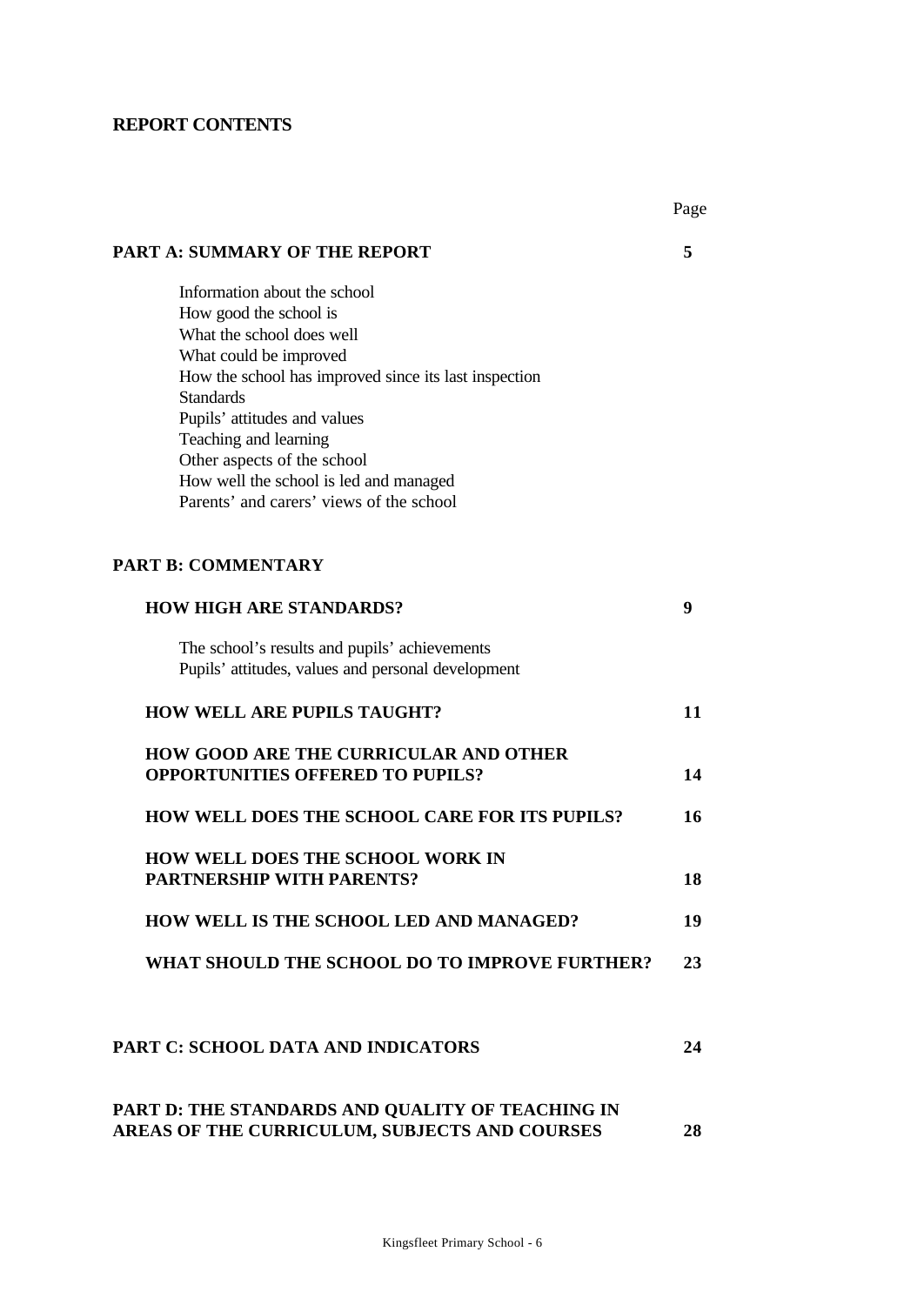# **PART A: SUMMARY OF THE REPORT**

### **INFORMATION ABOUT THE SCHOOL**

Kingsfleet Primary School educates boys and girls aged between four and 11 years. There are 224 pupils on roll and this is about the same size as most primary schools. There are 33 children in one Reception class and one mixed Reception and Year 1 class attending full time. The school has 32 pupils on its register of special educational needs and this is a lower proportion than the national average. Two pupils have a statement of special educational need and this is below the national average. The school has a balanced number of boys and girls. However, in several classes, there is an imbalance in the number of girls and boys. About five per cent are from minority ethnic backgrounds and this is lower than in most schools. Seven pupils speak English as an additional language and are bilingual. The most common languages are French, Chinese and Gujerati. About four per cent of pupils are entitled to free school meals and this is lower than the national average. During the last school year, four pupils entered the school other than at the usual time of first admission and two left it at times which were not those of the normal leaving or transfer for most pupils. This is a low rate of mobility. Attainment on entry is usually above average. However, this does vary and the attainment on entry of this year's group of Reception children is average with a wide band of ability.

# **HOW GOOD THE SCHOOL IS**

Kingsfleet Primary School is an effective school and provides a good quality of education for its pupils. Standards in English and mathematics have improved since the national tests in 2001 and are now well above average. The high standards in science have been maintained. The quality of teaching is good overall in Years 1 – 6 with over a third of lessons being judged very good or excellent. In March 2000, the high standards attained over the previous years were recognised by the Secretary of State for Education and Employment and the school received an 'Achievement Award' from the department. The leadership and management of the school by the headteacher and senior management team are good. The school gives good value for money.

### **What the school does well**

- Pupils attain well above average standards in English, mathematics and science in Year 2 and Year 6 and well above average standards in music in Year 6.
- The high quality of the teaching in Years 1 to 6 has a positive impact on the pupils' learning.
- Good learning opportunities are provided for the pupils and provision is very good in information and communication technology and music.
- Good leadership and management from the headteacher and senior management team ensure a good team spirit among all staff and a strong focus on improvement.
- Provision for the pupils' moral and social education is very good and this contributes to their good behaviour and very good relationships.
- The school's partnership with parents is good and this has a significant effect on the pupils' attitudes to school, which are very good.
- Attendance is very good and well above the level of most schools nationally and reflects the good links with parents.

### **What could be improved**

- The monitoring and support of teaching in the Reception class in order to raise standards.
- The quality of the resources and accommodation for the Reception class to improve the learning environment.
- Standards of attainment in physical education that are average when all other subjects are at least above average.

*The areas for improvement will form the basis of the governors' action plan.*

# **HOW THE SCHOOL HAS IMPROVED SINCE ITS LAST INSPECTION**

There has been good improvement since the school was inspected in May, 1997 and there is a good capacity for further improvement. The weaknesses identified at that time have been addressed successfully. Standards in English, mathematics, science and music have risen to a high level and the quality of teaching and learning has made very good improvement. These considerable improvements in standards and teaching are due to good leadership and a very tight focus on improving writing throughout the school as well as the introduction of good assessment procedures. The headteacher's influence as co-ordinator of the music curriculum has resulted in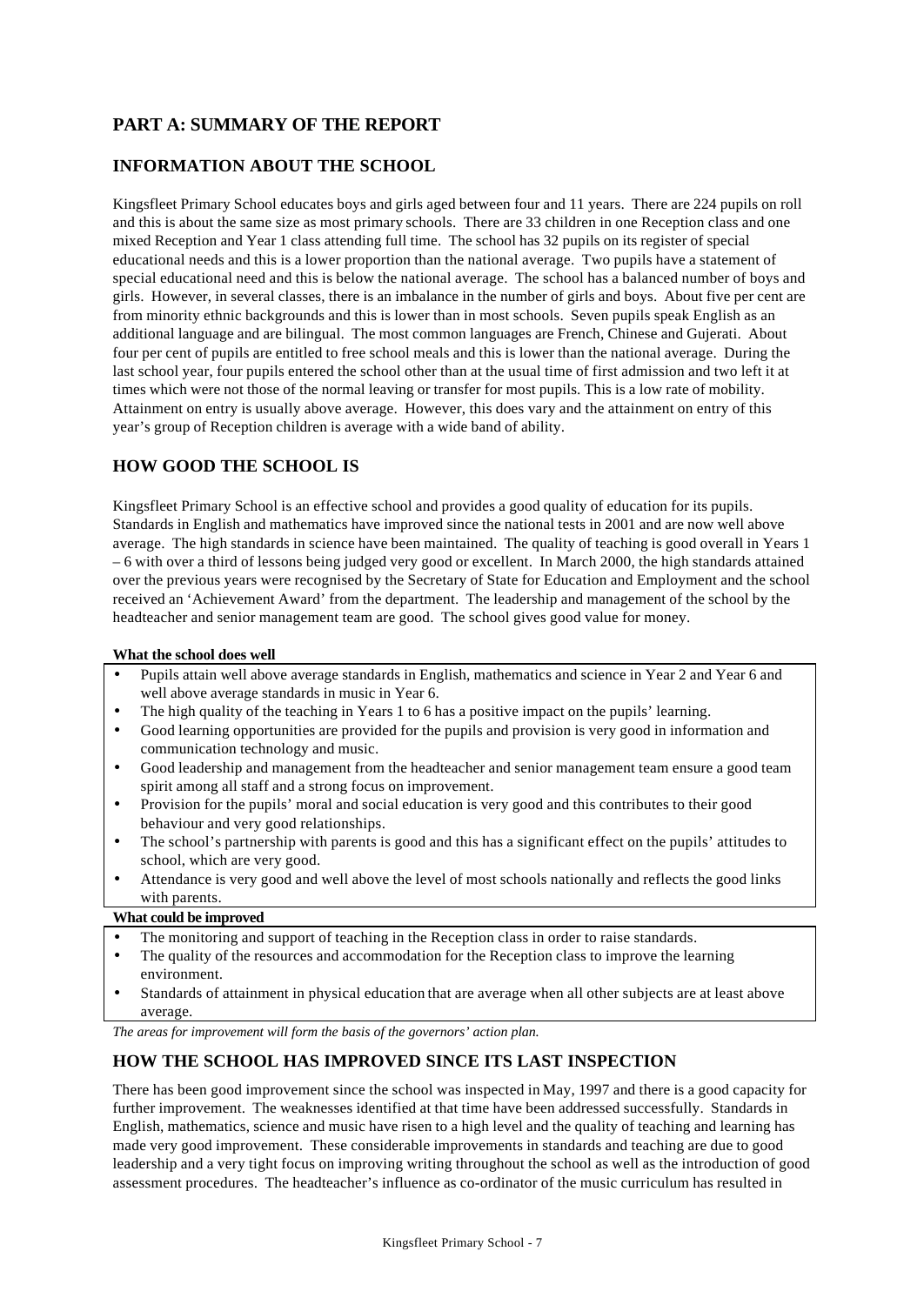high standards of attainment in music. There has been a significant improvement in the provision for information and communication technology due to the excellent skills and enthusiasm of the co-ordinator in installing the school's own Intranet system. The co-ordinators are aware of their important role in moving the school forward and most of them are good, or very good, managers of their subjects. The leadership and management of the headteacher and senior management team are now good.

### **STANDARDS**

The table shows the standards achieved by pupils at the end of Year 6 based on average point scores in National Curriculum tests.

|                 |      |             | compared with |                    |                                     |        |
|-----------------|------|-------------|---------------|--------------------|-------------------------------------|--------|
| Performance in: |      | all schools |               | similar<br>schools | <b>Key</b>                          |        |
|                 | 1999 | 2000        | 2001          | 2001               |                                     |        |
| English         | B    | A           | C             | E                  | well above average<br>above average | A<br>B |
| mathematics     | A    | A           | C             | D                  | average<br>below average            |        |
| science         | A    | A           | A             | C                  | well below average                  | E      |

The school's results in the national tests at the end of Year 6 in 2001 declined from the previous years except in science where standards remained high. However, the attainment on entry of this particular group of pupils showed that their ability was average when based on the data provided by the Local Education Authority. Attainment on entry is usually above average but does vary. The school's trend for the last five years in the core subjects of English, mathematics and science is in line with the national trend. The inspection's findings are that standards are well above average in English and mathematics, including literacy and numeracy and well above average in science for the present group of Year 6 pupils. In all other subjects, standards are above average except in physical education where standards are average. The achievement of all pupils, including those with special educational needs, those pupils with English as an additional language and those pupils deemed to be gifted and talented, is good in all subjects except for physical education where achievement is satisfactory. The targets set by the school for English and mathematics are challenging and the school is on course to meet them in both English and mathematics. Most of the present group of Reception children are on track to reach at least the expected levels for all areas of learning by the time that they reach statutory school age and to exceed expectations in their knowledge and understanding of the world and creative development. In Year 2, current standards are high in English, mathematics and science and good in most other subjects. Pupils have maintained their good achievement in Year 2 for several years.

| Aspect                                    | <b>Comment</b>                                                                                                                                                                                                              |  |
|-------------------------------------------|-----------------------------------------------------------------------------------------------------------------------------------------------------------------------------------------------------------------------------|--|
| Attitudes to the school                   | Very good: pupils enjoy school and are very responsive. They are<br>enthusiastic in most lessons, listen attentively and work hard. Concentration is<br>good and most pupils can work hard over an extended period of time. |  |
| Behaviour, in and out of<br>classrooms    | Good: the majority of pupils behave well and this supports the positive<br>learning environment observed in most lessons.                                                                                                   |  |
| Personal development and<br>relationships | Very good: pupils are happy to show initiative and their personal responsibility<br>in learning is good. They can operate independently and chat confidently to<br>adults and to each other about their work or play.       |  |
| Attendance                                | Very good: it is well above the level of most schools nationally.                                                                                                                                                           |  |

# **PUPILS' ATTITUDES AND VALUES**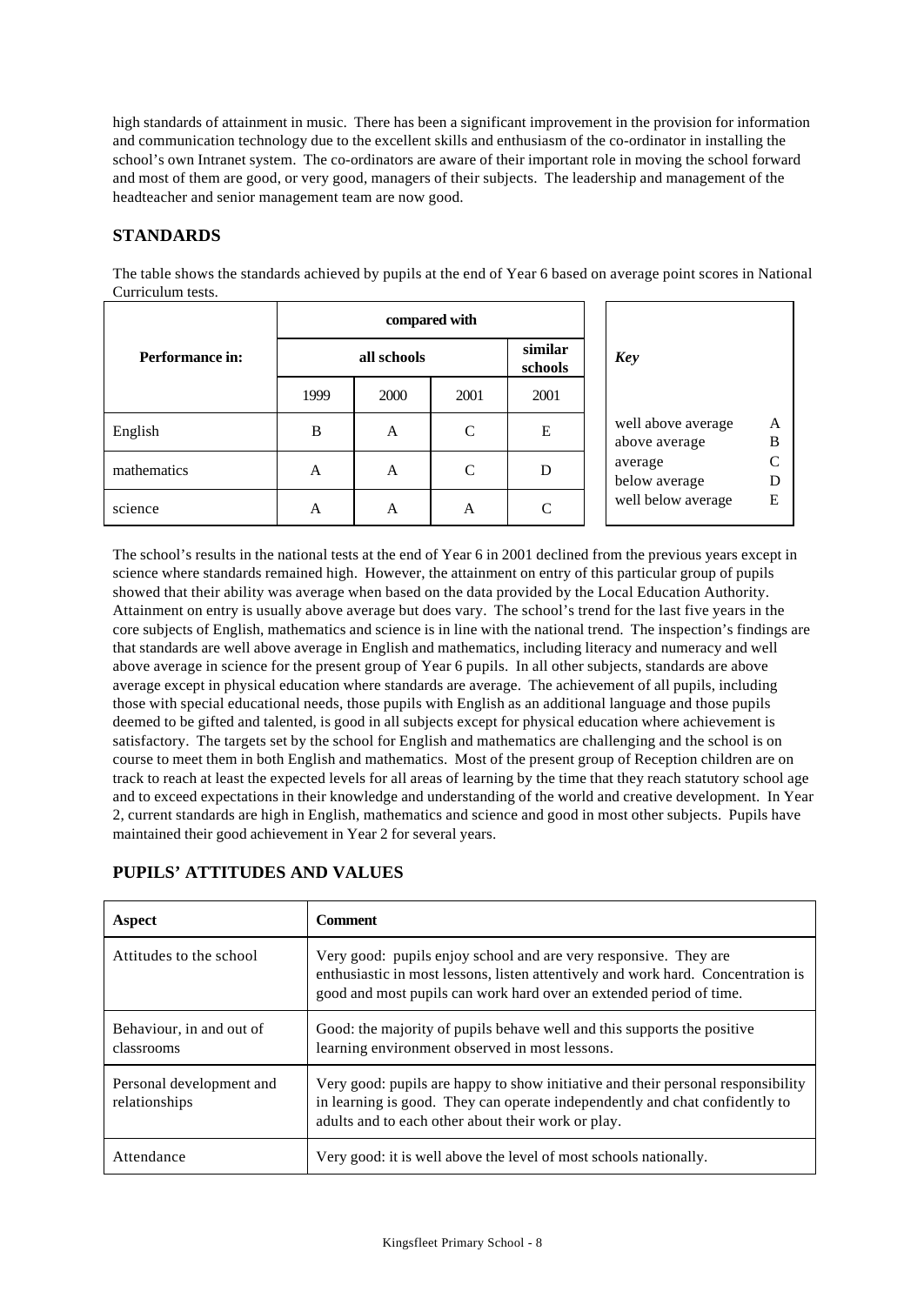### **TEACHING AND LEARNING**

| <b>Teaching of pupils in:</b> | <b>Reception</b> | Years $1-2$ | Years $3-6$ |
|-------------------------------|------------------|-------------|-------------|
| Quality of teaching           | Satisfactory     | Good        | Good        |

*Inspectors make judgements about teaching in the range: excellent; very good; good; satisfactory; unsatisfactory; poor; very poor. 'Satisfactory' means that the teaching is adequate and strengths outweigh weaknesses.*

In Years 1 to 6, the quality of teaching and learning in English, including literacy, is very good overall while in Years 5 and 6, teaching is very good in information and communication technology and music. The teaching and learning in mathematics, including numeracy, and in most other subjects, are good. The major strengths are the teaching of the basic skills in English, mathematics, science and information technology as well as the management and control of the pupils that result in pupils making good, and sometimes, very good progress in lessons. Additional strengths in English are the very good methods used to teach writing that result in pupils having a better than expected knowledge of their own learning. Furthermore, the pupils in Years 5 and 6 are given a high challenge in several lessons that results in pupils making every effort both intellectually and creatively to produce work of a high quality. Most teachers use imaginative and well planned methods to inspire their pupils who respond well by showing a keen interest and independence in their learning. There are very few weaknesses but one that is common throughout the school is in physical education. There is a lack of attention given by the teachers to pupils appraising their own performance or that of other pupils in the class. This leads to a lack of understanding by pupils of their own achievement and standards are satisfactory, rather than good. In Year 3, the choice of dull textbooks to teach English resulted in several pupils not being engaged with the task and, in science, in the same class, a lack of organisational skills resulted in a high noise level so that little progress was made in the lesson. In the Reception class, expectations are not always high enough and there is not enough challenge for the pupils, particularly in writing and mathematics. Overall, the school meets the needs of all pupils well, including those children with special educational needs, those with English as an additional language and those pupils who are deemed gifted and talented.

| Aspect                                                                                               | <b>Comment</b>                                                                                                                                                                                                                                                                                                  |
|------------------------------------------------------------------------------------------------------|-----------------------------------------------------------------------------------------------------------------------------------------------------------------------------------------------------------------------------------------------------------------------------------------------------------------|
| The quality and range of the<br>curriculum                                                           | Good: the curriculum is enriched by a range of visits and visitors as well as a<br>residential visit by the Year 6 pupils to North Wales. In most subjects, there is<br>evidence of good coverage of the curriculum and there is very good provision<br>for information and communication technology and music. |
| Provision for pupils with<br>special educational needs                                               | Good: arrangements to support pupils' learning are effective.<br>Pupils' individual education plans are mostly well organised and contain<br>appropriate targets for improvement, which are reviewed regularly.                                                                                                 |
| Provision for pupils with<br>English as an additional<br>language                                    | Good: all the pupils are bilingual and have developed fluency in English. They<br>have full access to the curriculum and achieve as well as other pupils.                                                                                                                                                       |
| Provision for pupils' personal,<br>including spiritual, moral,<br>social and cultural<br>development | Good overall. Provision for spiritual development is good whilst provision for<br>the pupils' moral and social development is very good. This is having an<br>impact on the ethos of the school and the good behaviour of pupils. There is<br>sound provision for cultural development.                         |
| How well the school cares for<br>its pupils                                                          | Good: child protection procedures are secure and clearly understood by staff.<br>The school has good procedures for assessing pupils' progress and there are<br>also good procedures for monitoring pupils' academic progress.                                                                                  |

# **OTHER ASPECTS OF THE SCHOOL**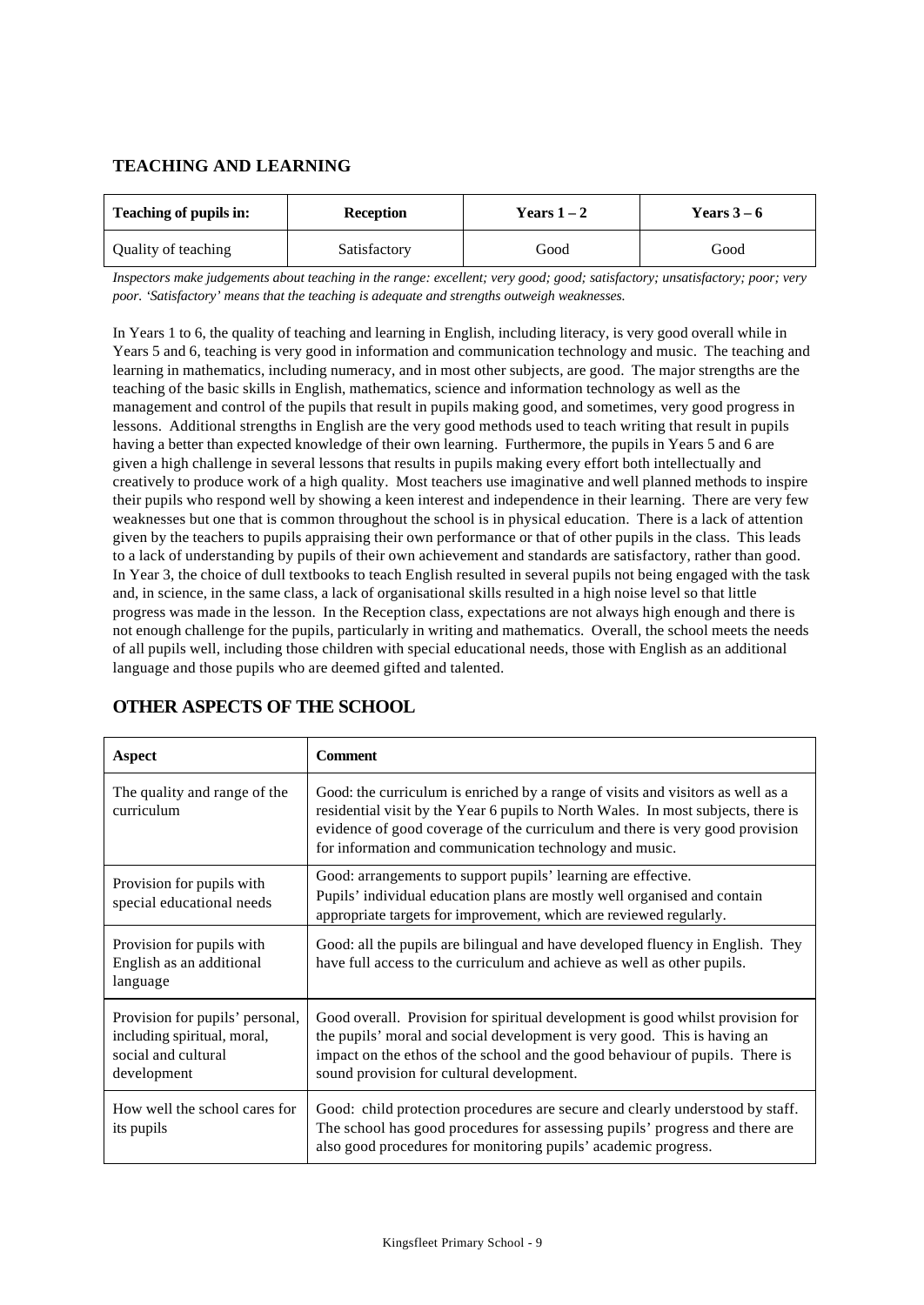The school's partnership with parents is good and significantly promotes the pupils' very good attitudes and good behaviour. Although extra-curricular activities are judged to be satisfactory overall, nevertheless, the range of sporting opportunities for pupils is limited.

| Aspect                                                                 | <b>Comment</b>                                                                                                                                                                                                                                                             |
|------------------------------------------------------------------------|----------------------------------------------------------------------------------------------------------------------------------------------------------------------------------------------------------------------------------------------------------------------------|
| Leadership and management<br>by the headteacher and other<br>key staff | Good: the headteacher has a very clear vision for the school and is assisted<br>effectively by the senior management team who carry out their responsibilities<br>very effectively. This has a very good impact on improving the school and<br>maintaining high standards. |
| How well the governors fulfil<br>their responsibilities                | Sound: all governors support the school well but strategic development is not<br>strong. The chair of the governing body is particularly effective.                                                                                                                        |
| The school's evaluation of its<br>performance                          | Good: there are good systems in place to track pupils' progress and the action<br>taken to meet the school's targets is good.                                                                                                                                              |
| The strategic use of resources                                         | Good: the school development plan is linked well to the budget and the school<br>makes best use of all grants and specific funding, for example, for the pupils<br>with special educational needs.                                                                         |

### **HOW WELL THE SCHOOL IS LED AND MANAGED**

Staffing is good; accommodation is satisfactory overall with an excellent outdoor learning environment but poor accommodation for the Reception children. Resources are satisfactory overall but, in the Reception class, they are unsatisfactory. The school appropriately seeks best value for money.

# **PARENTS' AND CARERS' VIEWS OF THE SCHOOL**

| What pleases parents most |                                                                                          | What parents would like to see improved |                                                                                        |  |
|---------------------------|------------------------------------------------------------------------------------------|-----------------------------------------|----------------------------------------------------------------------------------------|--|
|                           | Their children like school, they behave well and<br>are making good progress.            |                                         | The information they receive about the progress<br>their children are making.          |  |
|                           | Teaching is good.<br>The school is well led and managed.                                 |                                         | They would like to see the school working more<br>closely with them.                   |  |
|                           | They feel comfortable about asking questions if<br>there is a problem.                   |                                         | They would like to see more extra-curricular<br>activities and sporting opportunities. |  |
|                           | They feel that the school is helping their children<br>to become mature and responsible. |                                         | Parents are not happy with the amount of<br>homework.                                  |  |

The inspection team agree with all the positive points raised by the parents. They have judged that the information parents receive about progress is satisfactory although there are weaknesses in the end of year reports. The team believes that the school does work closely with parents but, unusually, there is no formal meeting in the autumn term. Inspectors conclude that extra-curricular activities are satisfactory but that the sporting opportunities available to pupils are limited. The inspection team believe that homework is generally appropriate in Years 3 to 6 and good in Years 1 to 2.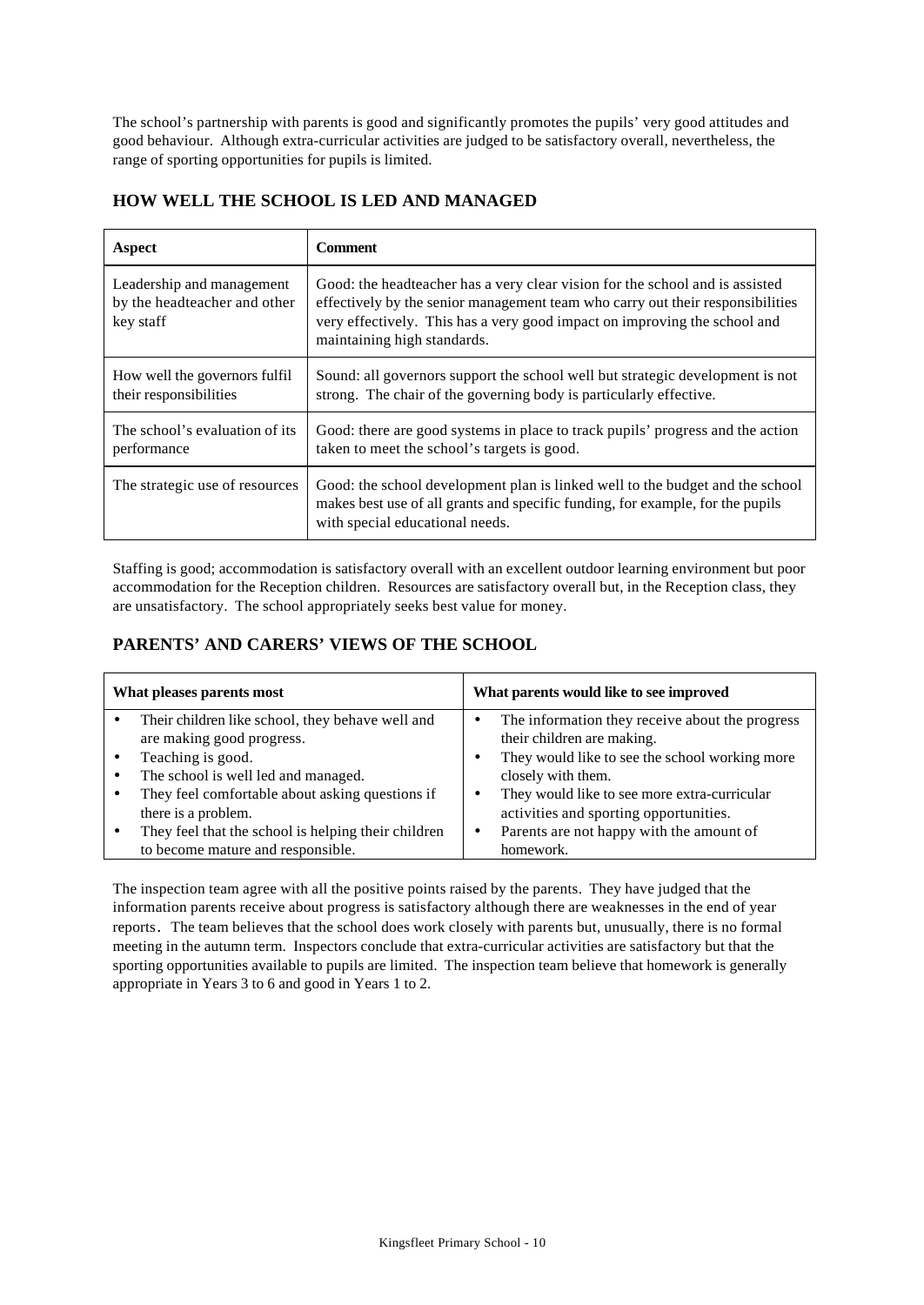# **PART B: COMMENTARY**

### **HOW HIGH ARE STANDARDS?**

### **The school's results and pupils' achievements**

1. The present group of Reception children entered the school with average levels of attainment and a wide range of ability. In the Reception year, most children are achieving satisfactorily and are on course to meet the Early Learning Goals in communication, language and literacy, mathematical development, physical development and in their personal, social and emotional development. However, insufficient attention is given to developing fully pupils' skills in writing and in the recording of their work in mathematics. In their knowledge and understanding of the world and in their creative development, most children are on course to exceed the Early Learning Goals and their achievement is good due to the good teaching in these areas of learning. The children are confident and several take part in discussions. Most children enjoy listening to stories and they particularly love exploring all the activities both inside and outside the classroom.

2. The results of the national tests at the end of Year 2 in 2001 showed that pupils attained well above average standards in reading, writing and mathematics in comparison with other schools nationally and that these high standards have been maintained for the last four years. Boys outperformed girls in reading and writing in the tests but there was no discernible difference during the inspection. The findings of the inspection are that, at the end of Year 2, the pupils reach well above average standards in reading, writing, mathematics and science. In all other subjects, pupils' attainment is above average except in religious education where attainment is average. No overall judgement can be made on standards of attainment in physical education in Year 2 because only one lesson was observed in dance. However, standards in this lesson were above average. The achievement of all pupils, including those with special educational needs, those pupils with English as an additional language and those pupils deemed to be gifted and talented is good.

3. In the end of Year 6 national tests in 2001, standards of attainment declined from previous years in English and mathematics to average whereas, in the previous two years, attainment had been above average. However, in science, high standards have been maintained for the last four years. The attainment on entry of this particular group of Year 6 pupils showed that their ability was average based on the data provided by the Local Education Authority. The explanation for the pupils' very good achievement in science in 2001 is that the headteacher teaches the Year 6 pupils science and also organises after school extension lessons every week. The inspection's findings for the present group of Year 6 pupils are that standards are well above average in English including literacy, mathematics including numeracy, science and music. In all other subjects, standards of attainment are above average except in physical education where they are satisfactory. Achievement is good in all subjects, except physical education, for all pupils including those with special educational needs, those with English as an additional language and those pupils deemed to be gifted and talented. In physical education, achievement is satisfactory. The targets set by the school for English and mathematics are challenging and the school is on course to meet them in both English and mathematics.

4. The key strengths in the teaching of the English, mathematics, science and music are illustrated by the significant emphasis given to teaching the pupils the basic skills very thoroughly and consistently throughout the school. In English, for example, a major part of whole lessons may be devoted to teaching the pupils how to improve their writing by using interesting and powerful adjectives and appropriate connectives. The good planning and high expectations of the teachers ensure that the pupils learn the appropriate vocabulary of connectives, such as the 'time' connectives of 'finally', 'later on' and 'meanwhile'. In addition, pupils in Years 1to 6 are taught to use a checklist of success criteria to ensure that they are making progress in their writing skills. In mathematics, the focus in most classes is on pupils learning to be 'mathematicians' by explaining their methods of mental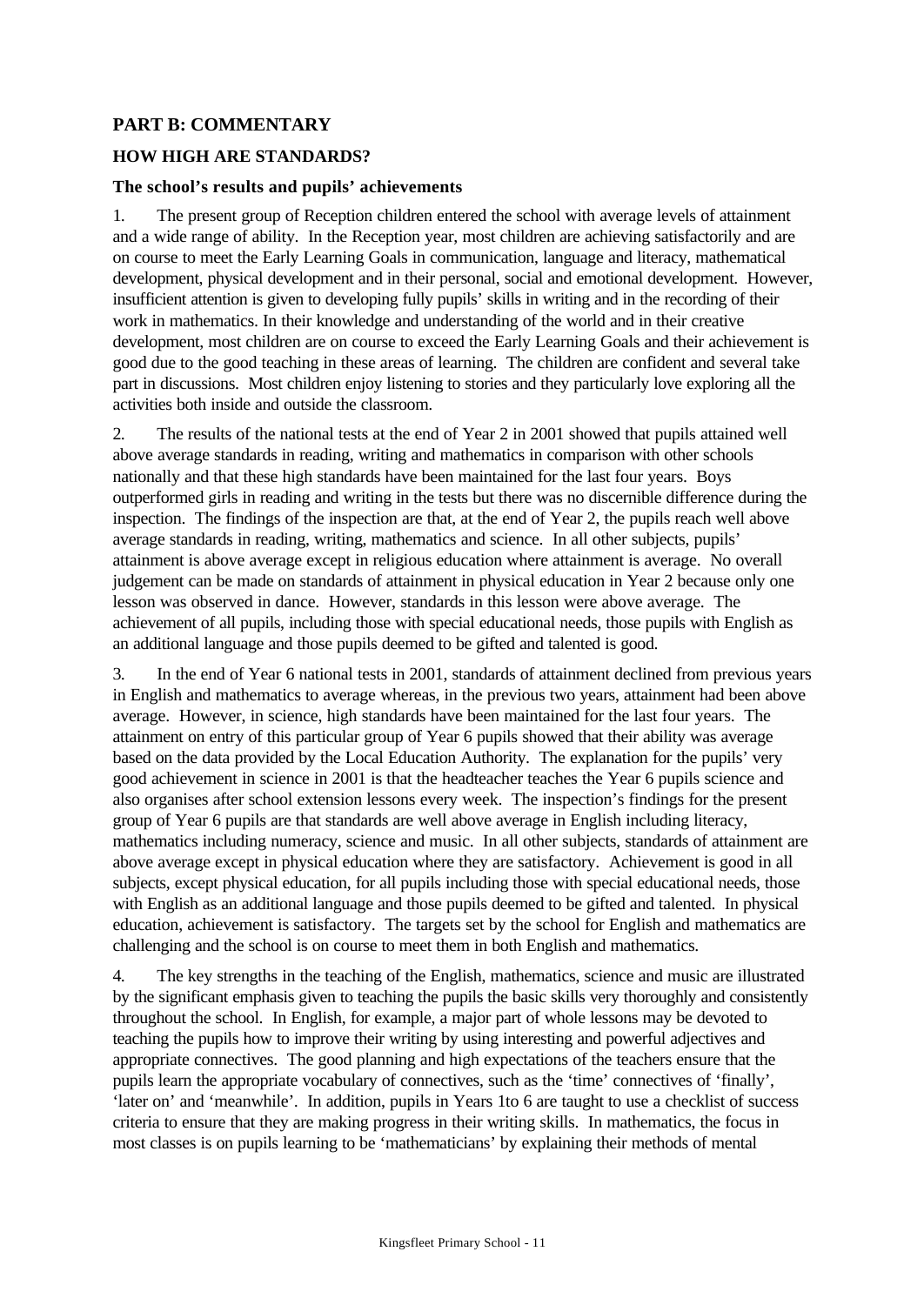calculation quickly. The teachers give the pupils a high level of challenge and they are expected to think through their answers before they commit themselves. Very good

relationships ensure that all pupils are confident and not afraid to say they do not understand and this enables good progress to be made. In science, the headteacher's very good subject knowledge and high expectations in Year 6 ensure that all pupils respond very well and think scientifically. The regular extension lessons in science result in pupils who are very focused on science and they display a wide range of knowledge of the curriculum. In music, the headteacher's very good subject knowledge, as well as the very good support given by a well qualified assistant, result in pupils using a musical vocabulary confidently and being able to change their compositions by modifying the musical elements. In other subjects, particular strengths lie in the consistency of good teaching in most classes, very good links with information and communication technology and good planning. All of these strengths enable pupils to make good achievement in most subjects and to achieve very well in English, mathematics, science and music in Year 6. However, in physical education, where achievement is satisfactory, there are weaknesses in the planning of lessons when teachers do not include opportunities for pupils to evaluate their own performance.

5. There are several explanations for the improvement in standards from the last inspection. There has been a considerable emphasis on improving teachers' skills in English as well as the very successful implementation of the literacy and numeracy strategies. The booster classes organised by the school for English and mathematics have supported those pupils well who might attain average standards. Furthermore, the additional literacy support given to pupils has improved standards generally. As well as those initiatives, the installation and teachers' effective use of the school's Intranet system have resulted in very good links across subject areas, for example, in English, geography and religious education in Year 6 and art and information and communication technology in Year 5. The headteacher's support of teachers in the teaching of science and music has improved the teachers' own knowledge in those subjects and resulted in higher standards. There is also improved curricular planning that has resulted in more focus on the key objectives in lessons for pupils to learn.

6. Pupils with special educational needs make good progress and reach appropriate standards for their previous attainment. Many attain standards that match national averages. Pupils who have special gifts and talents also make good progress when set against their previous attainment. Those pupils who speak English as an additional language are making good progress and are bilingual. The good knowledge that teachers and learning support assistants have of their pupils helps them to feel confident and secure. Parents are generally pleased with their children's rate of progress. Pupils' progress is more marked in literacy and numeracy because they receive support that is well matched to their needs.

### **Pupils' attitudes, values and personal development**

7. Pupils' attitudes, personal development and relationships with each other and adults are strengths of the school and make very good contributions towards promoting their attainment and progress. Their behaviour overall is good. These judgements show an improvement on the findings at the time of the previous inspection and reflect the widespread views of parents. Parents state that their children enjoy school. The attendance of the pupils is also very good.

8. In the Foundation Stage, the children sit quietly and listen attentively when in whole class lessons. They join in with the group activities provided with enthusiasm and persist for extended periods of time at an activity. Their behaviour is good and all children have an awareness of the expectations set by the Reception class teacher. When working together, they co-operate well and support one another in their learning. Developing initiative and personal responsibility in learning is good. The children can operate independently within the classroom, are friendly and confidently exchange ideas with adults.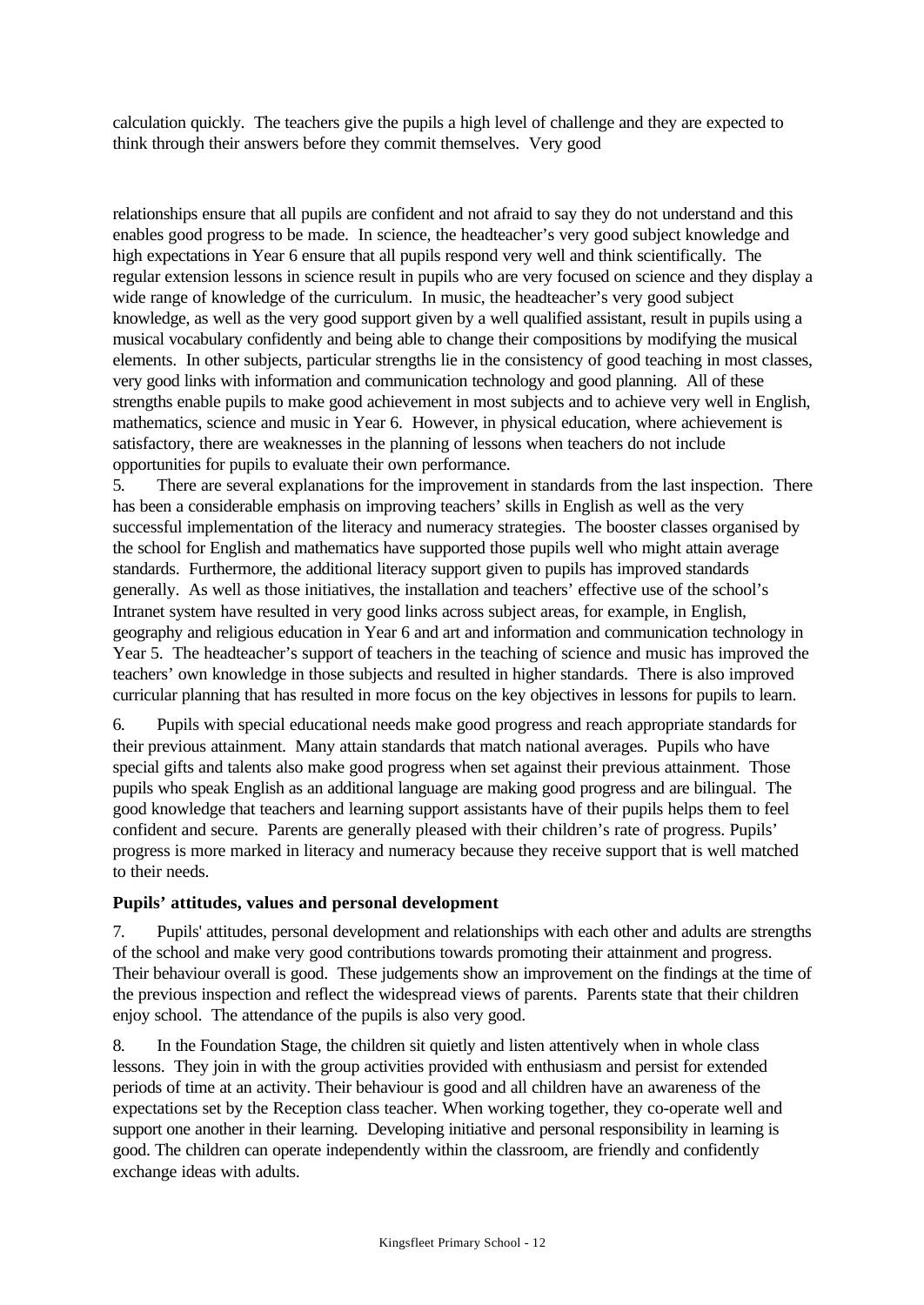9. Throughout the school the pupils' attitudes towards learning are very good. This includes those pupils with special educational needs. They usually concentrate well and show interest in what they are doing as was seen particularly in a Year 1 design and technology lesson making crêpes and using construction toys. They have the confidence to contribute their ideas as, for example, in a Year 5 history lesson discussing the differences between rich and poor people. Even the youngest pupils in the Reception class show enjoyment, listen attentively and follow instructions as was noticed during a dance lesson. In most classes, pupils settle quickly to group work in lessons and maintain their interest even when not being directly supported by adults in the classroom.

10. Pupils' social and moral development is good. The great majority behave well in the classroom, at play and lunch times. They are open, well mannered, polite to adults and to each other, courteous and welcoming to visitors. They move around the school in an orderly way even when not supervised. They wait patiently for other classes when going to and from their rooms for assemblies. They show respect for property; for example, they take care collecting and putting away instruments during music lessons. Nevertheless, in a very few lessons seen, such as a Year 3 literacy hour on road safety, they can be noisy and call out or chatter as the teacher has not established good routines amongst the class. Bullying or name-calling is rare if it occurs at all. No pupils were excluded in the past year.

11. Relationships between pupils and with adults are also very good and contribute to the quality of work in lessons. Pupils get on well with each other when playing games at break and lunch times. In the classroom, the youngest children respect each other's space when sitting close together on the carpet. Good co-operation was seen when Year 2 pupils were working in pairs and small groups in a science lesson about the life cycle of animals. Nevertheless, in some classes in the lower end of the school, a few pupils are still learning that they must put up their hands to answer questions. Reception class pupils listened respectfully to the contributions of others during a discussion on what they did during the weekend. Boys and girls work together very well when doing group work in the classroom and when playing at break and lunch times.

12. The pupils with special educational needs have very good attitudes to their learning. Most are willing to practise aspects that have been identified as part of their individual educational plans. Pupils listen well in whole-class teaching at the beginning of literacy and numeracy lessons and this forms the basis for much of their individual activities during the rest of the lesson. Their attitudes, when withdrawn for small group work, are very good. They concentrate well and respond to the assistants or special educational needs teacher to the best of their abilities.

13. The pupils' personal development is also very good. Their good spiritual development was demonstrated when Year 4 pupils became animated at the way sugar and salt dissolved during a science lesson. Year 2 and 3 pupils showed their regard for the feelings of others when they made considerate and respectful comments about each other's work during an art lesson making prints. During lessons, the pupils use their initiative, such as when Year 6 pupils showed they were able to investigate independently the habitats of insects by going into the grounds, looking at books or going to the computer suite to use the school's Intranet. Pupils show maturity when exercising responsibility. They take on many tasks both within the classroom and around the school. The pupils also benefit from collecting for charities during the year and meeting people in the community such as when the choir entertains people in a nursing home. Pupils are taught to respect each other and, through sound cultural provision, are aware of the need to maintain racial harmony.

14. Attendance is very good showing an improvement on that at the time of the previous inspection. In the last school year, it was over 96 per cent and well above the level of most schools nationally. It makes a significant contribution to the standards achieved by the pupils. Absences are usually due to the occasional illness or medical appointment, although a number of parents insist on taking their children on holiday in term time. There were no unauthorised absences. Pupils are very keen to come to school and it is unusual for any pupil to arrive late. Registration takes place commendably promptly at the start of the day.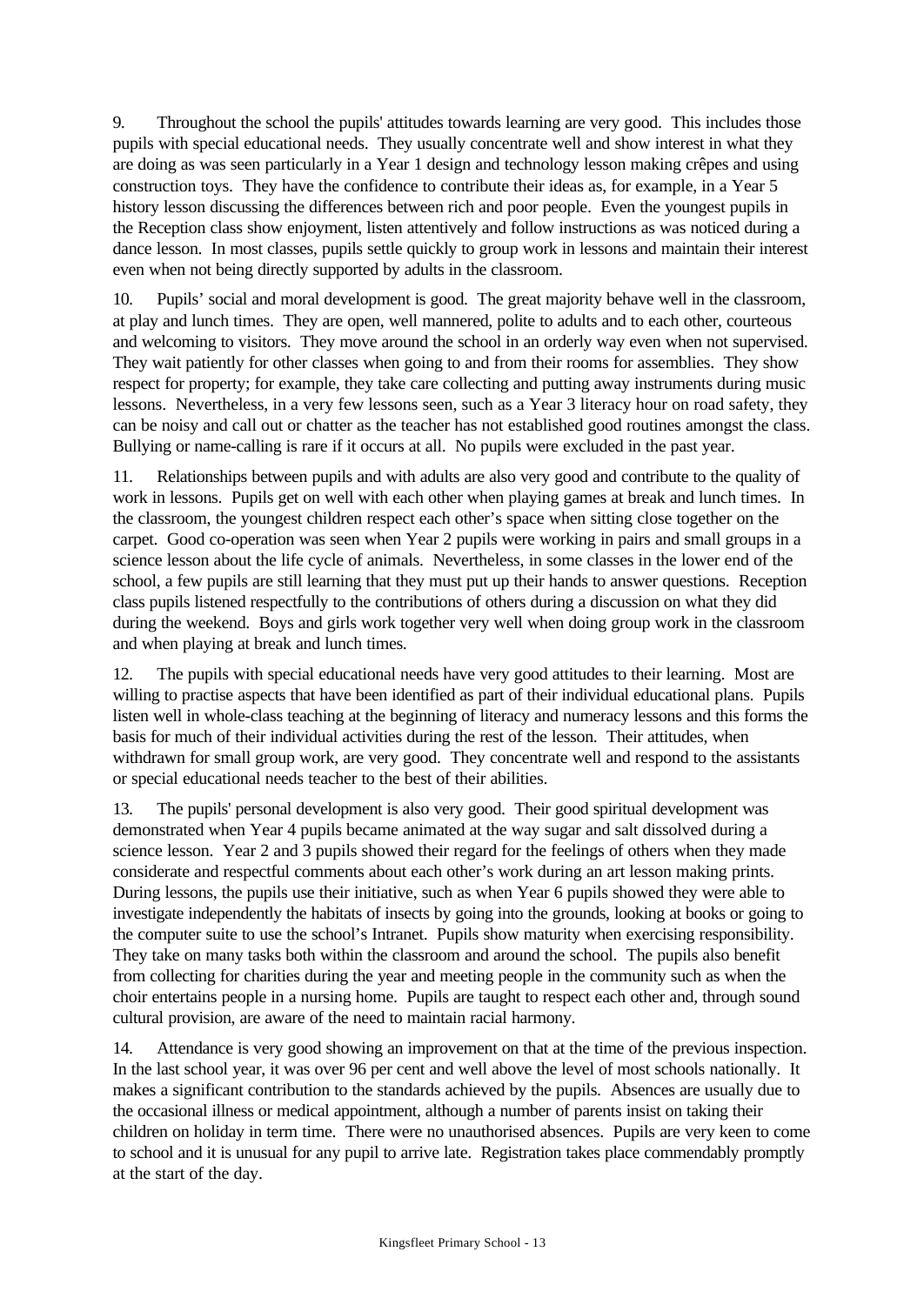### **HOW WELL ARE PUPILS OR STUDENTS TAUGHT?**

15. The quality of teaching and learning is satisfactory overall in the Reception class and good overall in Years 1 to 6. One out of five lessons was judged to be satisfactory, two out of five lessons were judged to be good, a quarter of lessons were judged to be very good and six lessons were excellent. Two lessons were judged to be unsatisfactory – four per cent. This is an improvement from the last inspection when ten per cent of lessons were judged to be unsatisfactory. The weakness in the last inspection, identified in Years 1 to 2, to sharpen the pace and focus of learning and match work closely to the needs of the pupils have been addressed fully. A significant improvement in this inspection is the 37 per cent of lessons judged to be very good or excellent compared to the last inspection figure of 15 per cent. There were some variations between year groups with more very good and excellent teaching observed in Years 1, 2, 5 and 6. The teaching in Year 6 was never less than good.

16. Overall, the quality of teaching and learning for children in the Reception class is satisfactory. The Reception class teacher knows the children well as individuals and has developed warm relationships with them. Consequently, the children feel happy and secure in school and have developed very good attitudes to learning. Planning for role-play activities is good. This is a significant improvement since the school's last inspection when provision for children to be involved in play and child-initiated activity was identified as a weakness. The teaching of formal aspects of literacy and mathematics is generally satisfactory. However, there are weaknesses in the lack of challenge for the more able children and in the low expectations of children's recorded work. The management of children is good and both the class teacher and nursery nurse provide caring support and guidance. They listen with interest to what the children have to say and, when working with them, demonstrate good skills in helping children to develop their language for communication. Planning for children in the Reception class is well matched to the recommended Early Learning Goals.

17. The quality of teaching and learning for pupils with special educational needs is good. Teachers and learning support assistants plan effectively together to ensure that lesson activities match the targets on pupils' individual education plans. Most targets are clearly expressed and provide realistic stages of development. As a result, pupils make good progress, both in their grasp of basic skills, and in their confidence and positive attitudes to work. In most numeracy and literacy lessons, learning support assistants provide good support in the whole class sessions as well as in small group work, and they often work with individual pupils. This is a productive use of their time and makes a good contribution to individual pupils' progress. Teachers plan well for pupils who have special gifts and talents, and provide work and challenge that extends their learning well.

18. In Years 1 to 2, teaching was judged to be very good in English and good in all other subjects except for religious education where it was judged to be satisfactory. No judgement could be made on the quality of teaching in physical education in these year groups as only one lesson in dance was observed. The quality of teaching and learning in Years 3 to 6 is good overall. Teaching was judged to be very good in English and information and communication technology and good in all other subjects except for physical education where it was judged to be satisfactory.

19. There are several strengths of teaching and learning in Years 1 to 2 and no significant weaknesses. The quality of teaching ranged from excellent to satisfactory. In all the lessons observed, the planning was good and identified the learning objectives for each lesson. The use of 'mindmaps', when the pupils brainstorm a topic and identify what they know about it before and at the end of a unit of work, is a very effective tool for assessing the pupils' progress. As a result, the pupils have a good knowledge of their own learning. The reading home/school diaries of the pupils in these three classes show ongoing assessment of the pupils' reading skills and are a good method of communicating progress with the parents. The management of the pupils is very good and has an impact on the good pace in lessons and the range and quality of work the pupils produce. The teachers have good subject knowledge and this is particularly evident in the teaching of English where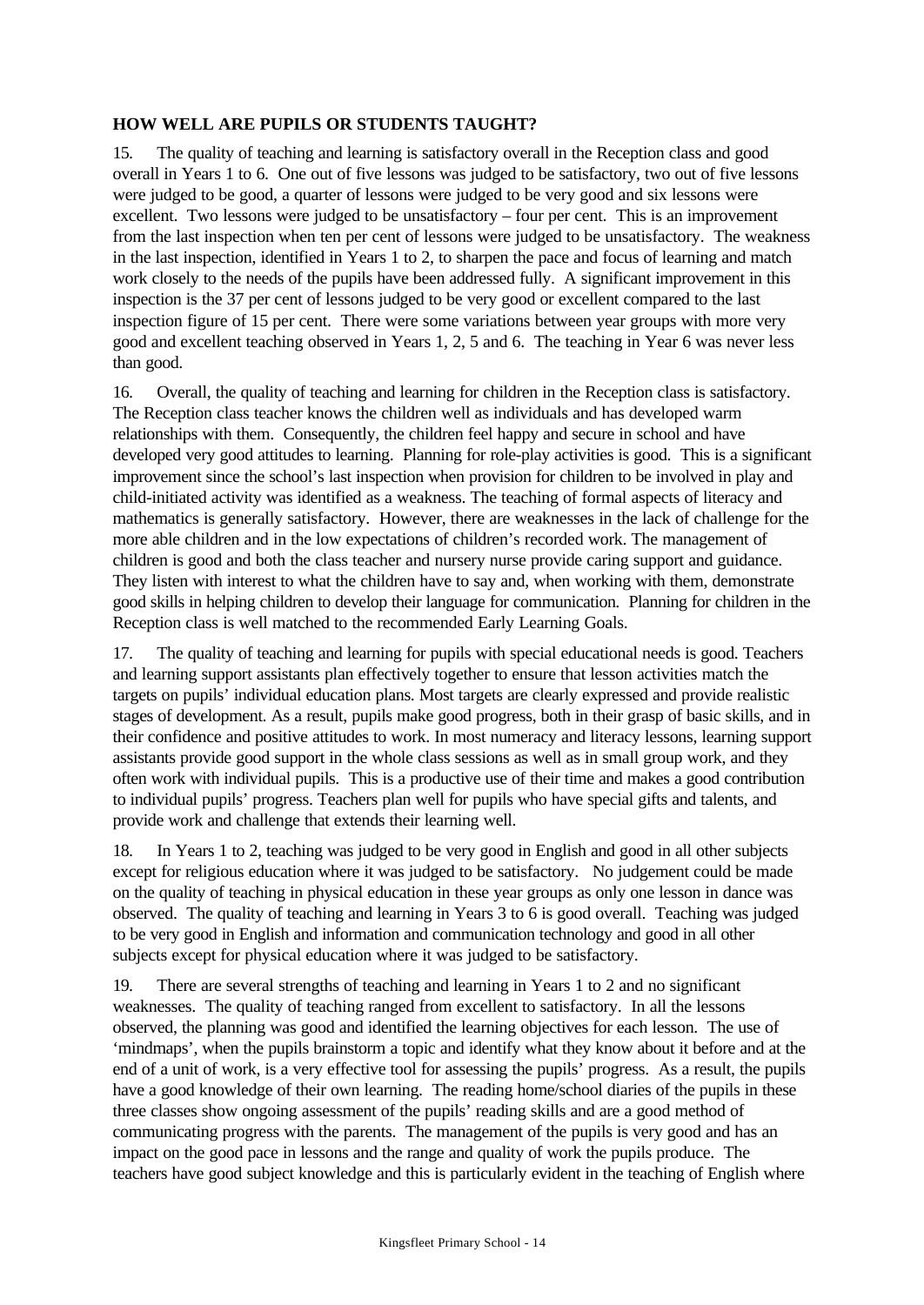there is an emphasis on improving the pupils' writing by concentrating on the use of connectives and adjectives. As a result, the teaching of basic skills has improved and has had an impact on standards that are now well above average. The teachers' high expectations offer a good challenge to the pupils and there is good liaison with the assistants before lessons begin so that no time is wasted and all pupils are confident and complete their work with understanding.

20. In Years 3 to 6, the quality of teaching and learning ranged from excellent to unsatisfactory. However, only one lesson was unsatisfactory and five were excellent. The strengths of the teaching include all those attributed to Years 1 to 2 as well as a very high challenge offered to the Year 5 and 6 pupils in English, mathematics, science, information and communication technology and music. In these subjects, the teachers showed an inspirational approach to, for example, the appreciation of poetry and music. They had excellent methods for teaching the pupils to understand the difference between the subtleties of literal and inferential questioning and ensured that their explanations in science and information and communication technology were logical and understood by the pupils. In addition, through their good planning, they ensured that there were good links between subjects such as information and communication technology, history and geography.

21. There are very few weaknesses in teaching. However, a common weakness in physical education lessons is that teachers do not include the aspect of evaluation by pupils of their own and other pupils' performance. None of the lessons observed contained this element and this lack of appraisal had an impact on the achievement of pupils that was satisfactory rather than good. In Year 3, planning included too many aspects of English in one lesson that failed to inspire the pupils. The teacher's choice of textbooks that most pupils worked from in the activities session was unimaginative and, although at least half the pupils worked studiously, several pupils were not engaged and were off task. In science, in the same year group, the planning again was weak and did not refer precisely to the activities organised by the teacher. A lack of organisational skills resulted in a high noise level and little progress was made in the lesson that was judged to be unsatisfactory.

22. The teachers' use of information and communication technology is good throughout the school. The suite is timetabled for most classes to visit twice during the week and, on these occasions, pupils either research the school's Intranet to find out more about specific aspects of subjects they are studying or engage in other activities that the teachers have planned to move their knowledge and understanding in information and communication technology forward. Most classes also have at least one computer that is networked to the systems in the suite and these are used regularly. All teachers make very good use of all the programs available. Some assistants are very knowledgeable and support the pupils well and there are good links with practically all other subjects. The school also has a video camera that was used during the inspection week to video lessons for future assessment as well as two digital cameras.

23. The teaching of literacy is very good overall. It was never less than satisfactory throughout the school and was excellent in three lessons. Most teachers manage the literacy hour with confidence and show that they have very secure knowledge. They teach the basic skills very well and pupils respond with confidence and know their own learning well. In addition, the focus over the last two years on improving writing skills by an emphasis on connectives, as well as using the success criteria for good writing with the pupils, has had a very positive effect on learning. The more recent introduction of the teaching of 'thinking skills' by the headteacher in a few classes has improved the pupils' logical thinking skills. In the lessons observed, it was clear that the pupils' speaking and listening skills as well as their knowledge of literal and inferential comprehension have moved forward considerably. The teaching of the additional literacy skills by the support assistants and the special educational needs co-ordinator is good and has improved the reading and writing skills of those pupils who need an extra boost. Pupils are given plenty of opportunities to practise their writing skills in other subjects, such as history and geography. Links with information and communication technology are very good.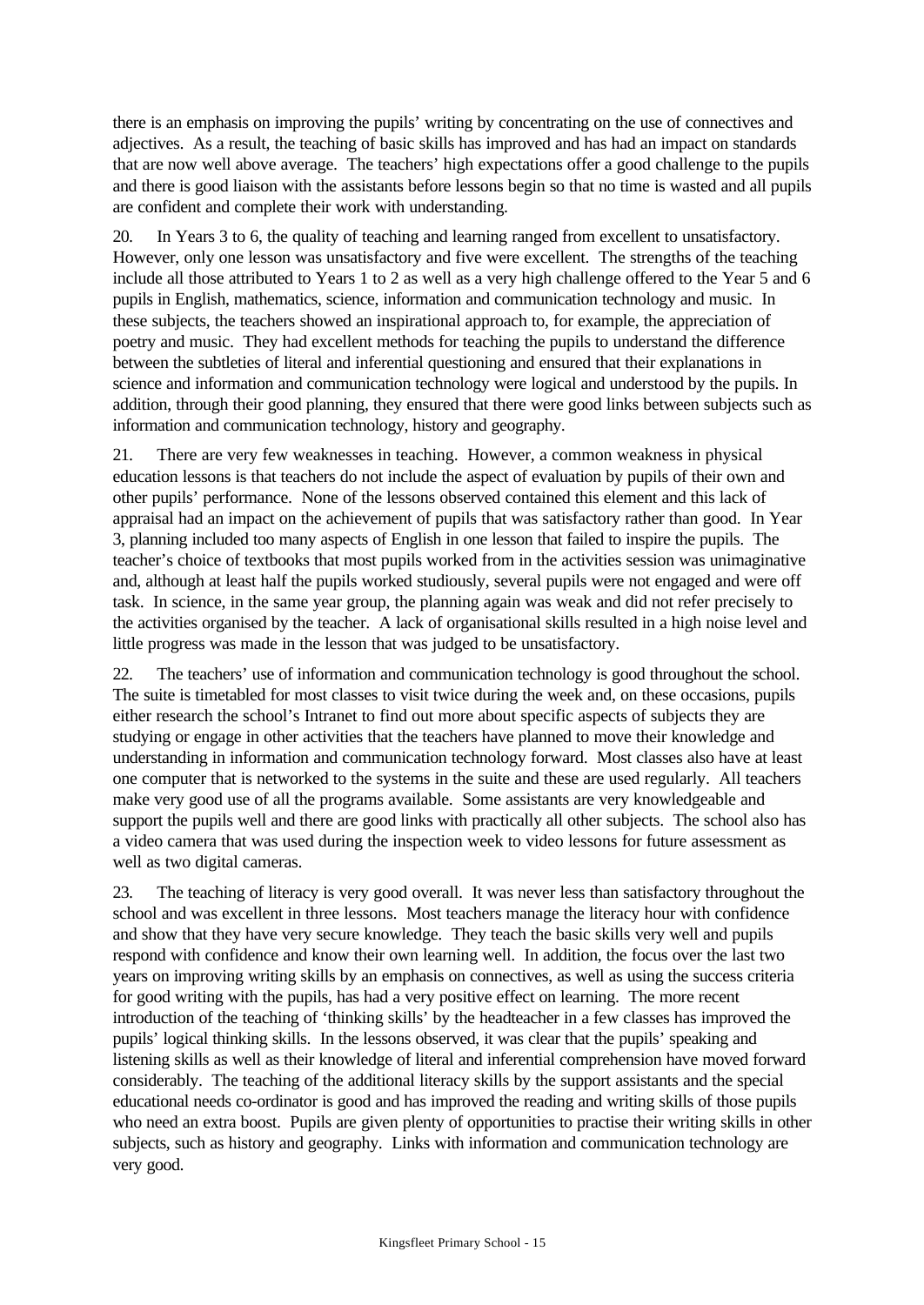24. The teaching of numeracy is good and teachers are very confident with the strategy. The three-part lesson is established effectively and lessons move with a good pace resulting in highly motivated pupils who work hard. The pupils in Year 6 are offered a very high challenge and respond well. The standard of their work is very high. Numeracy skills are used well in other subjects in the curriculum and pupils were observed measuring the ingredients for cooking in grams and millilitres. Other pupils were using their mathematical and scientific knowledge using the computers and evidence was seen of pupils measuring wood to make photograph frames in design and technology.

# **HOW GOOD ARE THE CURRICULAR AND OTHER OPPORTUNITIES OFFERED TO PUPILS OR STUDENTS?**

25. The quality and range of the curriculum provided by the school are good, and promote the aims of the school well. The curriculum meets all statutory requirements and includes all subjects of the National Curriculum, together with religious education. Pupils are offered a good range of opportunities. Policies and schemes of work are in place, or drafted, for all subjects, and each receives an appropriate amount of teaching time. This represents good improvement since the last inspection report, when some aspects of the allocated time for some subjects, and the overall time for teaching were criticised. Long-term and medium-term planning are both good and provide coverage of all the subjects of the National Curriculum programmes of study. Short-term planning for the weekly curriculum is satisfactory and this is an improvement from the last inspection. Most of these shortterm plans provide for the key objectives that pupils are to learn.

26. The quality and range of learning opportunities for children in the Reception class are satisfactory. Planning is detailed; it follows the recommendations of the Curriculum Guidance for the Foundation Stage and is well supported by the Local Education Authority's guidelines. This is a considerable improvement since the school's last inspection when providing an appropriate curriculum for under-fives was a key issue for action. Plans are based around themes such as, 'Ourselves', and 'Dinosaurs' and, this term, the theme has been well linked to the Queen's Golden Jubilee. Planned provision for indoor and outdoor imaginative play is now sufficient both in range and frequency. However, insufficient attention is given to developing fully the children's writing skills to the level of their communication skills and the recording of their practical mathematics work is weak.

27. The National Literacy and Numeracy Strategies have been implemented very well, and English and mathematics are appropriately resourced. Provision for pupils' personal, social and health development is good. Matters of health and sex education are taught as part of personal, social and health education and through some of the science curriculum. A good feature is that aspects of health and sex education are taught within the context of caring relationships. Pupils are taught about healthy lifestyles, particularly about food, exercise and personal hygiene. The provision for homework is satisfactory overall and good in Years 1 to 2.

28. Curricular provision for pupils with special educational needs is good overall. There are good arrangements to support pupils' learning in literacy and numeracy in classes. In other subjects, extra support is given if appropriate although a support assistant is not always present. Support assistants work well with small groups of pupils in English and mathematics classes. Individual education plans are generally well organised and targets match the identified special educational needs. However, there are some that are not sharp or focused enough so that they are achievable and have appropriate time limits. Additionally, some do not include specific things for parents to do at home with their children. Targets focus on literacy, numeracy and some behavioural difficulties. The school does not yet use the new Code of Practice for special educational needs but training for the special educational needs co-ordinators is planned by the Local Education Authority for this summer. The new code will be introduced in September. The needs of the pupils who have statements of special educational need are met well and annual reviews provide a good focus for further improvement.

29. The aims of the school and their implementation show a very good commitment to equality of opportunity, and this is reflected in all aspects of school life. For example, the school compares and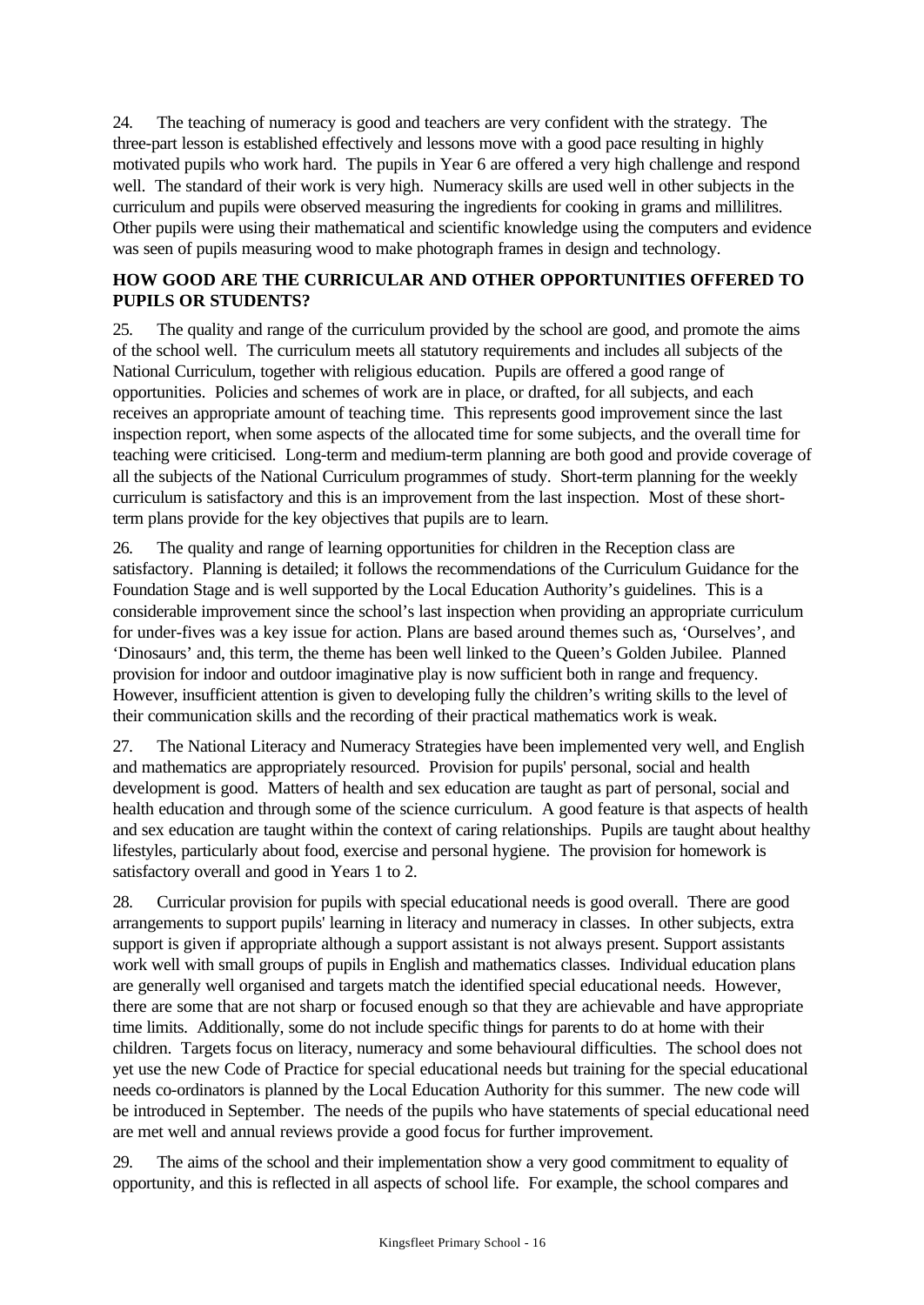analyses how well boys and girls perform in different subjects. Where differences are seen, suggestions for remedies and action are made. Pupils who are deemed to be gifted or talented are given every opportunity to shine in appropriate subjects of the curriculum.

30. All pupils have access to all the aspects of the curriculum and the older pupils have the opportunity of attending out-of-school activities. The school provides a satisfactory range of extracurricular activities, although the provision for sporting activities is limited. Recently, girls' football has been provided after school but several parents at the meeting held before the inspection stated that they did not think that there were sufficient sporting opportunities within the extra-curricular provision. The findings of the inspection team agree with this criticism. Pupils, however, do have the opportunities provided by the physical education programme, and several are chosen to represent the school at local competitions such as the swimming gala or rounders tournament. However, there are no other sporting based activities, apart from table tennis and girls' football, for out of school time. Other extra-curricular activities are science, information and communication technology and table tennis for Year 6 pupils, drama and country dancing for the pupils in Year 5 and recorders for Year 3 pupils. For pupils in Years 4 to 6, there is the girls' football club and the school band. Several visiting teachers provide individual music lessons for pupils and the school band and choir perform at local residential homes on certain occasions during the year.

31. The curriculum is enhanced through a range of visits and visitors. For example, pupils visit museums such as Kentwell. The pupils in Year 6 go on a residential visit to North Wales, stopping off in Chester on the way, where they follow the history tour. Other pupils visit Colchester Castle, and Christchurch Manor. Visitors have talked to pupils about World War II, dental hygiene and a portable planetarium which was brought to the school for the pupils to explore. In addition, the members of the St. John's Ambulance group and the officers of the Fire Brigade visit the school.

32. There are good links with the wider community that help to contribute to pupils' learning. The choir and band perform at the church, a local nursing home and at a summer Proms concert. Pupils take part in other events such as the Felixstowe in Bloom and public speaking festivals. The school organises various activities where pupils meet other local schools such as a swimming gala, District sports day and chess competition. The pupils benefit from many visits to places of interest in the surrounding area such as a theatre, castle and a farm. Visitors include the fire brigade, police and a local artist. Parents enable the local community to use the school's swimming pool outside school hours during the summer.

33. Contacts with other educational institutions are good. The links with the adjoining nursery and the main secondary school result in pupils having few problems moving into the Reception class at the start of their time at the school or out of Year 6 when they are due to leave. The headteachers and subject co-ordinators of local schools meet regularly in a consortium.

34. The school's provision for pupils' spiritual, moral, social and cultural development is good overall. Pupils' spiritual development is good. It is enhanced by the appreciation of the natural world in science, and by work in religious education about worship and belonging to a faith. Pupils hear stories from the Bible, and some assemblies add references to Biblical stories such as one about Jonah and the whale when the theme was 'talents'. In English, in Year 6, pupils' spiritual development is enhanced by some literature such as the work they are doing on the poetry of Ted Hughes. Assemblies sometimes provide other opportunities for spiritual development, and there is always an opportunity to pray for those pupils who wish. Pupils enter assemblies quietly and are usually well behaved throughout the time. They sing the hymns, sometimes well, although the older pupils often do not join in. The singing of "Lord of the Dance" in one assembly was very good, and the headteacher adds to these occasions with very good musical accompaniment. There is a mainly Christian focus to assemblies. Pupils' pleasure and enjoyment of music lessons with a range of experiences given to them also add to spiritual development.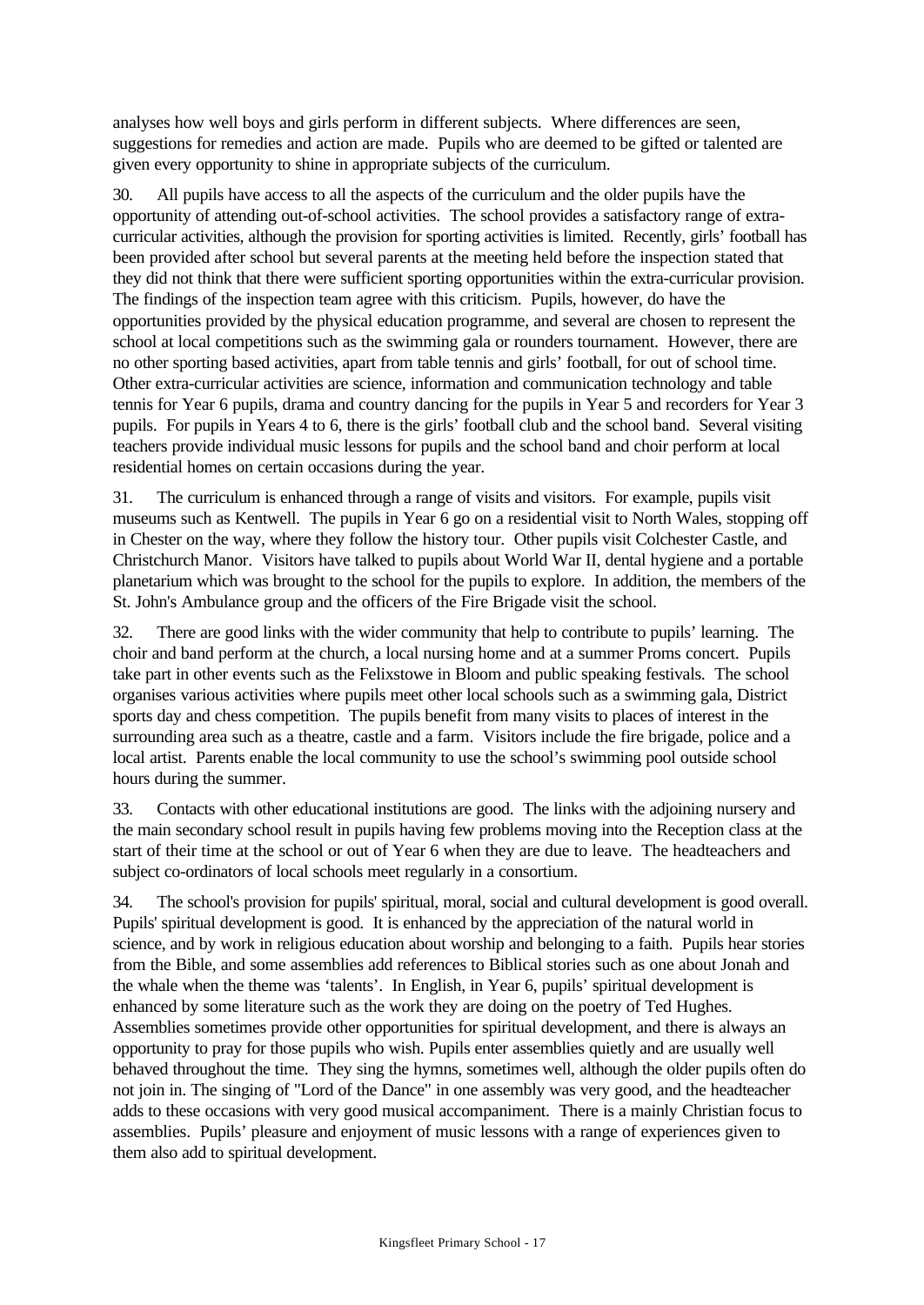35. Pupils' good behaviour, and their very positive attitudes to their work are based on the school's very good provision for the moral development of pupils. Staff have very high expectations of pupils, and they provide very good role models for them. The school has a positive approach to the management of behaviour, with an emphasis on rewards whenever possible. Staff help pupils to develop an awareness of what is right and wrong. For example, in a Year 5 lesson of religious education, pupils were asked to give some of the attributes typifying a Christian. Pupils suggested being able to say sorry, and being able to forgive others. Year 6 pupils understand that some religions require a high moral code from their followers, such as Sikhs, who are asked to stand up for justice and what is right. In Year 2, pupils have considered why some actions are considered right and others wrong, in their personal, social and health education lessons. Moral issues are taught well, and pupils are very well behaved in and around the school. School rules are supplemented by high expectations for good work and behaviour. Lessons in games, in the physical education programme, help pupils to understand the need for rules and to respect them.

36. The school provides very well for pupils' social development. The opportunities for outings and the residential visit in Year 6 provide good social occasions where pupils learn to be part of the group representing the school. This sense of identity within a group is enhanced by such activities as the excellent band and the choir, especially in their public performances in local residential homes. There is a school council that provides the opportunity for some pupils to take further social responsibility. Relationships in the school are very good and adults and pupils demonstrate this in the generally good atmosphere in lessons. This, in turn, enables pupils to learn well. The very high levels of challenge in English, mathematics and science in Year 6 enable the pupils to take responsibility for their own learning and to achieve well. Social inclusion is handled well, and all pupils have equality of opportunity regarding the school's life and curriculum. This includes pupils who have special gifts and talents and those who have special educational needs.

37. Overall, there is satisfactory provision for pupils' cultural development. In areas of Western culture, such as music, art, drama and literature, provision is generally good or very good. Music is particularly strong, especially the band, with excellent input from the headteacher and the very well qualified teaching assistant who supports him. The individual instrumental music lessons and the other opportunities for making music also contribute well to this aspect. Art in the curriculum provides good opportunities to develop pupils' cultural awareness. Pupils have experience of different cultures, for example, in geography in their work on an Indian village. In art, music and religious education, they work with cultures other than Western or English ones, studying other faiths and practices. However, the overall findings about cultural development are affected by the lack of effective preparation of pupils for the multi-cultural society that is found in Britain. Very few multi-cultural models of successes are offered to pupils, for example, Nelson Mandela or any of the many British ethnic minority sports people, politicians and broadcasters of today.

# **HOW WELL DOES THE SCHOOL CARE FOR ITS PUPILS?**

38. All staff in the schoolshow appropriate concern for the needs of the pupils and provide good role models to encourage their development. Parents are pleased with the level of support in the school, seeing it as a caring community where the headteacher and all teachers are approachable if there are any problems. The procedures for monitoring pupils' academic performance and personal development and for providing educational and personal support and guidance are good.

39. Overall, the school has good procedures for child protection and for ensuring the welfare of the pupils and standards have been maintained since the last inspection. The headteacher is the designated officer for child protection and the school follows local procedures. The policy provides a reasonable outline of possible concerns and the staff have received guidance on how to deal with any situations that may arise. The provision for first aid is good with several trained staff, records kept of any treatment and contact with parents as appropriate. A health and safety policy is in place and one teacher has particular responsibility. She and the headteacher tour the school each half term to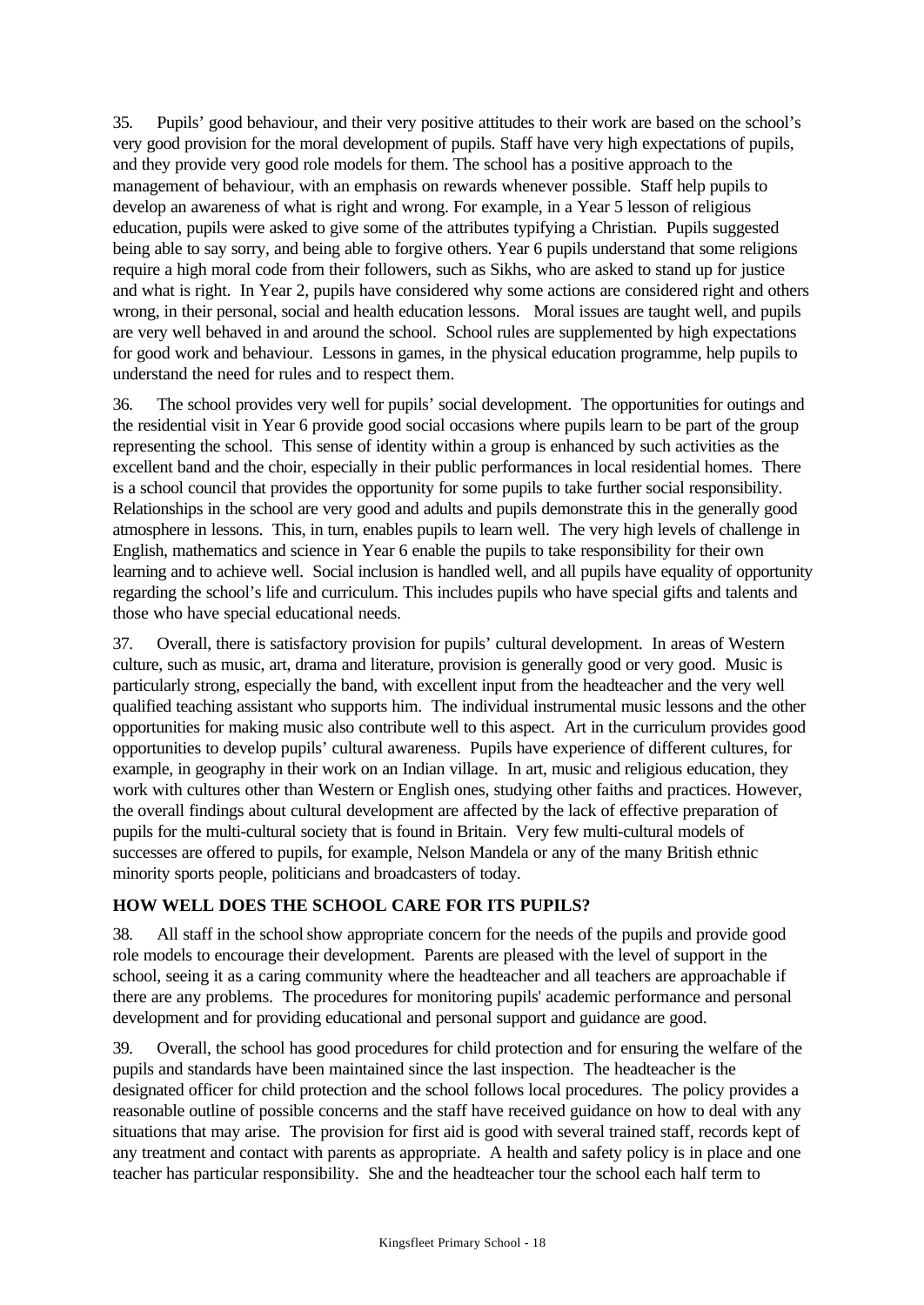identify any potential hazards. In addition, the school follows the Local Education Authority's guidelines for carrying out risk assessments throughout the school. Outside contractors regularly check the fire extinguishers, electrical items and physical education equipment. The teachers ensure that pupils are made aware of health and safety issues during lessons such as science, physical education and design and technology.

40. Children in the Reception class are well cared for and it is evident that they feel at ease. Assessment and record keeping procedures are satisfactory. Baseline assessment is carried out when the children enter the Reception class and the results of these are used to track the progress that individual children make. Each term, the children are assessed on their phonic knowledge, key word knowledge and specific numeracy objectives. Targets are set for each child in literacy and numeracy. Examples of each child's work are kept in an individual portfolio.

41. The monitoring and support of pupils' academic performance and personal development are good overall. This is similar to the judgements made in the school's last inspection. The school has effective systems in place for assessing pupils' attainment and progress in English, mathematics, science and music. In religious education and all other subjects of the National Curriculum, assessment procedures are satisfactory. However, in physical education the assessment scheme only identifies what pupils do well. Very soon after children enter the school they are assessed using the Local Education Authority's procedures designed for this age range of children. This information is used to identify any child who may need additional support and to start the process of tracking the progress of individual pupils as they move through the school. In the intervening period between the national tests in Year 2 and Year 6, the school routinely carries out reading, spelling and mathematics tests and uses these to analyse attainment levels and evidence of progress. In Years 4 and 5, the school also uses the non-statutory tests in English and mathematics. The results of all these tests provide the school with a judgement of the levels pupils are expected to achieve in the following year and to set the end of Key Stage 2 targets. In addition, the data is analysed to compare pupils' attainment and progress by gender and to identify those pupils who show evidence of high attainment as well as those who may require support in their learning. The information is held on the school's administrative computer.

42. In Key Stage 1, evidence of work is also kept for targeted pupils for three years to track their progress. Individual targets are set in numeracy and literacy for each pupil each term, but, although they are shared with parents, they are not displayed in the pupils' exercise books. Personal targets are also set if it is seen as being appropriate, but, in general, the pupils' personal development is monitored and assessed on an informal basis. Each pupil has a file that contains all assessments and end-of-year reports that is passed from class to class as they move through the school. In music, good use is made of video recordings of pupils' performance in lessons for class evaluations. End of unit assessments are carried out in science. The use of assessment to guide curricular planning is good. The process has now been improved and the evidence collected now provides a more precise insight into the development of each pupil to enable the teacher to plan activities that meet individual need in literacy and numeracy. Promising work is already in hand to encourage pupils to evaluate their own learning. For example, the school has introduced the idea of 'mindmaps' in science and geography that involves pupils in brainstorming their ideas of what they know at the beginning of a unit and repeating the process at the end. Consequently, the pupils know what they have learned and the teachers can see if there are any gaps in their knowledge and understanding. This approach is being extended to other subjects of the National Curriculum, such as history and religious education. The marking of pupils' work is regular and, in literacy, it is particularly valuable for developing pupils' learning.

43. The care and support of pupils with special educational needs are good. The teachers and learning support assistants know the pupils they work with well. The school ensures that pupils with educational needs have good opportunities to take part in all school activities and their contributions are recognised and fully appreciated. The procedures for the early identification of pupils with special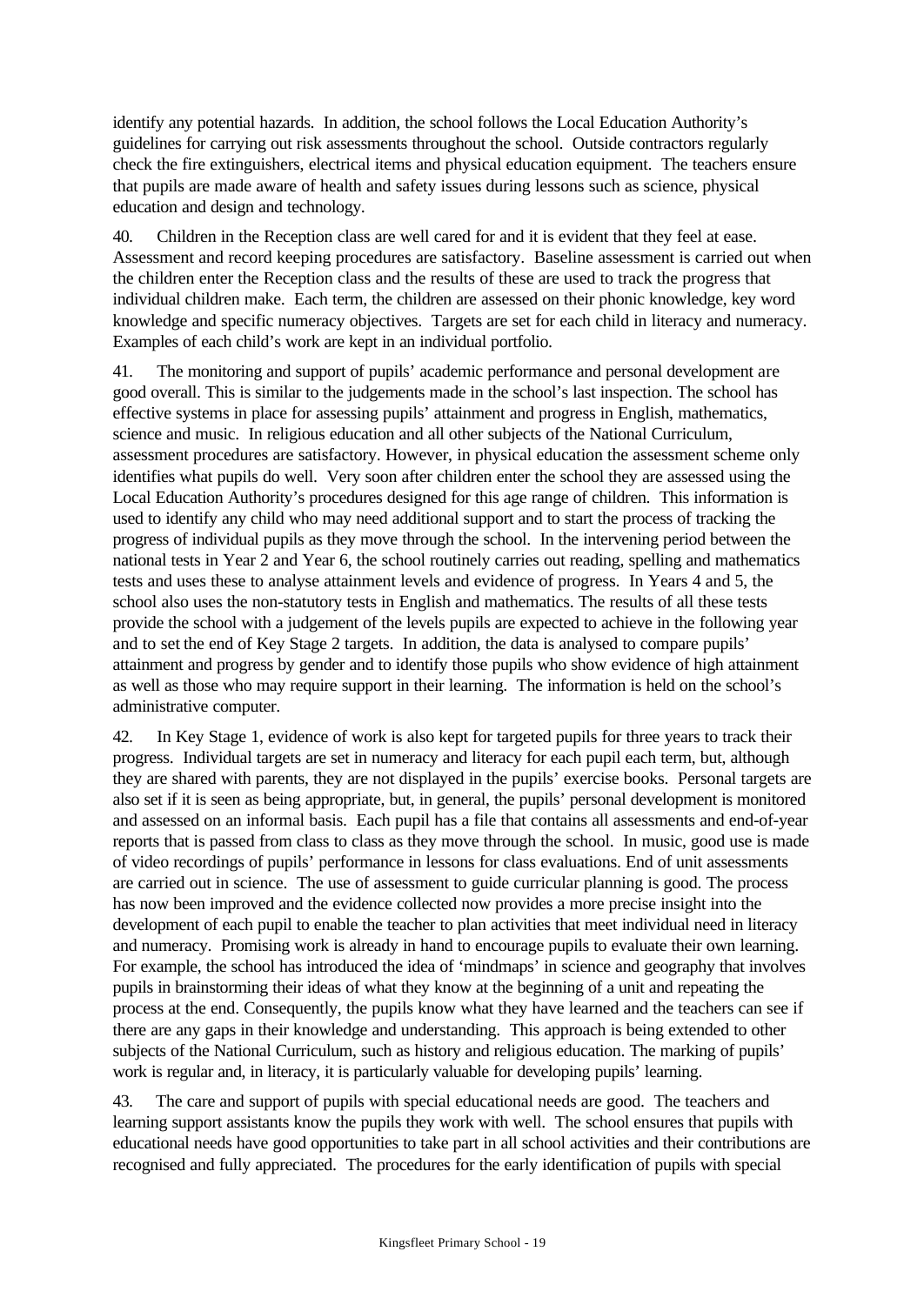educational needs are good. The school has good procedures for tracking pupil's progress and effective arrangements are made for the regular review of their targets. The very great majority of individual education plans are good. However, in a very few cases, targets do not have a sharp enough focus and there is no time scale for achieving them. Pupils' records are well maintained and organised and provide a clear picture of pupils' progress. The school has productive and regular liaison with outside agencies that are involved, as appropriate, in pupils' termly and annual reviews.

44. The procedures for promoting discipline and good behaviour and for preventing any oppressive behaviour are good. The behaviour policy recognises the needs of the pupils and reflects the philosophy of the school. It clearly sets out the expectations of good behaviour, emphasising praise and encouragement. The lessons seen during the inspection showed that the staff consistently adopt this positive approach, supplemented if necessary with a warning for some pupils, a procedure well understood by the class. Overall, the good quality of the teaching provides pupils with work at the right level so that they are fully engaged and behaviour is not an issue for the great majority. The school has developed an understanding amongst pupils of the effect of their actions on others and this prevents any bullying. The pupils who show any sustained difficulty with behaviour are monitored well through the school's special educational needs system.

45. The procedures for monitoring and promoting attendance are good. The very good relationships between the pupils and the staff mean that the pupils want to come to school. The registers are now marked so that they comply with statutory requirements. Teachers and office staff ensure that parents supply a reason for their children's absence. However, the school does not telephone home on the first day of an unexplained absence.

# **HOW WELL DOES THE SCHOOL WORK IN PARTNERSHIP WITH PARENTS?**

46. Partnership with parents is good. In their responses to the questionnaire and at the meeting with the inspectors, parents showed that they are pleased with all that the school does. The inspection team supports all their positive comments that, overall, show an improvement since the time of the last inspection. Parents say that the school is well led and that the teaching is good. Their children like coming to school, behave well and make progress from the level of support they receive. The school expects them to work hard and helps them to become mature and responsible. They feel comfortable approaching the school with any questions. These reactions are similar to the comments made at the time of the previous inspection. Some parents are concerned about the range of activities outside lessons but the inspection team considered that the provision of clubs and activities is appropriate although agree with the parents about the limited amount of sporting facilities. Some doubts were expressed about the amount of homework but the inspectors concluded that the work the pupils are encouraged to do at home is generally appropriate and good in the infant classes. A few parents also feel they are not well informed about the progress of their children and feel that the school does not work closely with them. The inspectors conclude that a good range of information is provided but there are weaknesses in the end of year reports and with the lack of a formal meeting in the autumn term.

47. The school involves the parents of pupils who have special educational needs well. They receive copies of individual education plans and are invited to consultations when they can discuss their children's progress. Their views are sought and recorded for annual reviews of statements. Specific things for parents to do at home, thereby taking some ownership of the individual plans and perhaps helping to set future targets, are not included in individual education plans.

48. Induction procedures for children who are starting school are satisfactory. Parents are invited to attend an informal induction evening in the summer term before children enter the school to meet the staff and ask any questions. The school provides a useful booklet for parents who are asked to complete a pre-school profile booklet about their child, which provides the school with information about the child's interests and skills. Children are then invited to attend two induction mornings during the term before they enter school. Parents are welcomed into the Reception class and many parents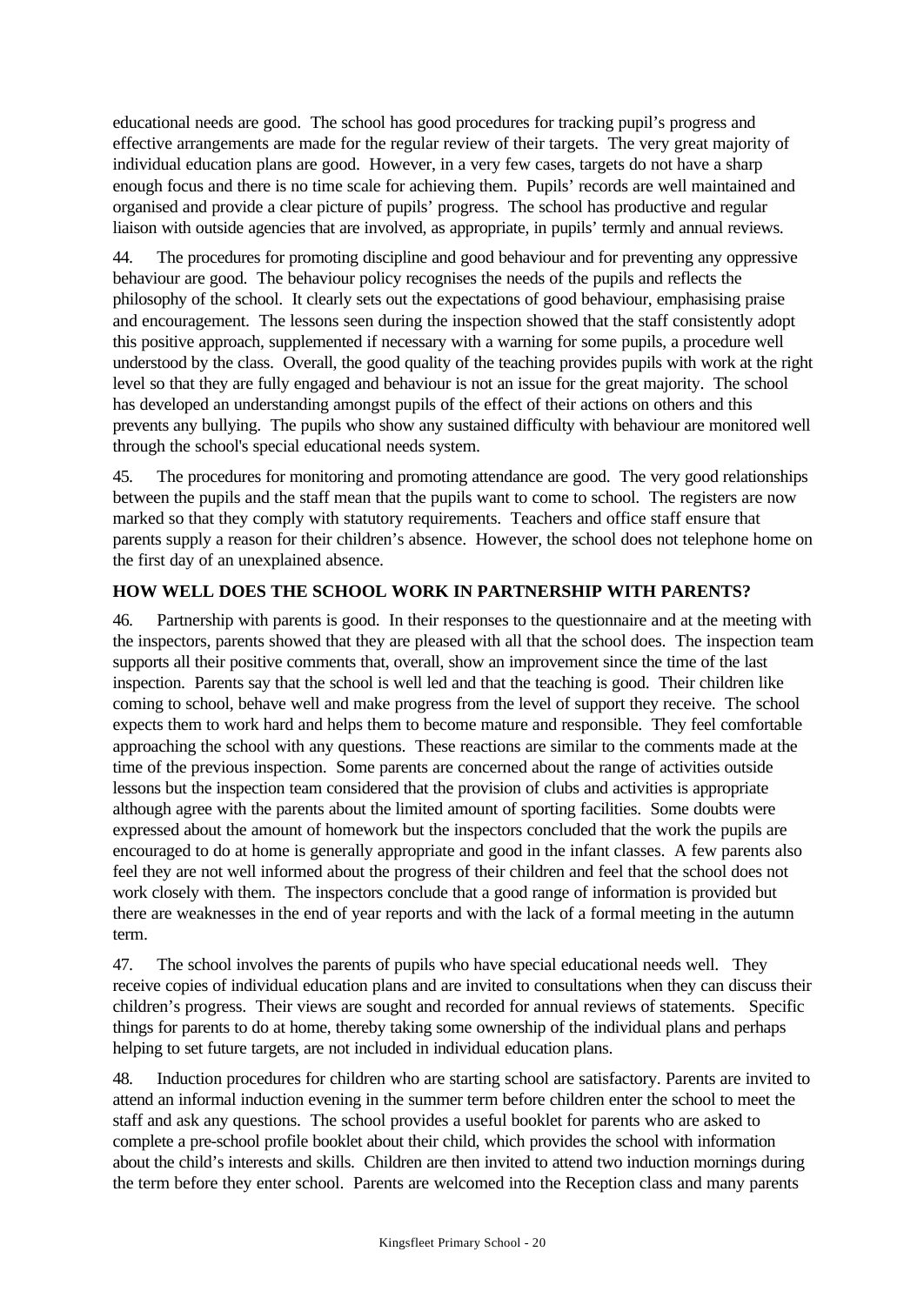were seen supporting the children during the inspection. Liaison with the pre-school nursery on site is good but no visits are carried out to other pre-school providers.

49. The school has established good links with the parents and these contacts are effective. The quality of information provided by the school for parents is satisfactory overall. The headteacher sends newsletters home once or twice a term outlining the various activities that the pupils are involved in and these are supplemented with many letters on individual matters. Every term, class teachers send details of what they will be teaching their pupils. The prospectus and Annual Report to parents are attractively produced but omit a few of the details required by law. The end of the afternoon provides a good opportunity for parents to see the teachers. The inspectors saw several informal conversations taking place and it is very apparent that parents feel very welcome to come into the school. Almost all parents come to the formal meetings with teachers in the spring and summer terms to discuss their progress. However, the school not to have such a meeting in the autumn term. The annual report on progress is sent home in the summer term. This report provides an appropriate summary of what pupils know and can do in each subject together with targets to help the pupils to improve. Nevertheless, the reports seen were not necessarily specific to each pupil and a few reports for different pupils had exactly the same wording. Parents of pupils with special educational needs are appropriately involved in the setting and review of their individual education plans.

50. Parents' involvement with the school makes a good contribution to its work and to the attainment of the pupils. Pupils are happy in school and the great majority work hard and are keen to learn. These attitudes reflect the extent to which parents encourage their children to respect the school and education process. The termly letter on what is being taught and various leaflets on helping with reading enable parents to support their children at home. However, all classes do not use the homework diary consistently. The Kingsfleet school association is very supportive and arranges many fund raising and social events including some for the benefit of the pupils. A good number of parents come to help in the classroom on a regular basis especially in the lower end of the school. Many more are willing to help on trips out.

# **HOW WELL IS THE SCHOOL LED AND MANAGED?**

51. The headteacher, deputy headteacher and senior management team provide the school with good leadership and management and this is an improvement since the last inspection. The headteacher delegates responsibilities well and most co-ordinators are good, and sometimes very good, managers of their subjects and this leads to good standards of attainment. The headteacher and the senior management team have responded well to the findings of the last inspection report and have addressed the areas of weakness identified within it. The governing body is very supportive and the Chair of Governors, in particular, has maintained her close and active relationship with the school since the last inspection. The headteacher has a very clear vision of the way the school should support pupils in their academic and social development. The vast majority of parents believe that the school is well led and managed.

52. The headteacher's vision is strongly based on the school's explicit aims and values that are reflected in the good ethos that is very evident throughout the school. There is a good commitment to teamwork and good relationships as well as equality of opportunity for all staff and pupils. The capacity to improve standards further is good. The headteacher has maintained his high profile in the school since the last inspection particularly in his role as a very good teacher of English, science and music where standards of attainment are well above average. He has high expectations of the pupils and has created a good environment for inclusion as well as the spiritual, moral and social development of the pupils. This results in pupils being well behaved and very enthusiastic about their school. Pupils are taught to respect each other and, through sound cultural provision, are aware of the need to maintain racial harmony.

53. The school has made good improvement since the last inspection and has addressed the weaknesses identified by that inspection successfully.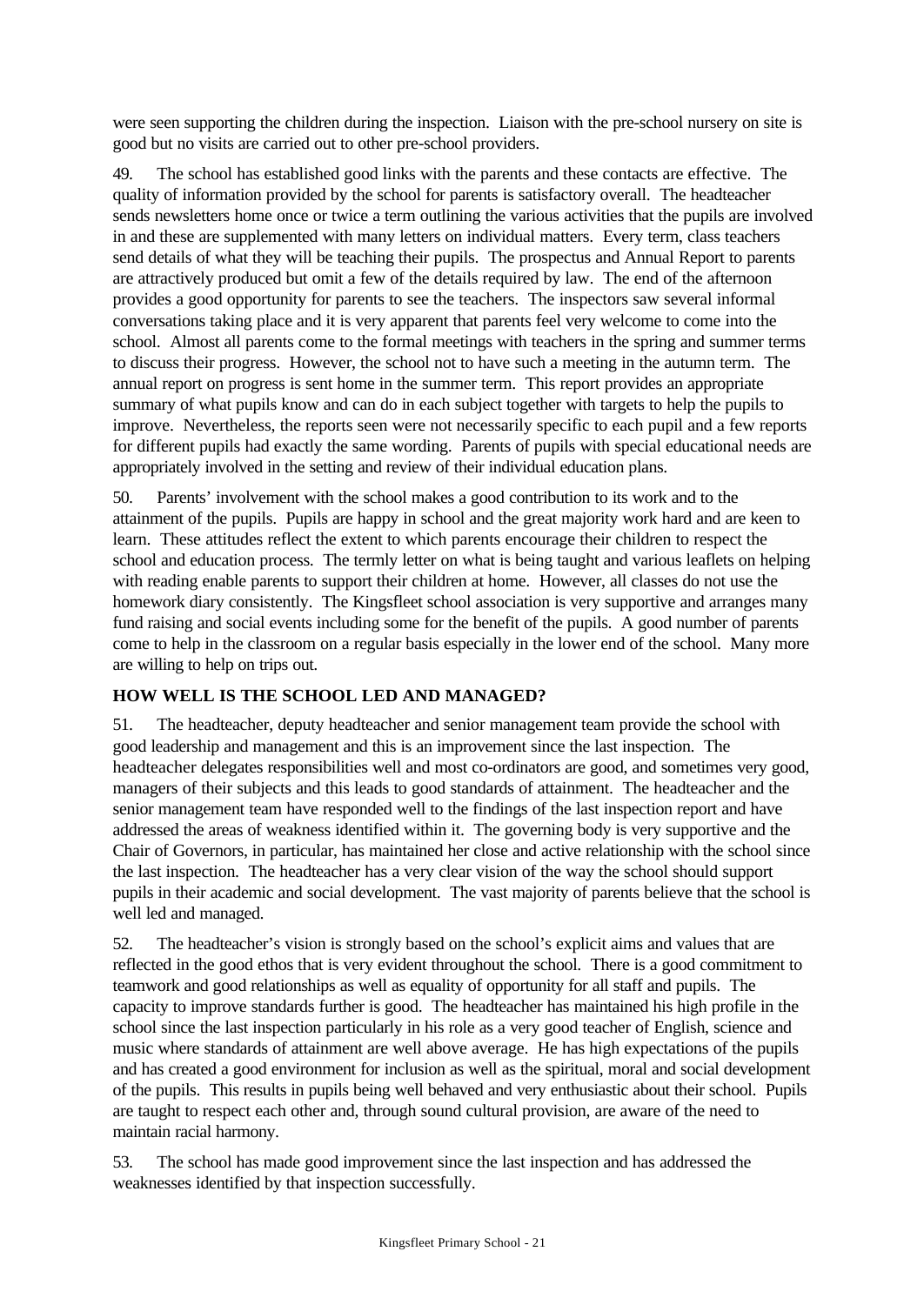- The quality of teaching and learning has improved significantly.
- An appropriate curriculum has been provided for the children in the Reception class.
- The teaching time in Years 3 to 6 is now in line with the national recommendations.
- Teachers' short-term plans now identify what the pupils should learn.
- The school development plan is now comprehensive and is linked effectively with the budget.

There are no major issues about non-compliance with statutory requirements. However, there are a very few minor omissions from the Annual Report to parents.

Further significant improvements, other than those identified in the last inspection, have been:

- The introduction of very focused marking of pupils' work.
- The introduction of an effective assessment strategy to track pupils' progress.
- There is now very good provision for information and communication technology.
- There is now very good provision in music and this has improved standards and has also enhanced the pupils' spiritual and social development.

• Those pupils who are gifted or talented in English, mathematics, art and music have the opportunity to improve their skills.

54. These initiatives have had a positive impact on improved standards of attainment in several subjects that are now well above average or above average.

55. The governing body fulfils its statutory duties well and is able to account for the performance of the school with the support of the headteacher. The headteacher finds this aspect of management most bureaucratically demanding. The governors have very clear systems for carrying out their role of pastoral responsibility for a class, membership of specific committees and effective terms of reference. Most governors attend the training sessions organised by the authority. Governors are very supportive of the school and attend all the social events as well as those evenings that are organised to inform parents about certain aspects of the curriculum, for example, the introduction of the numeracy hour. In addition, they all visit the school for curriculum events, such as the Artsweek arranged by the school last year.

56. The governing body meets on two occasions per term and has organised efficient committees for finance, curriculum, health and safety, personnel and a Hearing and Appeals Committee. The Chair of the Governing Body meets with the headteacher weekly and plays a prominent role within school. She carries out her responsibilities diligently, is a true 'critical friend' of the headteacher and has a very clear understanding of her role and a good knowledge of the strengths and weaknesses of the school. The link governor for special educational needs plays an effective role in having an overview of the progress of the pupils with special educational needs as well as overseeing the budget. She reports back to the main governing body and raises any issues if necessary. There are also link governors for literacy and numeracy but they have not established effective contact with the coordinators of those subjects. However, the minutes of meetings give insufficient evidence that the governors, as a group, engage in sufficient strategic development planning. There is little reference to discussion of the priorities of the school improvement plan or any notes of actions that need to follow.

57. Monitoring and evaluation of the school's performance are good. Effective monitoring of teaching has taken place in Years 1 to 6 and has had an impact on improving the quality of teaching since the last inspection. However, limited monitoring and support have taken place in the Reception class and this has resulted in some weaknesses not being acted upon. The induction of new staff to the school is good; there is a very good staff handbook and the school has the potential to be an effective provider of initial teacher training. The governing body and headteacher have been effective in setting up appropriate performance management procedures. The policy is well established and understood by all staff and the headteacher has created good links between the priorities indicated in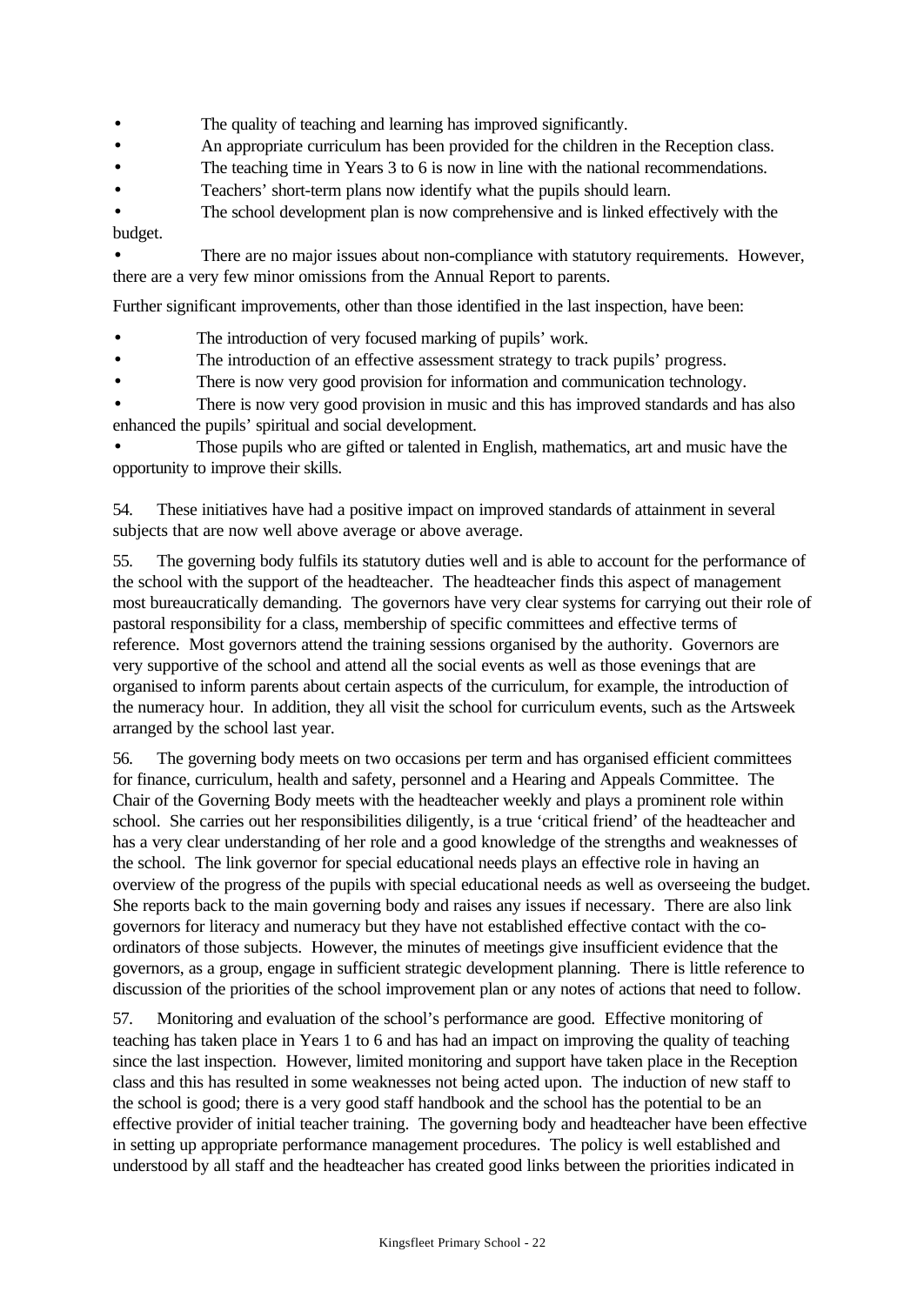the school development plan, the school budget and the teachers' professional development. All of the teachers have a target for improvement linked to one of the priorities in the development plan.

58. The school's priorities for development are very appropriate and the methods by which they are to be achieved, through the school's development plan, are also good. This is an improvement from the findings of the last report that recommended changes to the plan. The plan now includes all the priorities for strategic planning as well as costings that are strongly linked to the school budget. However, the success criteria listed are not always easily measurable. The effectiveness of the school's use of new technologies is good. The information and communication technology suite has a variety of assessment programs available for the teachers to track the progress of pupils, including those with special educational needs. The school uses email effectively as well as a video recorder and two digital cameras that are used efficiently in lessons to enrich the curriculum and aid assessment. The co-ordinator is just about to publish the school's website on the Internet.

59. The school makes good use of the information from standardised tests in Years 4 and 5 as well as the results of the national tests at the end of Years 2 and 6 to review progress towards the priorities in the school development plan. The senior management team track the progress of pupils in different year groups in order to determine whether specific groups, such as boys and girls, need targeting. This information is used to inform future planning. In order to improve standards of attainment in writing, for example, success criteria for writing have been introduced to the pupils in Year 3 to 6 over the last two years to act as a self-assessment tool. The introduction of 'mindmaps' has also been very effective in ensuring that pupils know what they have learned. This initiative involves pupils brainstorming their ideas of what they know at the beginning of a unit and repeating the process at the end. In addition, there has been a strong focus on the use of connectives in the pupils' writing and this has had a significant impact on raising standards in writing that are now well above average in Years 1 to  $6<sup>1</sup>$ 

60. The management of the provision for children in the Reception is generally satisfactory. However, there are areas of weakness in the monitoring and support of the provision. The previous Reception teacher and headteacher have provided good support to the Reception teacher to help her settle in and develop an understanding of the planned curriculum already in place. However, this has not been extended to regular monitoring and feedback of the work produced by the children to reveal the undemanding level of their recorded work. The quality of relationships within the Reception class is good and the teacher is very well supported by the nursery nurse. Although the indoor accommodation is sufficiently spacious to support children's learning, it is in poor repair and does not provide a stimulating well-maintained place for children to learn. The designated outdoor play area has to be reached by steps and has no covered area. Consequently, access and use are dependent on the weather. Resources for outdoor play and role-play activities are inadequate to meet the needs of young children. Many are old and shabby and much of the furniture and equipment are past repair. Neither are there are sufficient resources to help develop children's knowledge of different cultures.

61. The special educational needs co-ordinator provides good leadership and management of provision. She has only two days in school each week and teaches small groups of pupils who need extra help as well as carrying out administrative work. The co-ordinator uses the school's tracking system to monitor pupils' progress. The school has not yet implemented the new Code of Practice for special educational needs. However, the local authority is providing training this term, so that the new Code of Practice can be implemented next term. There is a designated governor, who has a good involvement in the life of the school and visits the school to help and support. Funds allocated for pupils with special educational needs are used to good effect and the school makes a significant contribution from its own resources.

62. Financial management is satisfactory and the planning follows the school's educational aims and priorities. The governing body, guided by the headteacher, is involved in the formulation of each year's budget and co-ordinators identify money needed for their subject areas. In planning for its expenditure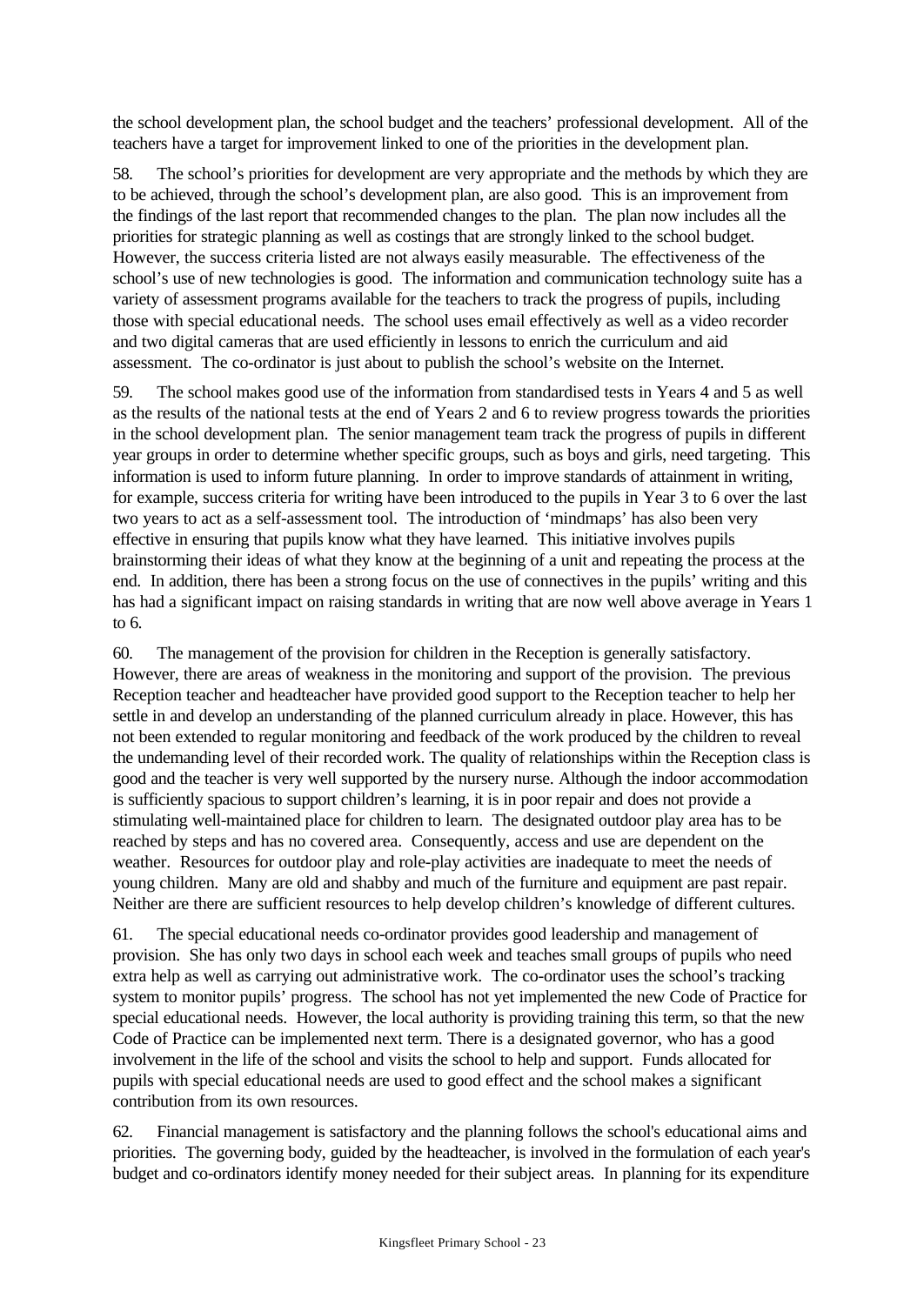in the current year the school has budgeted for a surplus of some nine per cent of its income. The norm for most schools is around three to five per cent but the governors have decided that money should be reserved for improvements to the accommodation. The school makes effective use of additional grants for pupils with special educational needs and other specific purposes. Teaching and support staff are used effectively.

63. The administrative officer provides good support for senior management and governors in monitoring expenditure. The office makes satisfactory use of new technology with computerised administrative and financial records and appropriate Internet connections. The systems in place enable the headteacher and governors to monitor spending closely. The recommendations in the last audit report have been put in place but, unusually, no audit has taken place during the past four years. Value for money is ensured when finding suppliers for both goods and services. Co-ordinators and teachers have control of their own budgets for resources in their subject areas and the classrooms.

64. There is a good match of teachers and support assistants to the curriculum. Most teachers are experienced and were trained in an appropriate phase. The school employs a good team of support staff, and a few are very knowledgeable about information and communication technology and music and can support the pupils and teachers very effectively. The assistants work well with the teachers and play a valuable role in supporting pupils' learning. This is having a positive impact on the good progress made by pupils with special educational needs.

65. The school has variable accommodation and is satisfactory overall. Although most classrooms are spacious with useful small areas, the layout of the school requires visitors and pupils to walk through classrooms to reach other classrooms and this is disruptive to learning. There is an excellent information and communication technology suite and this is used regularly and effectively. The children in the Reception class are housed in a temporary hut. This building is in a dilapidated state of repair, has an unpleasant odour and does not help the teacher to create an appropriate learning environment for the youngest children in the school. The outside environment is excellent with high quality play equipment, a beautiful Millennium garden that enhances the science curriculum and very good hard play areas. Resources are satisfactory overall with all subjects sufficiently equipped. Resources in information and communication technology are good but resources for the children in the Reception class are unsatisfactory.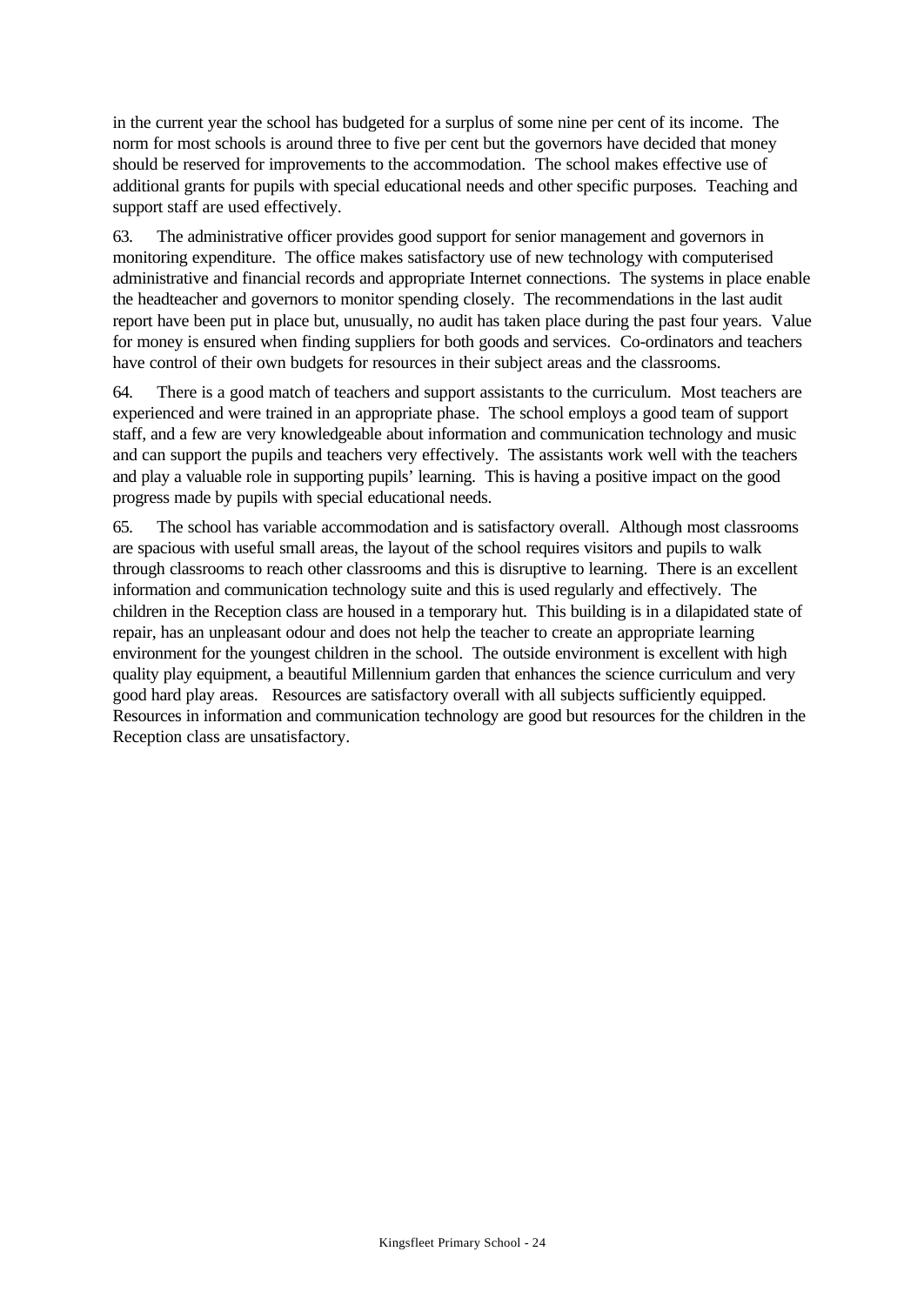# **WHAT SHOULD THE SCHOOL DO TO IMPROVE FURTHER?**

66. In order to raise standards, the headteacher, staff and governors should:

# (1) **Raise standards of attainment in the Reception class by ensuring that:**

- expectations of the standards in writing are raised;
- the limited recording of children's work in mathematics is improved;
- the current monitoring and support is more rigorous;

(Paragraphs. 1, 16, 26, 57, 60, 67, 68, 72, 73, 74)

# (2) **Improve the quality of the resources and accommodation for the Reception class to improve the learning environment.** \*\*

(Paragraphs. 60, 65, 67, 70, 76, 77)

# (3) **Improve standards in physical education by;**

- including opportunities in lessons for the pupils to evaluate and improve their own and others' performance;
- ensuring a sharper focus in lessons on the progression of skills;
- reviewing the limited sporting opportunities offered in extra-curricular activities. (Paragraphs. 4, 18, 21, 30, 41, 46, 142, 143, 145, 146, 147)
- \*\* indicates that issue has already been partly identified in the school improvement plan

# **OTHER ISSUES WHICH SHOULD BE CONSIDERED BY THE SCHOOL**

Include more opportunities in the curriculum for preparing pupils for living in a culturally diverse British society. (Paragraphs. 37, 91)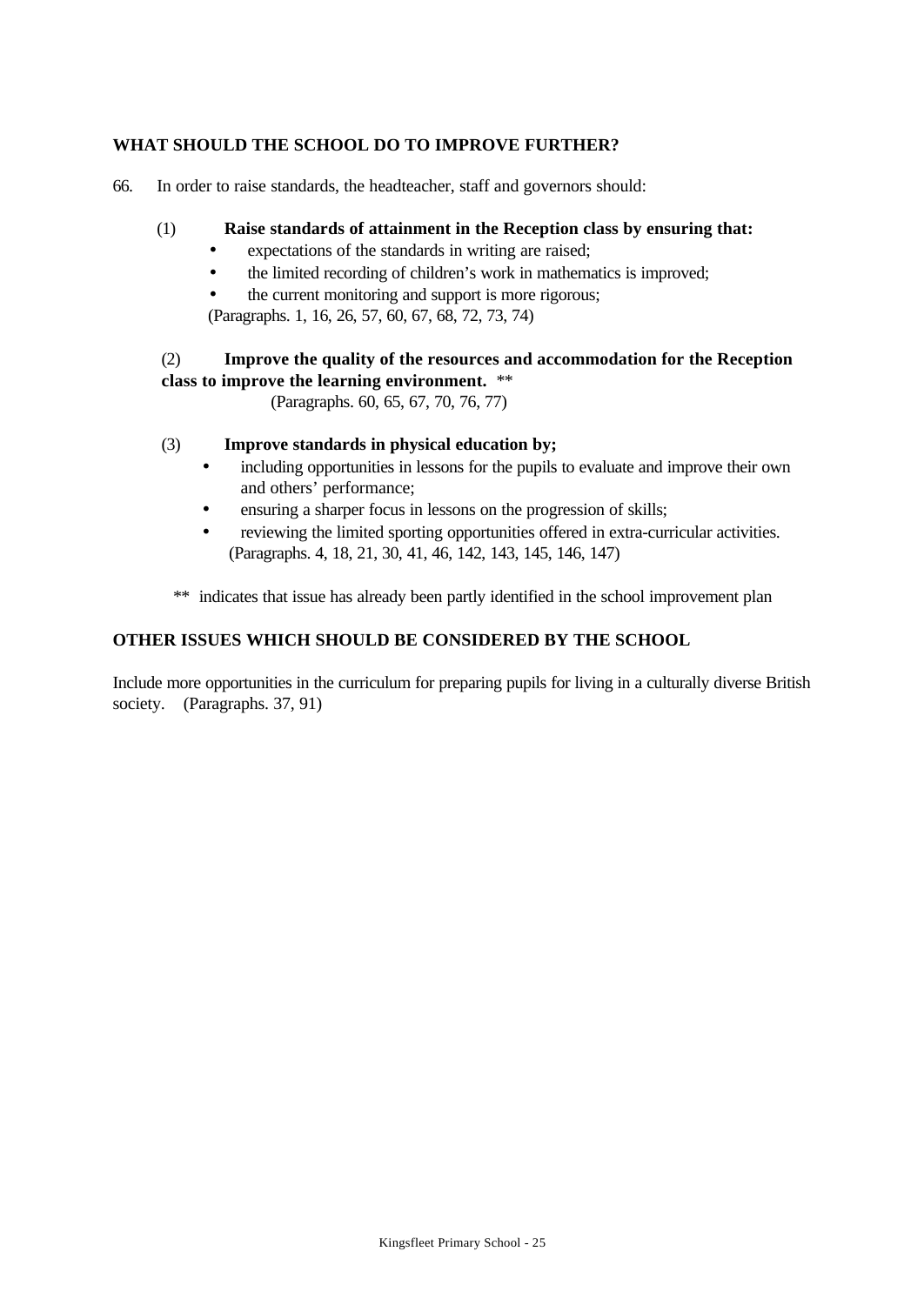# **PART C: SCHOOL DATA AND INDICATORS**

### *Summary of the sources of evidence for the inspection*

Number of lessons observed

Number of discussions with staff, governors, other adults and pupils 26

| 51 |  |
|----|--|
| 26 |  |

### *Summary of teaching observed during the inspection*

|            | Excellent     | Very good | Good | Satisfactory | Unsatisfactory | Poor | Very Poor |
|------------|---------------|-----------|------|--------------|----------------|------|-----------|
| Number     |               | 13        | 20   | 10           |                |      |           |
| Percentage | $\frac{1}{2}$ | 25        | 39   | 20           |                |      |           |

*The table gives the number and percentage of lessons observed in each of the seven categories used to make judgements about teaching. Care should be taken when interpreting these percentages as each lesson represents almost two percentage points.*

| Information about the school's pupils |  |  |
|---------------------------------------|--|--|
|                                       |  |  |

| Pupils on the school's roll                                                  | $YR - Y6$    |
|------------------------------------------------------------------------------|--------------|
| Number of pupils on the school's roll (FTE for part-time pupils)             | 224          |
| Number of full-time pupils known to be eligible for free school meals        | 8            |
| Special educational needs                                                    | $YR - Y6$    |
| Number of pupils with statements of special educational needs                | 2            |
| Number of pupils on the school's special educational needs register          | 32           |
| English as an additional language                                            | No of pupils |
| Number of pupils with English as an additional language                      |              |
| Pupil mobility in the last school year                                       | No of pupils |
| Pupils who joined the school other than at the usual time of first admission | 4            |
| Pupils who left the school other than at the usual time of leaving           | 2            |

### *Attendance*

### **Authorised absence Unauthorised absence**

|                           | %   |                           | %        |
|---------------------------|-----|---------------------------|----------|
| School data               | 4.0 | School data               | $\Omega$ |
| National comparative data | 5.6 | National comparative data | 0.5      |

*Both tables give the percentage of half days (sessions) missed through absence for the latest complete reporting year.*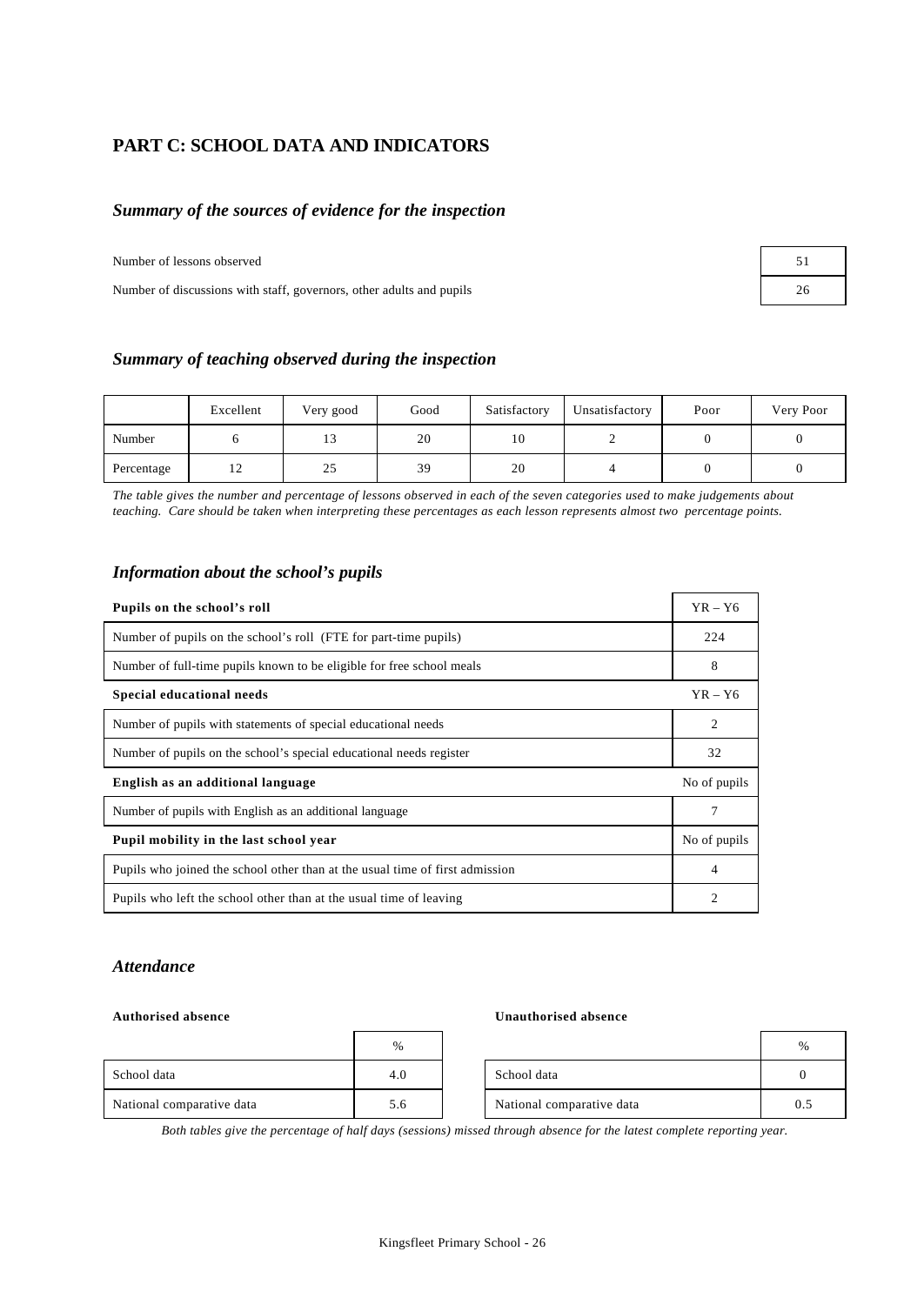|                                                                                        |             |         | Year | <b>Boys</b> | Girls    | Total              |  |
|----------------------------------------------------------------------------------------|-------------|---------|------|-------------|----------|--------------------|--|
| Number of registered pupils in final year of Key Stage 1 for the latest reporting year | 2001        | 27      | 18   | 45          |          |                    |  |
|                                                                                        |             |         |      |             |          |                    |  |
| <b>National Curriculum Test/Task Results</b><br>Reading                                |             |         |      | Writing     |          | <b>Mathematics</b> |  |
|                                                                                        | <b>Boys</b> | 26      |      | 25          |          | 26                 |  |
| Numbers of pupils at NC level 2<br>and above                                           | Girls       | 17      | 18   |             | 17       |                    |  |
|                                                                                        | Total       | 43      |      | 43          |          | 43                 |  |
| Percentage of pupils                                                                   | School      | 96 (97) |      | 96 (97)     | 96 (100) |                    |  |

at NC level 2 or above National 84 (83) 86 (84) 91 (90)

# *Attainment at the end of Key Stage 1 (Year 2)*

| <b>Teachers' Assessments</b>                   |             | English | <b>Mathematics</b> | Science |
|------------------------------------------------|-------------|---------|--------------------|---------|
| Numbers of pupils at NC level 2<br>and above   | <b>Boys</b> | 26      | 25                 | 26      |
|                                                | Girls       | 17      | 16                 | 17      |
|                                                | Total       | 43      | 41                 | 43      |
| Percentage of pupils<br>at NC level 2 or above | School      | 96 (97) | 91 (90)            | 96 (90) |
|                                                | National    | 85 (84) | 89 (88)            | 89 (88) |

*Percentages in brackets refer to the year before the latest reporting year.*

# *Attainment at the end of Key Stage 2 (Year 6)*

|                                                                                        |             |         | Year    | <b>Boys</b>        | Girls    | Total          |  |
|----------------------------------------------------------------------------------------|-------------|---------|---------|--------------------|----------|----------------|--|
| Number of registered pupils in final year of Key Stage 2 for the latest reporting year |             |         | 2001    | 19                 | 24       | 43             |  |
| <b>National Curriculum Test/Task Results</b>                                           |             | English |         | <b>Mathematics</b> |          | <b>Science</b> |  |
|                                                                                        | <b>Boys</b> | 13      |         | 15                 |          | 18             |  |
| Numbers of pupils at NC level 4<br>and above                                           | Girls       | 18      | 16      |                    | 21       |                |  |
|                                                                                        | Total       | 31      | 31      |                    | 39       |                |  |
| Percentage of pupils                                                                   | School      | 72 (94) | 72 (90) |                    | 91 (100) |                |  |
| at NC level 4 or above                                                                 | National    | 75 (75) |         | 71 (72)            |          | 87 (85)        |  |
|                                                                                        |             |         |         |                    |          |                |  |
| <b>Teachers' Assessments</b>                                                           |             | English |         | <b>Mathematics</b> |          | <b>Science</b> |  |
|                                                                                        | <b>Boys</b> | 12      |         | 18                 |          | 17             |  |
| Numbers of pupils at NC level 4<br>and above                                           | Girls       | 15      | 16      |                    |          | 19             |  |
|                                                                                        | Total       | 27      | 34      |                    | 36       |                |  |

*Percentages in brackets refer to the year before the latest reporting year.*

Percentage of pupils School 63 (81) 79 (81) 84 (90) at NC level 4 or above National 72 (70) 74 (72) 82 (79)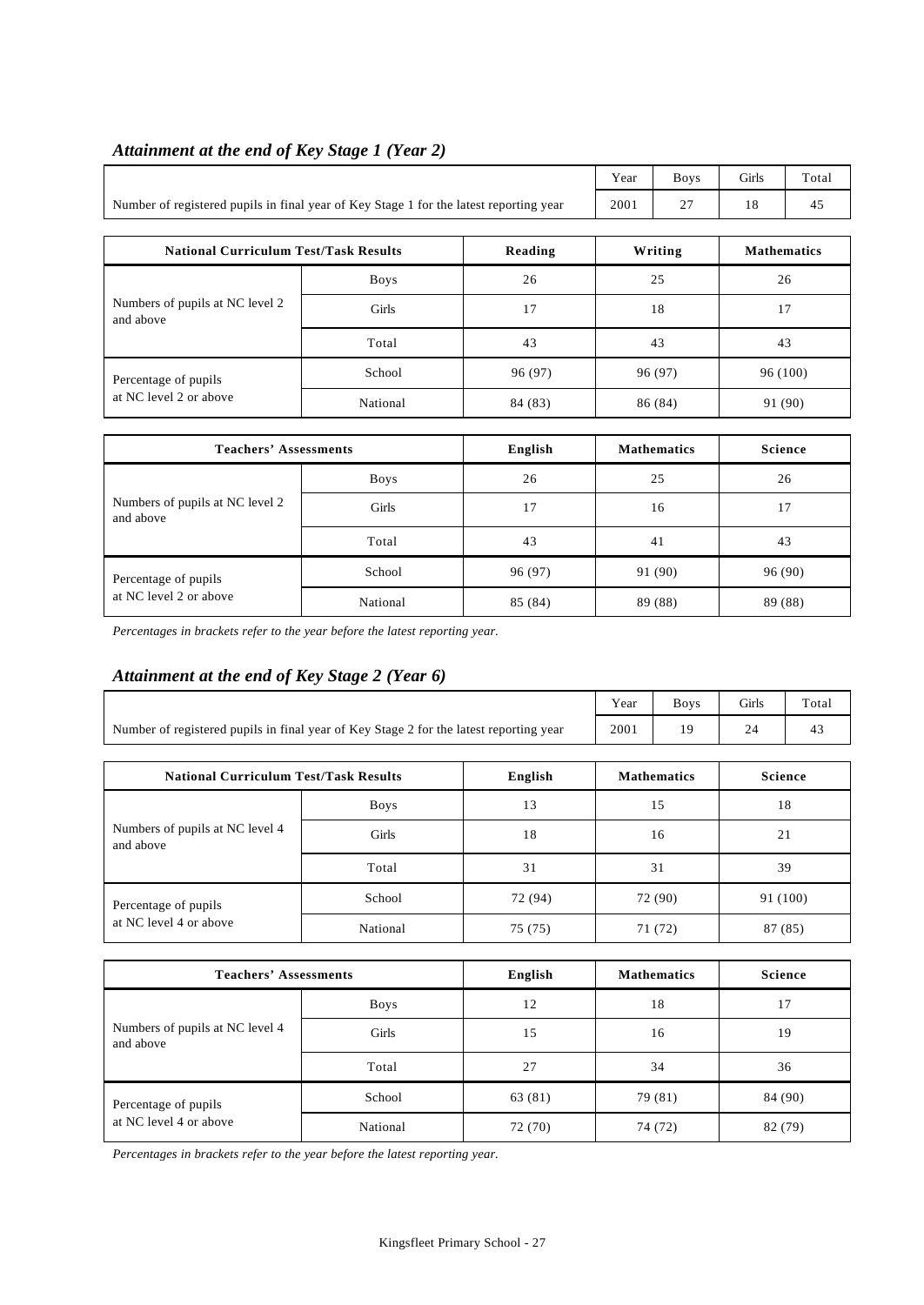|                                 | No of pupils   |                              | Fixed period | Perma        |
|---------------------------------|----------------|------------------------------|--------------|--------------|
| Black – Caribbean heritage      | $\Omega$       | Black – Caribbean heritage   | 0            | 0            |
| Black – African heritage        | $\Omega$       | Black – African heritage     | $\Omega$     | $\mathbf{0}$ |
| $Black - other$                 |                | $Black - other$              | $\Omega$     | $\mathbf{0}$ |
| Indian                          |                | Indian                       | 0            | $\theta$     |
| Pakistani                       | $\Omega$       | Pakistani                    | $\Omega$     | $\Omega$     |
| Bangladeshi                     | $\Omega$       | Bangladeshi                  | 0            | $\Omega$     |
| Chinese                         | $\mathfrak{D}$ | Chinese                      | $\Omega$     | $\Omega$     |
| White                           | 184            | White                        | 0            | $\theta$     |
| Any other minority ethnic group | 4              | Other minority ethnic groups |              | $\mathbf{0}$ |

### **Qualified teachers and classes: YR – Y6**

| Total number of qualified teachers (FTE) | 10           | Financial year    | 2001 |
|------------------------------------------|--------------|-------------------|------|
| Number of pupils per qualified teacher   | 22.4         |                   |      |
| Average class size                       | 28           |                   | £    |
| Education support staff: $YR - Y6$       |              | Total income      | 530. |
| Total number of education support staff  | <sub>0</sub> | Total expenditure | 506. |
|                                          |              |                   |      |

### *Ethnic background of pupils Exclusions in the last school year*

| No of pupils   |                              | Fixed period | Permanent |
|----------------|------------------------------|--------------|-----------|
| 0              | Black – Caribbean heritage   |              |           |
| 0              | Black – African heritage     | 0            |           |
|                | $Black - other$              | 0            |           |
|                | Indian                       | $\cup$       |           |
| $\Omega$       | Pakistani                    |              |           |
| 0              | Bangladeshi                  | O            |           |
| $\overline{c}$ | Chinese                      | O            | 0         |
| 184            | White                        | 0            | 0         |
| 4              | Other minority ethnic groups |              |           |

*This table refers to pupils of compulsory school age only. This table gives the number of exclusions of pupils of compulsory school age, which may be different from the number of pupils excluded.*

# *Teachers and classes Financial information*

| <br>Total<br>7TE.<br>number of qualified teachers ( |  | vear<br>inancia!<br>. |  |
|-----------------------------------------------------|--|-----------------------|--|

| Average class size                      | 28  |                                            | £       |
|-----------------------------------------|-----|--------------------------------------------|---------|
| Education support staff: $YR - Y6$      |     | Total income                               | 530,812 |
| Total number of education support staff | 6   | Total expenditure                          | 506,277 |
| Total aggregate hours worked per week   | 148 | Expenditure per pupil                      | 1956    |
|                                         |     | Balance brought forward from previous year | 26,587  |
|                                         |     | Balance carried forward next year          | 51,122  |

# *Recruitment of teachers*

*.*

| Number of teachers who left the school during the last two years                                               |  |  |  |
|----------------------------------------------------------------------------------------------------------------|--|--|--|
| Number of teachers appointed to the school during the last two years                                           |  |  |  |
|                                                                                                                |  |  |  |
| Total number of vacant teaching posts (FTE)                                                                    |  |  |  |
| Number of vacancies filled by teachers on temporary contract of a term or more (FTE)                           |  |  |  |
| Number of unfilled vacancies or vacancies filled by teachers on temporary contract of less than one term (FTE) |  |  |  |

*FTE means full-time equivalent.*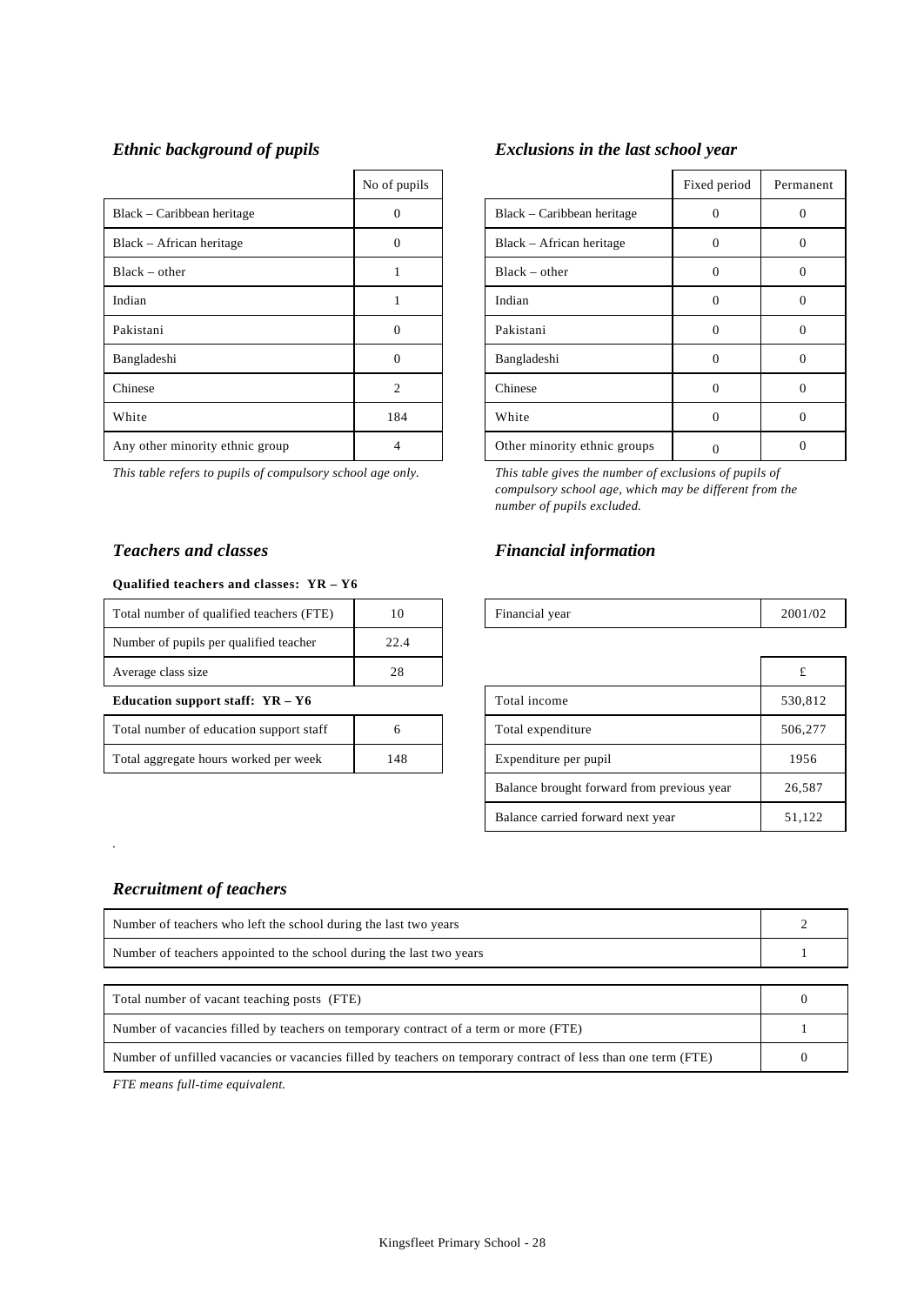**Questionnaire return rate**

| Number of questionnaires sent out | 226 |
|-----------------------------------|-----|
| Number of questionnaires returned |     |

**Percentage of responses in each category**

My child likes school.

My child is making good progress in school.

Behaviour in the school is good.

My child gets the right amount of work to do at home.

The teaching is good.

I am kept well informed about how my child is getting on.

I would feel comfortable about approaching the school with questions or a problem.

The school expects my child to work hard and achieve his or her best.

The school works closely with parents.

The school is well led and managed.

The school is helping my child become mature and responsible.

The school provides an interesting range of activities outside lessons.

|   | Strongly<br>agree | Tend to<br>agree | Tend to<br>disagree | Strongly<br>disagree    | Don't<br>know    |
|---|-------------------|------------------|---------------------|-------------------------|------------------|
| l | 60                | 32               | 5                   | 3                       | $\boldsymbol{0}$ |
|   | 52                | 41               | 3                   | 3                       | $\,1$            |
|   | 39                | 49               | 9                   | $\,1$                   | $\mathbf{1}$     |
|   | 35                | 44               | 12                  | $\overline{7}$          | 3                |
|   | 60                | 31               | 3                   | $\overline{\mathbf{4}}$ | 3                |
|   | 39                | 35               | 19                  | 8                       | $\boldsymbol{0}$ |
|   | 54                | 34               | 8                   | $\overline{4}$          | $\boldsymbol{0}$ |
|   | 57                | 39               | $\,1$               | $\,1$                   | $\,1$            |
|   | 33                | 40               | 19                  | 8                       | $\overline{0}$   |
|   | 49                | 40               | 5                   | $\,1$                   | $\overline{4}$   |
|   | 35                | 54               | 8                   | $\,1$                   | $\mathbf 1$      |
|   | $27\,$            | 31               | 16                  | 14                      | 12               |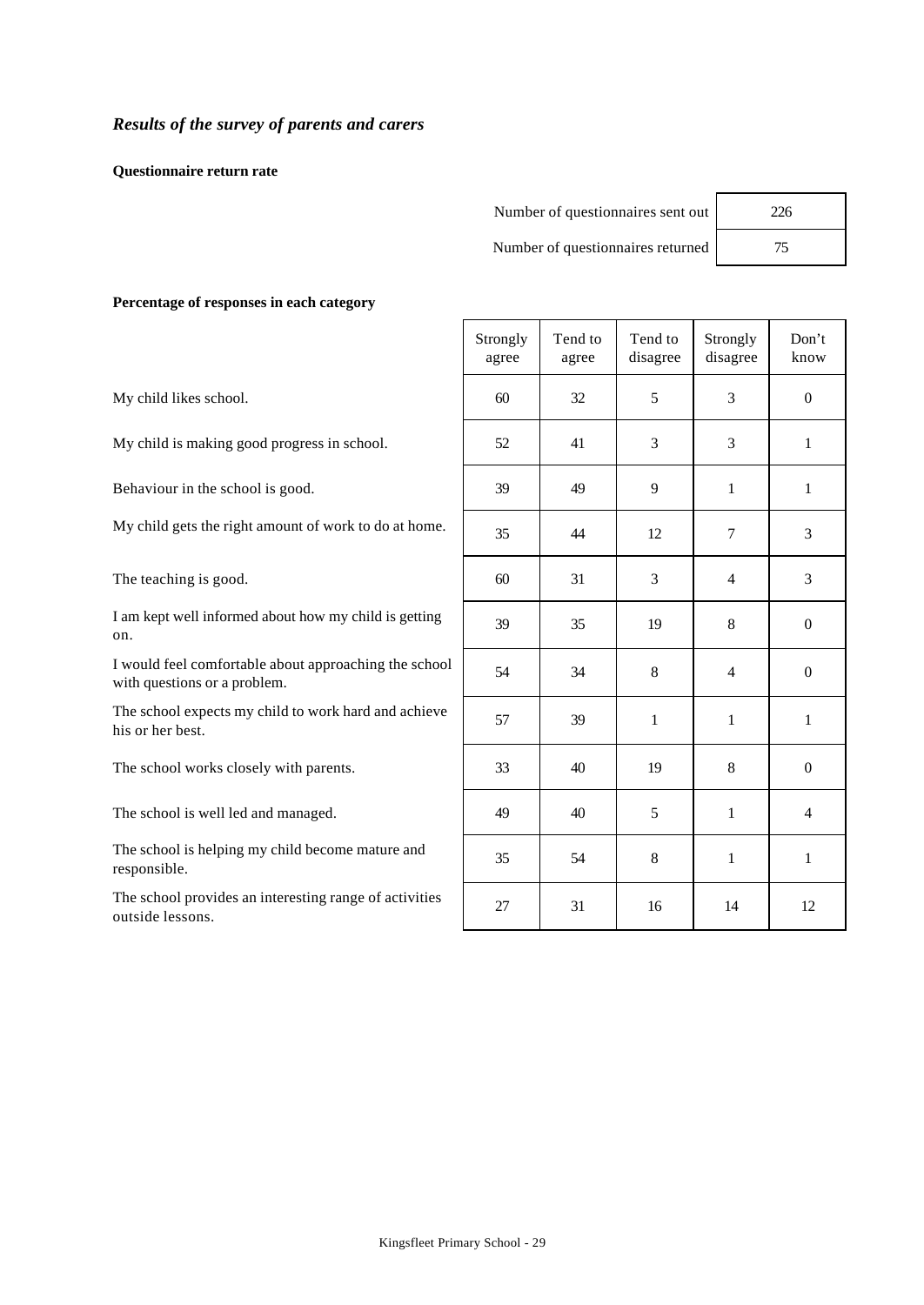# **PART D: THE STANDARDS AND QUALITY OF TEACHING IN AREAS OF THE CURRICULUM, SUBJECTS AND COURSES**

# **AREAS OF LEARNING FOR CHILDREN IN THE FOUNDATION STAGE**

67. There have been considerable changes in the provision for children in the Foundation Stage since the previous inspection. In the previous report, a key issue for action was to provide an appropriate curriculum for the Reception children that gives emphasis to talk, purposeful play and child-initiated activities. There has been a significant improvement in this aspect of the school's provision. However, there are some important areas of weakness, notably in the monitoring of the present provision, the lack of good quality resources and the accommodation that is in poor repair. The present Reception class teacher has been providing cover for maternity leave for the past school year but has now taken on the permanent position. The well-established day-to-day routines enable all children to feel secure, safe and grow in confidence.

68. Children are admitted to school during the year in which they become five, either part-time or full time, depending on when their fifth birthday occurs. Most of the children have already attended the pre-school nursery on the school site. The initial assessments conducted with these children showed that their attainment on entry is average overall. Children's attainment on entry does vary year on year and is usually above average. In the Reception year, most children are achieving satisfactorily and are on course to meet the Early Learning Goals in communication, language and literacy, mathematical development, physical development and in their personal, social and emotional development. Overall, in these areas of learning, the quality of teaching and learning is satisfactory. However, insufficient attention is given to developing fully pupils' skills in writing and in the recording of their work in mathematics. In their knowledge and understanding of the world and in their creative development the quality of teaching and learning is good and most children are on course to exceed the Early Learning Goals.

# **Personal, social and emotional development**

69. Most children are on course to meet the Early Learning Goals in this area. This shows satisfactory achievement and reflects the sensitive teaching, where children are constantly encouraged to feel confident about what they can achieve. The children settle in well and quickly learn to share and take turns while at play or work. During whole class sessions children sit quietly, remember to take turns when speaking and learn to consider the feelings of others. For example, in a religious education lesson, the children listened carefully to the story of Zacchaeus and learned to recognise the feelings of others and share their own feelings through facial expressions of what it is like to be sad or happy. They are polite and remember to use conventional phrases such as 'excuse me' and 'thank you' and are beginning to consider the consequences of their actions for themselves. There are, however, a few children who show boisterous behaviour when they are not under the direct supervision of an adult. The children attend to their personal hygiene appropriately and most of them undress and dress themselves independently before and after their physical education lessons. The children enjoy learning, particularly when involved in role-play activities. They are eager to share what they have learned and talk confidently about what they are doing. All children settle quickly to the more structured activities, such as literacy and numeracy, and show ability to concentrate for long periods of time.

70. Personal and social development is well promoted in all areas of learning and the planning is good. All adults working with children in the Reception class treat each other and the children with courtesy and respect. This leads to trusting relationships and helps the children to develop an awareness of others. Snack time is used appropriately to develop the children's social skills as the adults sit and talk with them while they eat. The Reception teacher ensures there is sufficient time for the children to choose activities for themselves and to initiate their own ideas through play. However,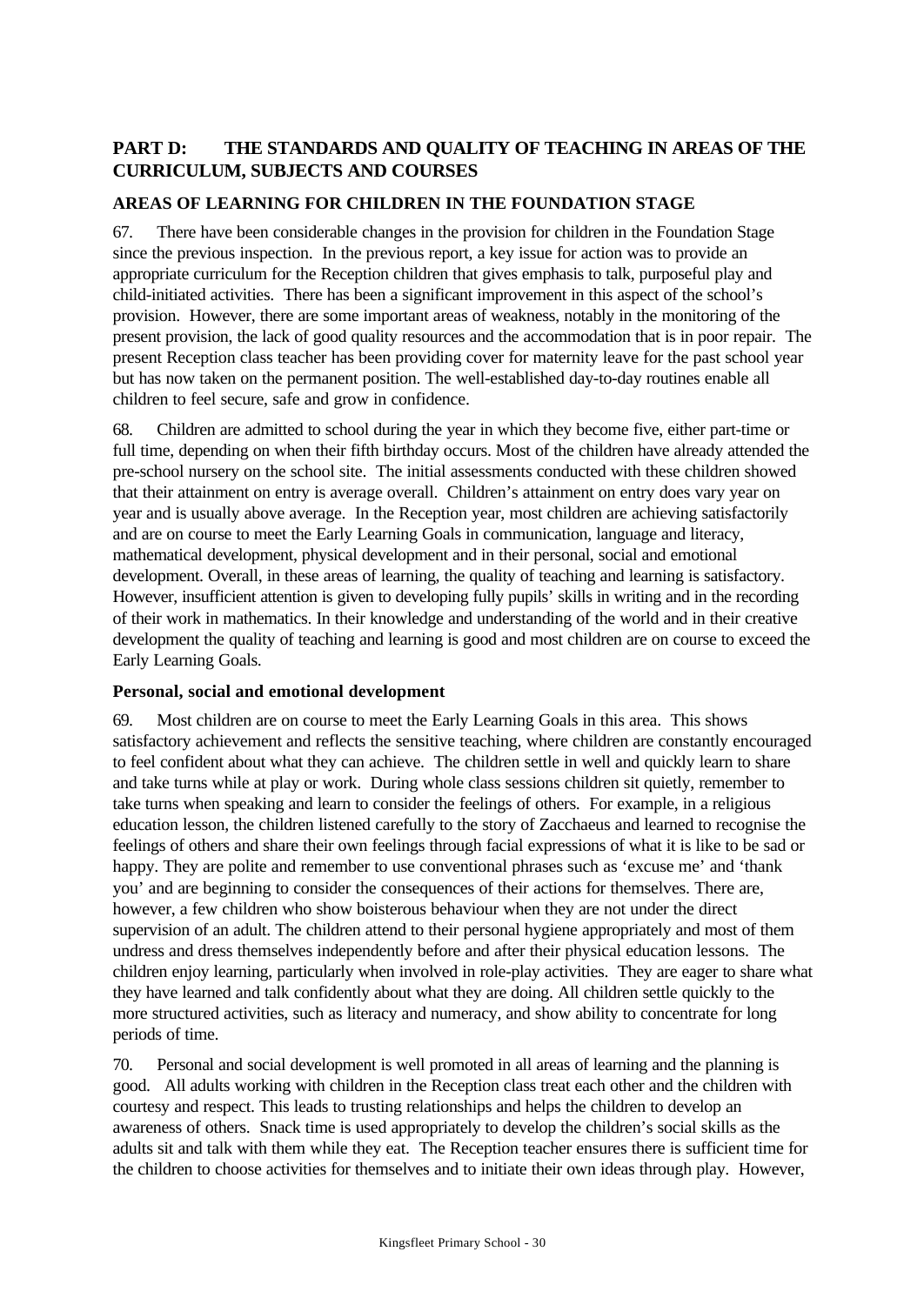the range of resources available to support this aspect of children's learning is insufficient and there are few that provide children with the opportunity to experience differences in cultures other than their own.

### **Communication, language and literacy**

71. Children enter school with above average attainment in this aspect of their learning. In particular, their communication skills are well developed and most children communicate well by speaking clearly and listening and responding with enjoyment. They are on course to exceed the recommended goals for communication and their achievement is satisfactory. Although most children are on course to meet the recommended Early Learning Goals for reading, their achievement in writing is unsatisfactory. Their language and communication skills are well developed and many children talk confidently about their own experiences and the things that interest them. All adults use talk to good effect and are good active listeners. In all the areas of learning, both the Reception teacher and nursery nurse talk to the children individually and in groups, to ensure that all children extend their vocabulary and have the ability to use their language and communication skills for a range of purposes. All adults show children that they value their efforts at communicating. The children sustain attentive listening and particularly enjoy listening to stories. Children know that print carries meaning and make relevant observations about the characters in the stories. Consistent strategies used by the teacher enable pupils to recognise and say the initial sounds of words. In the Reception year, most children recognise familiar words in simple texts and use their knowledge of sounds appropriately to help them read simple regular words. They confidently 'have a go' at writing and most children express themselves by making marks on paper. The more able children use a high frequency word list to help them with their writing and use their phonic knowledge to write a simple sentence such as, ' I went to mi mummys swimming pol'. However, the analysis of their written work showed that few children draw on their wide vocabulary as a basis for their independent writing.

72. Teaching is satisfactory overall in this area of learning. However, although the Reception teacher has appropriately adapted the National Literacy Strategy framework to meet the needs of most children in the class, it is not being used sufficiently well to challenge the children in their writing. A good understanding of phonics is developed through effective word, sentence and text level work using well-known stories and rhymes. Children are provided with a good range of activities to develop their use of language and imagination through role-play activities. For example, in the castle, children delight in acting out the roles such as that of a dragon who had eaten too much and was being very sick while the princess called upon a knight to bring some medicine. However, there was no evidence to suggest that children had the opportunity to use their imaginative ideas for their story writing.

# **Mathematical development**

73. The attainment and achievement of children in mathematics are satisfactory and, in the Reception year, most children are on course to meet the Early Learning Goals. Most children can count beyond 20 when counting out loud. They have an idea of what numbers one to ten represent and are able to do some simple addition with guidance. They copy-write their numbers and, in the Reception year, most are beginning to record their numbers unaided, although they reverse some numbers. Most children develop an appropriate understanding of mathematical language and use words such as 'longer than' and 'shorter than' when making comparisons of length, as for instance when building with construction toys. However, there was very little work recorded in their mathematics books of any practical activities that they had experienced in relation to shape and measure. Work on display showed that the children have made simple repeating patterns of two colours by threading beads and painting caterpillars. In their early work, children are provided with an appropriate range of practical experiences, such as sorting and ordering games, shape puzzles and building with bricks. Many of the resources are old and shabby.

74. The more formal activities for mathematics are introduced to the children through the framework for teaching numeracy. However, there are areas of weakness in the teaching and learning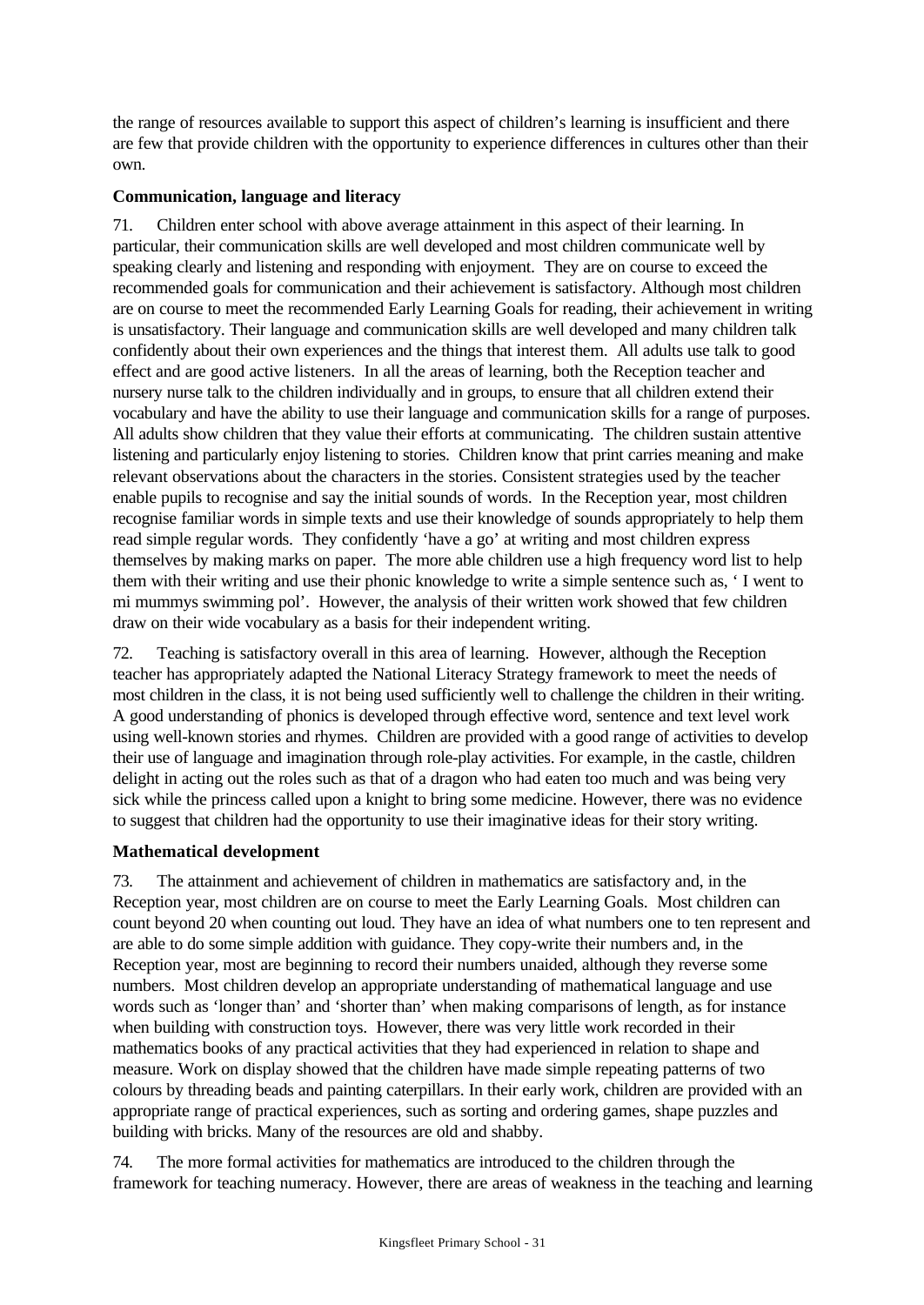of this area of children's learning that relate to a lack of challenge in the activities set but, overall, teaching is satisfactory. For example, in a lesson on two-dimensional shapes, several children already knew the mathematical names for the shapes and were familiar with names for 'solid' threedimensional shapes such as cubes, spheres and cuboids. The group tasks consisted of fairly limited activities of cutting out triangles from a shape to make pictures, making shapes with pegs and drawing circles around a template. Consequently, the children gained very little from this lesson.

### **Knowledge and understanding of the world**

75. Children enter the Reception class with a good general knowledge, which the teacher builds on effectively and helps them to learn more about the world around them. The teaching and learning are good and most children are on course to exceed the expected standard in the Reception year. Activities are well planned and organised and are carefully linked between the recommended areas of learning and the curriculum subjects. Taking themes such as, ' Mini-beasts', 'The Golden Jubilee' and 'Dinosaurs', the activities are well planned to enable children to explore aspects of the environment and to relate the work to their own experiences. Discussion and imaginative play forms an important part of the work and children are encouraged to explore, investigate and discover for themselves through practical experiences. This is a considerable improvement since the school's last inspection when this was identified as a key issue for action. Good use is made of the school grounds to provide children with the opportunity to look for signs of growth throughout the year. They plant seeds and watch them grow and observe tadpoles turning into frogs.

76. The children develop a good understanding of the past as they study castles and use vocabulary such as, 'arrow slits' and 'drawbridge', to describe the features. They are developing a wider knowledge of their local community when they have the opportunity to visit the local shops, but there was little evidence of the children making simple maps. An appropriate range of construction toys and materials were provided for the children to explore and use their skills to make models. Their skills in design and technology develop well. For example, when making models of castles with recycled materials, they carefully cut boxes to create different shapes for the towers and joined them together skilfully with masking tape and glue. Good opportunities are provided for the children to cook and the children are very well supported by the nursery nurse. For example, as the children made jam tarts, the nursery nurse not only made the whole experience enjoyable but extended their understanding of the properties of the ingredients by asking questions such as, ' Why do we have to sieve the flour?' and 'Why do we need to put flour on the board as we roll out the pastry?' The children have an increasing understanding of modern technology and their work shows that they have been provided with a range of opportunities to develop their information and communication technology skills in literacy and art. Careful consideration has been given to supporting children and deepening their knowledge of a suitable range of beliefs and religions through religious education lessons. However, there are very few role-play resources that reflect a variety of different cultures.

### **Physical development.**

77. Children are making satisfactory progress in developing physical control, mobility and awareness of space indoors and outdoors. Overall, most children are on course to attain the Early Learning Goals in their physical skills and their achievement is satisfactory. Children are able to use writing and drawing tools appropriately and competently pick up small items of equipment when engaged in play activities. Teaching fully maximises what the children can do in this aspect of their physical development. Although there is a designated outdoor play area for the children, the resources such as push and pull toys, wheeled toys and clambering equipment are inadequate. The children have regular opportunities to use the hall and field for physical education and dance lessons. In the hall, the children make good use of the space and learn to move in different ways. For example, in a dance lesson, based on the story of 'The very hungry caterpillar', the children learned to work at different levels by wriggling along the floor as caterpillars, jumping off on two feet and stretching up to pick a plum in a tree. Good teaching and learning in this lesson were due to the teachers' good management and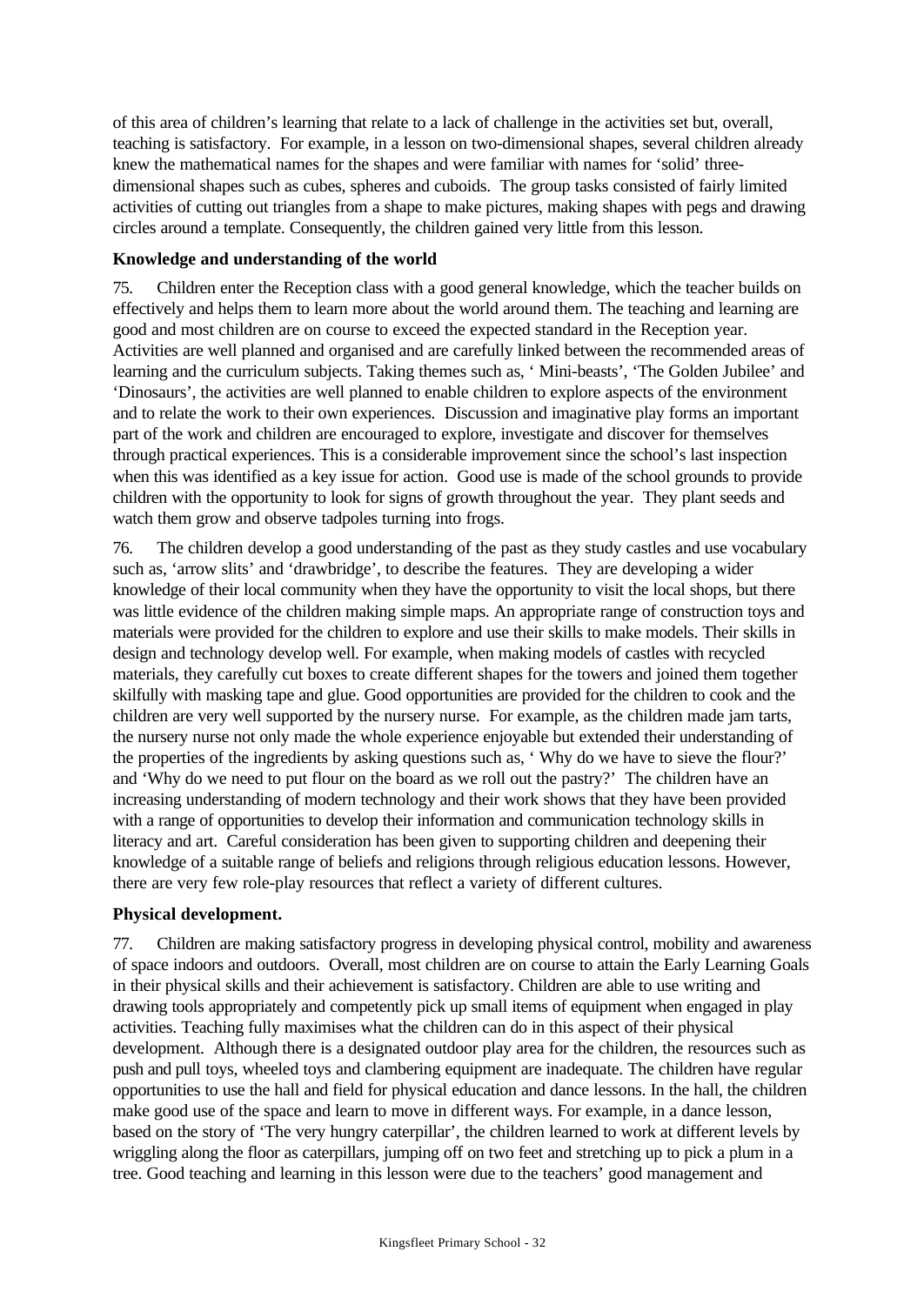imaginative approach that kept all children involved and active. In a physical education lesson on the field, the children prepared for the school's Golden Jubilee celebrations by taking part in races that would have occurred at the time of the Queen's Silver Jubilee. For example, they ran with a potato balanced on a spoon and showed increasing control when using a range of small equipment in an obstacle race created by the teacher. Their skills in controlling a ball with their feet and when climbing through hoops are appropriate for their age. However, their attempts at throwing a beanbag into a container met with varying degrees of success.

78. Good learning in this aspect is due the emphasis given to the direct teaching of skills in physical education lessons that maintains the children's interest and the methods used by the teacher to overcome the lack of suitable outdoor play equipment.

# **Creative development**

79. The Reception teacher successfully promotes children's creative development through good teaching. In the Reception year, many children are on course to exceed the Early Learning Goals. Children have many opportunities to experiment with texture, colour, shape and form. For instance, they have made three-dimensional models of insects using different materials, modelled with clay and, as part of their topic on dinosaurs, created imaginative scenes with a range of natural materials. The work on display shows the children have printed with fruit and vegetables and have used the computer to produce detailed pictures of mini-beasts. Role-play opportunities are carefully planned and all children respond enthusiastically in all the available activities. This is a real strength in their creative development. For instance, whether in the castle acting out the saving of a princess from the dragon, selling flowers in the garden centre or making a den in the outdoor play area, the children become completely engrossed in their roles and show great imagination. This is a considerable improvement since the school's previous inspection. However, the few resources that are available to support the children's ideas are, in general, old and there are very few that reflect a variety of different cultures. Children delight in singing songs with actions, such as, 'If you're happy and you know it, clap your hands', and sing well with expression.

# **ENGLISH**

80. The inspection's findings are that standards of attainment in English are well above average in Year 2 and this is an improvement on the judgement made in the last inspection when standards in speaking, listening and reading were deemed to be above average and, in writing, average. The results of the national tests in reading and writing in 2001 were also well above average and the achievement of all pupils, including those with special educational needs and those pupils with English as an additional language, is good.

81. The inspection's findings are that standards of attainment in English are well above average at the end of Year 6 and this is an improvement from the last inspection when attainment was judged to be above average. The achievement of all pupils, including those with special educational needs, those with English as an additional language and the pupils who are deemed to be gifted and talented, is good. In the national tests in 2001, pupils' attainment was average and this was a decline from the previous two years. However, the attainment on entry to the school of that particular group of pupils was judged to be average based on the data provided by the Local Education Authority. Boys proved to be more successful than girls in the national tests over the last three years but, during the inspection, no difference was apparent.

82. Improvement in English since the last inspection has been good. This is a result of good leadership from the headteacher, co-ordinator and other senior staff who have implemented a very good plan for development. The planning shows strong evaluation of the strengths and weaknesses in English and, in particular, the gap between reading and writing skills. The school has been very successful in improving the overall quality of teaching in English through very focused marking of the pupils' writing and also by introducing a consistent approach to the assessment of the pupils' work.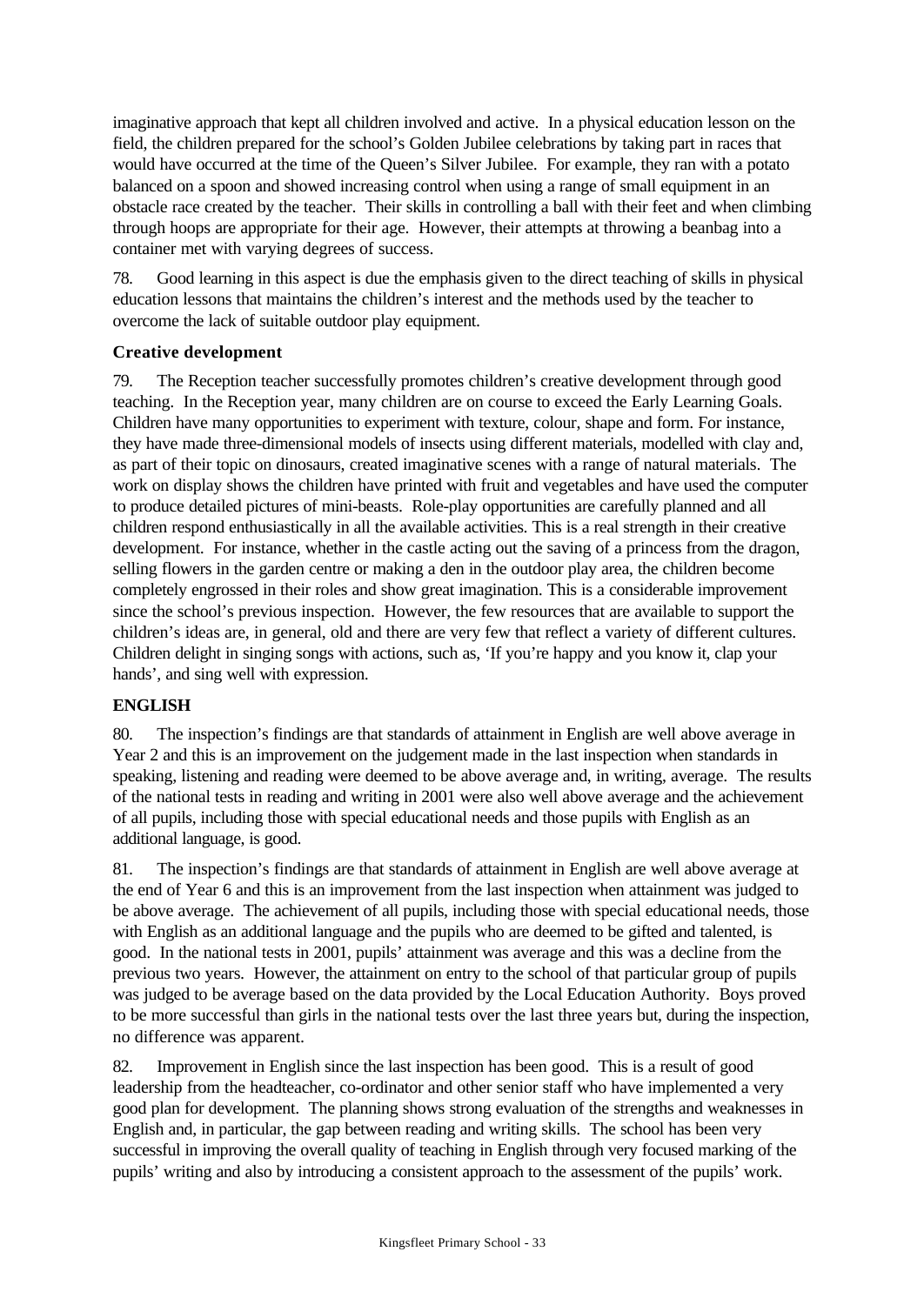This very good practice follows attendance by the headteacher on a course organised by a well-known specialist of the teaching of English. He has ensured that all teachers have adopted this successful approach consistently throughout the school and this has had a considerable impact on standards. In addition, the headteacher has introduced and leads lessons in 'thinking skills' that develop very well the pupils' higher thinking skills in literal and inferential comprehension by discussion.

83. In speaking and listening, the findings of this inspection show that pupils attain well above average standards in Year 2 and Year 6. There has been further improvement in this aspect of English since the last inspection when standards were judged to be above average. Pupils can talk confidently and fluently in a range of situations and use accurate technical vocabulary in different subjects. The young pupils in a Year 1 'thinking skills' lesson were able to give reasons why a set of sequential cards should be placed in a particular order and, furthermore, were usually able to explain clearly their reasoning. In Year 2, pupils were able to use a wide range of vocabulary in discussion about what was happening to the small amounts of water they poured on to different surfaces outside the school building, such as the playground tarmac or the soil in the garden areas. In Year 3, pupils were able to recall the correct names for the source of a local river and they knew that the river changes its name when it becomes a 'tidal' river. In a Year 5 'thinking skills' lesson, excellent teaching methods ensured that most pupils listened very well to each other's explanations of their thinking about answers to questions posed by themselves. This task followed the teacher's reading of a philosophical story about, 'The Elixir of Life'. Their responses were fluent and thoughtful and showed a good use of sentence construction and a range of descriptive vocabulary. In Year 6, pupils' responses in a poetry lesson to questions by the teacher were very mature. Their explanations and interpretations of the difficult phrases within two Ted Hughes' poems were considered, sensitive and quietly reflective. Their knowledge of English specific vocabulary is very good. Most pupils can give the definitions of alliteration, imagery, personification, simile, metaphor and onomatopoeia and can use this vocabulary naturally within the lesson.

84. Standards in reading in Year 2 and Year 6 are well above average. Pupils have developed very positive attitudes towards reading. The younger pupils in Years  $1 - 2$  take home their books regularly and their parents contribute well to hearing them read. The teachers write very good observations of the pupils' progress in the homework books and parents often respond similarly. They are clearly proud of their children's progress. In discussion with the Year 2 pupils, it was clear that they had good recall of the stories they were reading, could all read fluently and with confidence and were able to explain what certain words meant. They showed understanding of the main points of the stories that related to their favourite characters. The pupils could explain why they had chosen specific books, for example, one pupil had chosen a book all about kites because it had a picture of the kite she had been given on the front cover. One of the pupils knew that a character in his book was French when he read, 'Give me zee bread'. In Years  $3 - 6$ , the pupils enjoy reading and usually have a book at their side to read at odd moments at school. In discussion with Year 6 pupils, it was evident that all had a good grasp of different 'genre' and could use the word easily in conversation. Their choice of books covers a wide range and the boys, in particular, enjoy non-fiction books that are written in a humorous style such as, the 'Horrible Science' or 'Horrible Geography' series that are very informative and very funny. Most pupils understand that authors sometimes give their characters appropriate dialogue such as, 'ere's what really 'appened, gov'. They know that the words are said by a character who is a using a specific dialect. One of the boys explained that it was, 'old London language'. They are very confident using the library and know exactly how to find books they are looking for in a specific subject.

85. Standards in writing in Year 2 and Year 6 are well above average. Year 2 pupils can write in a wide range of formats. Their anthology of poetry and other pieces of work showed that most pupils in the group enjoy their writing, particularly of funny poems that include unusual English usage. Pupils had written and illustrated sayings such as, 'You two are monkeys!' said by their teacher when they tied a girl's plaits to a chair. They had written serious poems about a lost spaceman, a diplodocus, the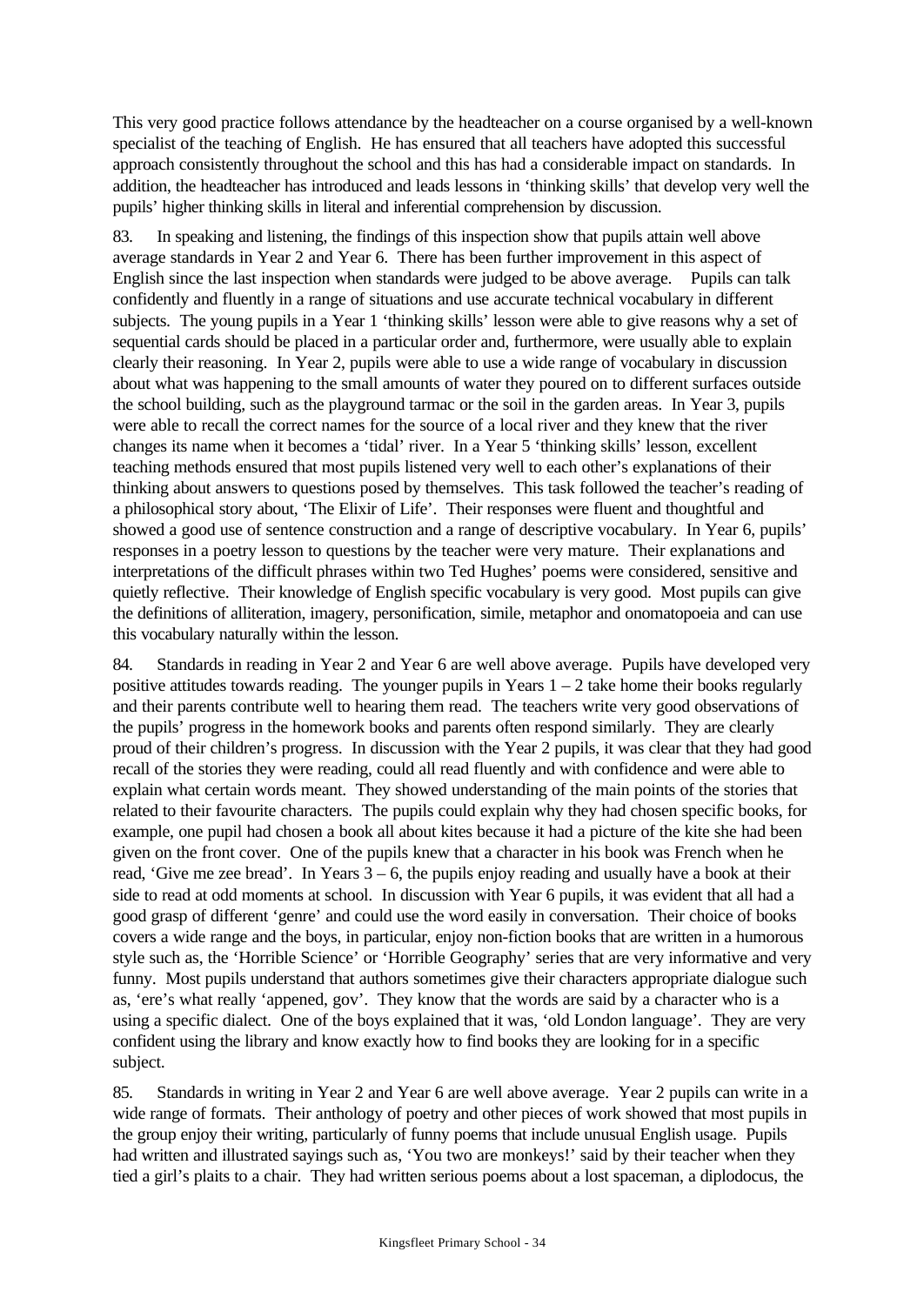effect of snow on the landscape and about waving at trains. In their story writing, pupils show that they can write at some length and begin their stories with an opening that interests the reader. Most pupils use appropriate punctuation including speech marks and their handwriting is very neat with all letters correctly positioned and joined. Their writing shows a secure grasp of the spelling of common and more unusual words. The spelling policy used consistently throughout the school is helpful as it ensures that pupils learn their spellings in a context. They are expected not only to learn their spellings but also to include them in an appropriate sentence. Most pupils know how to make sentences more interesting by introducing adjectives and descriptive phrases as well as using the more common connectives such as, 'because' and 'although'. Several pupils can also use time connectives, such as 'suddenly', 'after that', 'finally', 'next' and 'later'. In Year 6, pupils' writing is very mature. The pupils are travelling to North Wales later this term for their residential visit and have become familiar with the stories, history and geography of that region. Very good links between English, information and communication and geography have resulted in excellent poetry that shows pupils have a very secure grasp of simile, metaphor, alliteration and assonance. This is the first verse of just one of many excellent poems:

### *Welsh Mountain Dragon*

*Swooping to the depths of the solitary mountain Wings roaring over grassy plains Ploughing deep into the rocky mound Its fiery eyes gleam Dancing and prancing as if it was a hurricane of silver scales Gliding just under the surface It roars and tears like a hungry beast*

86. The pupils write in a wide range of styles and their writing is varied and interesting. For example, they can write appropriately in a style intended for younger readers as well as writing more sophisticated stories with imaginative vocabulary and complex sentences organised into paragraphs. Pupils can write in the style of a sailor in the  $15<sup>th</sup>$  Century writing from a ship a very long way from home. They include in their writing interesting and imaginative vocabulary and describe events that have taken place that may be amusing or sad. Pupils' use of connectives in their writing is particularly effective. Their use of information and communication technology to word process their poetry and writing is well designed and thoughtful.

87. The quality of teaching and learning in Years  $1 - 6$  is very good overall and is never less than satisfactory. This is a significant improvement from the findings of the last inspection when some teaching was judged to be unsatisfactory. There are many strengths in teaching that ensure that pupils make very good gains in their learning. In addition to the literacy strategy, other very effective strategies have been put into place. In particular, throughout the school, the pupils are taught how to use connectives using well-established procedures as well as being taught how to assess and check their own work by listing and checking the success criteria for good writing. Very good challenging questioning and high expectations throughout the school ensure that very good learning takes place. For example, in an excellent Year 1 lesson, high quality questioning skills from the teacher and the headteacher, who was supporting in this lesson, resulted in pupils' speaking, listening and reasoning skills moving forward significantly. In a very good Year 2 lesson, the teacher's very thorough approach to improving and reinforcing the pupils' skills in writing and the use of connectives resulted in most pupils improving very simple sentences with adjectives and connectives to develop an exciting storyline. Good planning in a Year 2 lesson on rhyme and rhythm in poetry ensured that most pupils were able to clap the rhythm without saying the words. In all three classes with Year 1 and 2 pupils, the teachers use excellent methods during the teaching of reading to ensure that the support assistants know the specific skills that are being targeted. This is one of the factors that drives the pupils' standards in reading forward.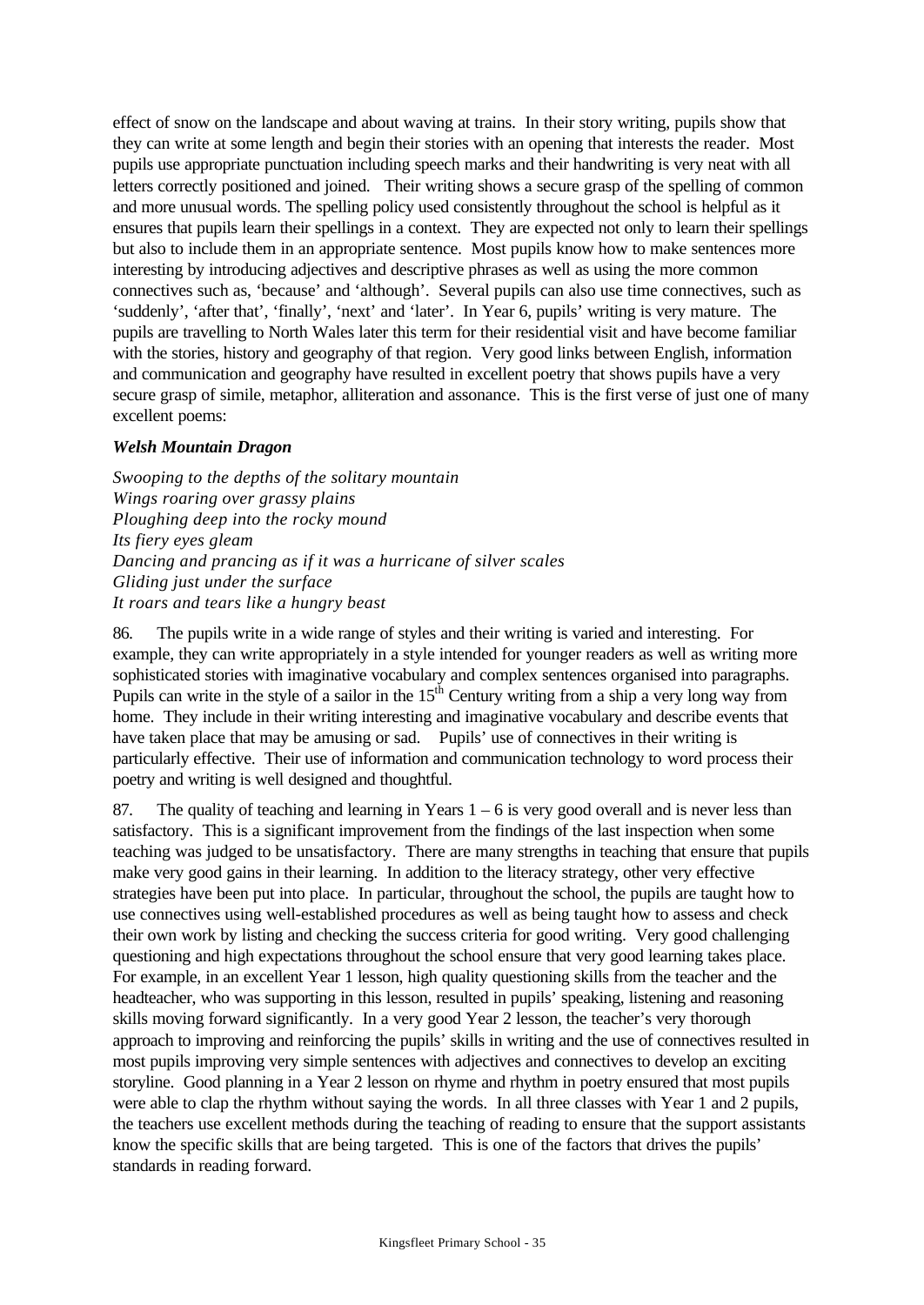88. Pupils in Year 3 behaved well during the opening session when the teacher read a Dick King-Smith story and they could recall well the main events in the story. However, due to the teacher's limited style of questioning in the following and plenary sessions, the pupils became restless and did not listen attentively. The activities given to the pupils in the lesson were mostly based on a commercially produced scheme and had no input from the teacher who supported one of the groups. The resources used by the teacher lacked imagination and the tasks were dull and failed to inspire the pupils. More than half of the pupils worked steadily and completed the exercises studiously but several lost interest and talked quietly to each other. In an excellent lesson in Year 5, very good methods of teaching ensured that the pupils were given very structured rules about their writing before they began the task. The headteacher, who played a supporting role in this lesson, used subject specific vocabulary, such as 'recount text' and 'genre', naturally in the opening session and wrote the success criteria suggested by the pupils on the whiteboard. As a result, the pupils were very secure in their writing skills, they knew what was expected, they had a secure knowledge of their own learning and the final writing scripts were of high quality.

89. The teaching of English in Year 6 is very good and the quality of challenge given to the pupils is outstanding. The teacher's very good methods cover a wide range of speaking, listening, reading and writing skills. For example, during the inspection week, pupils interviewed individual pupils from a younger class group identifying the type of story they would like to have written for them. The younger pupils will feature in the story that will be word-processed. Examples of such books from a previous Year 6 group were available in the work scrutiny. The binding, the word processing and the writing skills displayed showed very high standards. In the lesson observed, the teacher compared and contrasted two of Ted Hughes' poems in the series, 'What is the Truth?' The teacher's excellent questioning skills were sensitive and challenging. The pupils' quiet, reflective response showed that they were searching keenly for an appropriate answer to, for example, 'What does the poet mean when he describes the foal's eyes as dew-dusky?' One pupil suggested that the foal's eyes were not working properly as he was just new born. Some pupils were able to explain that the poet was using imagery in the line, 'Fondled by small draughts'. The pupils' attitudes to the lesson and their behaviour throughout were exemplary.

90. The national literacy strategy is used very effectively to promote pupils' learning and the support assistants play an important role in this success. The basic skills are taught very well. Good use is made of whole-class reading opportunities by sharing large books. There are examples of the teaching of literacy in other subjects. For example, in history, pupils write in descriptive and narrative form when they write accounts of how certain people in the past behaved as well as empathetic pieces of writing about the working conditions in Victorian times. In geography, pupils write poems about the mountains of Wales and there are excellent links with information and communication technology. Pupils regularly visit the suite to research and write in a variety of subjects. The regular visits to the suite ensure that pupils can word process their work or access stories or poetry on the school's website. Pupils with special educational needs are very well supported in lessons by the well trained assistants. In addition, they are given effective concentrated support by the special educational needs co-ordinator using the additional literacy strategies and the pupils make good progress. Plenary sessions in English lessons are well used for reflection, to reinforce learning objectives and to further speaking and listening skills.

91. The co-ordinator of English is knowledgeable, enthusiastic and, as a member of the senior management team, is able to influence and support her colleagues through monitoring teaching in the classroom. Management of English is very good. Links with parents in English are good with consistent spelling homework sent home weekly and helpful leaflets are available to explain how parents can help their children to develop their reading skills. Assessment of pupils' progress by the school is very good in English and the self-assessment the pupils carry out at the end of a writing task is excellent. Although short-term planning is satisfactory overall and has improved since the last inspection, the school lacks a common format in English and this is not helpful to the co-ordinator when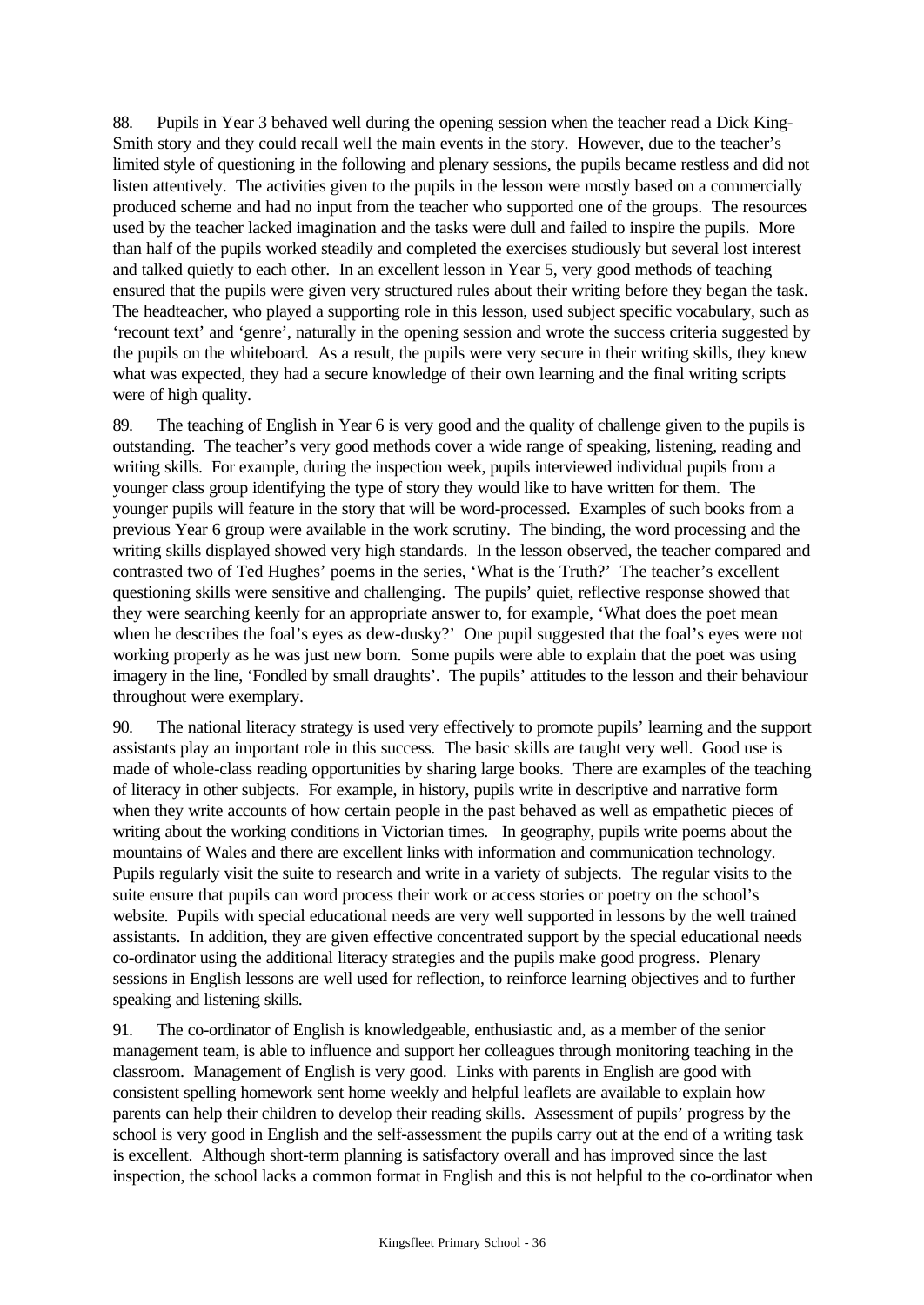she needs to identify the resources needed throughout the school. It is intended to address this weakness later in the year. The school has not given enough consideration to how to use books, writing, drama and visits to help prepare pupils for life in multicultural Britain. However, the choice of texts in literacy is having a very positive effect on pupils' spiritual, moral and social development.

# **MATHEMATICS**

92. Pupils in Year 2 attain well above average standards in numeracy and all other areas of the mathematics curriculum. This finding represents a good improvement since the last inspection report. The results of the National Curriculum tests in 2001 reflect this judgement, and, when compared to all schools nationally and to similar schools, pupils' results were very high. The trend over the past three years has been markedly upwards, and the indications are that this trend will continue in the 2002 results. The achievement of all pupils, including those who have special educational needs and those with special gifts and talents is good.

93. The inspection's findings are that standards of attainment in mathematics are well above average in Year 6 and this is an improvement since the last report when standards were judged to be above average. The achievement of all pupils, including those with special educational needs, pupils with English as an additional language and those deemed to be gifted and talented, is good. In the national tests in 2001, pupils' attainment was average and this was a decline from the previous three years. However, the attainment on entry to the school of that particular group of pupils was judged to be average based on the data provided by the Local Education Authority. Past results have shown a difference between the performance of boys and girls, although this was not apparent during the inspection. The school has analysed these differences fully and has produced findings that have given some answers as to why boys perform better than girls.

94. The quality of teaching and learning is good overall in Years  $1 - 2$ . Teachers plan their work well, following the pattern of the National Numeracy Strategy. Lessons are well structured and begin briskly with a mental mathematics session, in which pupils are keen to offer their answers. Pupils behaved very well in all the lessons observed and they have a keen interest in mathematics. Teachers provide a good pace and plenty of challenge for pupils. In Year 1, pupils were encouraged to look for patterns in the number sequences they worked with. For example, they all said the sequence of counting in twos together, starting from zero and from one. Several pupils immediately noticed that, in the first case, all numbers were even, and they were odd in the second case. As they moved into group work, the teacher made sure that all examples of addition contained doubling somewhere in the problem. Teachers make sure that pupils know what the objectives of the lesson are, and share these well with them. In a very good Year 2 lesson, the teacher set out all they were to do and provided appropriate challenges for all levels of pupils' attainment. She had discussed the lesson fully beforehand with the support assistant who works with pupils needing extra help. As a result, all pupils were able to complete the work and were secure and confident.

95. Pupils solve problems in writing as well as by figures. They work with everyday familiar objects in their problems such as counting and adding up the number of tables and chairs in the room. They work on school events such as a supposed visit to the zoo and how many postcards will be needed. Higher attaining pupils are fully stretched and challenged, and those in Year 2 work confidently in thousands, hundreds, tens and units. Pupils know how to give change from five pounds; they understand fractions and some equivalent fractions; they know and count in ordinal numbers as well as cardinals and can deal with problems containing words such as 'eighth' or 'sixth'. The pupils understand right angles, and solve cryptic problems such as, "I am three-dimensional, I have one face and no vertices," and understand that this describes a sphere. Although they are not required in Year 2 to work on handling data, some pupils can do tallies and construct bar charts to present the data they are using.

96. The quality of teaching and learning in Years  $3 - 6$  is good overall with one lesson that was excellent. This is a good improvement since the last inspection report. Pupils in the lessons observed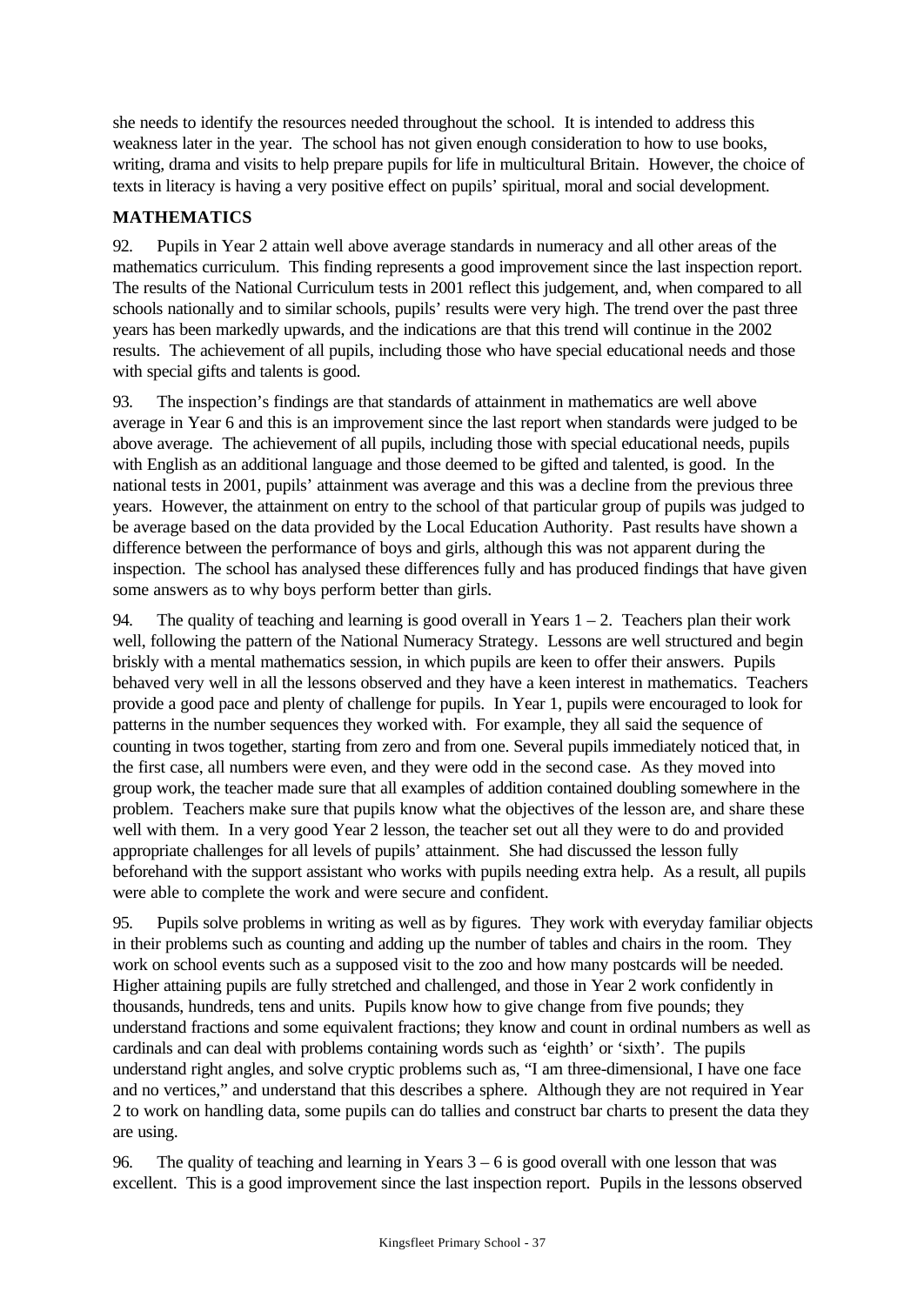in Years 4 – 6 responded very well to mathematics and this was due to the very good relationships established by teachers. In Year 6 they delight in the problems posed by the teacher and are clearly "young mathematicians", and pleased to be so. Teachers ask them mental mathematics questions in the starter sessions but also ask them to explain their workings. This was well demonstrated in both Year 4 and Year 5 lessons. In a Year 4 opening session of the lesson, a higher attaining pupil answered a question almost immediately and surprised the teacher by his speed of logic. She gently said, "That was too quick for me, can you please explain for us all how you did it?" In Year 5, pupils came to the board and demonstrated their workings for the whole class to follow.

97. Challenge for pupils is generally good and some is excellent. All levels of ability are very well included in mathematics lessons. In an excellent Year 6 lesson, the class were learning about scatter graphs that is work well above an average level. Pupils were seeing how the graphs might help to find certain facts. The first volunteer to come to the board to explain the answer to a question posed by the teacher was a pupil who has special educational needs who explained his answer very successfully. Pupils work in all four operations, addition, subtraction, multiplication and division. They work with fractions and percentages, find area and calculate capacity. Year 4 pupils were observed solving problems requiring mathematical logic, with a very high level of challenge for all pupils across a range of abilities. All of the tasks made them really think it through and work out all the possibilities before committing themselves to an answer. Pupils in Year 5 were starting long multiplication and they quickly picked up how to do this. In the group work, they were confident and able to solve the problems set by the teacher. The one or two who did not follow so well were not afraid to say so, and further help was planned. All pupils are learning to use mathematical vocabulary, and they use it well, clearly understanding what the terms mean.

98. Teachers are very confident with the National Numeracy Strategy and they apply it very effectively. Across the school, teachers show very good management of the whole classes and the groups and work is well matched to pupils' needs. Lessons move with a good pace, and, consequently, pupils are very well motivated and work very well. Numeracy skills are appropriately used across the curriculum. Pupils measure the ingredients in cooking, and Year 1 pupils were seen making crêpes, measuring in grams and in millilitres. Others were using computers and applying their mathematical knowledge there. In science, Year 6 pupils have constructed block graphs about the temperatures scales they were working with, and others in Year 3 measured lengths of wood for their photograph frames. Pupils are used to working with computers, and they sometimes move to the computer suite to continue their mathematics work.

99. The co-ordinator leads mathematics very well, clearly understands what is required to maintain the steadily rising standards and has undertaken in-service training herself. There have been several initiatives since the last inspection and, in particular, the monitoring of teaching and learning and assessment of the pupils' progress have both improved and are good. The school analyses all data from the National Curriculum tests, and areas that need more teaching and focus are identified well. Resources have been improved to match the needs of the curriculum and they are now good, enabling teachers to have access to the equipment they need. Links with parents are good in this subject and meetings have been held to inform parents of recent initiatives in mathematics. In addition, there is now a games library and parents choose mathematical games to take home for a short time. This is having a good impact on standards.

# **SCIENCE**

100. The inspection's findings are that, overall, standards in science are well above average in Years 2 and Year 6. This is an improvement on the standards reported for pupils in the school's previous inspection when attainment was judged to be above average. The reason for the improvement is the improved monitoring of the strengths and weaknesses of teaching skills throughout the school. The findings of the inspection are, however, similar to the results of the 2001 national tests at Key Stage 2, which showed standards were also well above average. In the teacher assessments at Key Stage 1,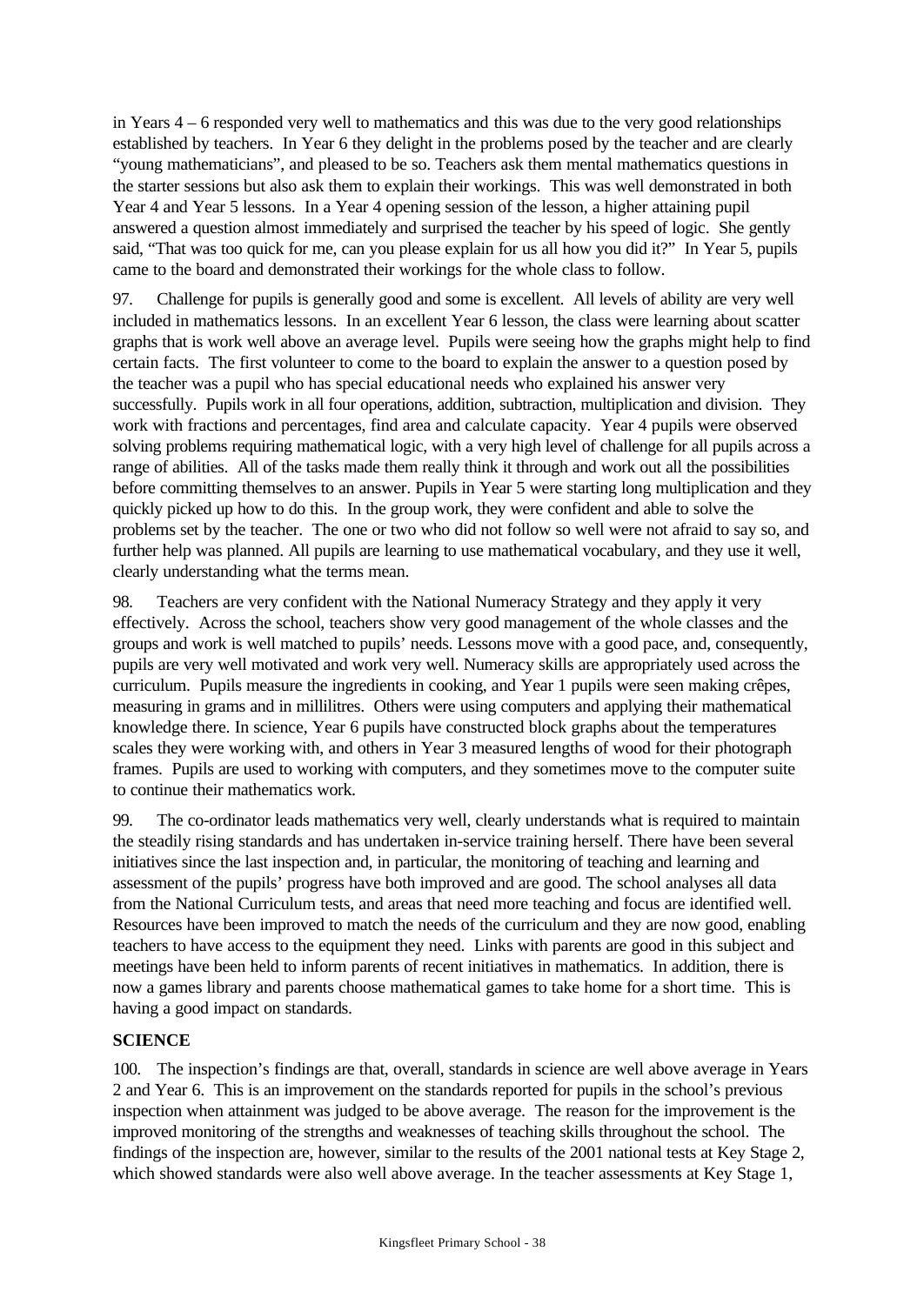standards were above average overall at Level 2 and above but well above average at Level 3 and above. For the last three years, standards in science have been consistently well above average. The findings of the inspection are similar to these results and reflect the view of the school that pupils in the current Year 6 are on course to achieve high standards in this year's test. Achievement is good for all pupils, including those with special educational needs, those with English as an additional language and those who are gifted and talented. This inspection finds no significant difference in performance of boys and girls, both of whom achieve well above average standards.

101. The quality of teaching and learning throughout the school is good overall with a number of strengths that have a very positive impact on pupils' learning in lessons. This is similar to the judgement made in the school's previous inspection when teaching was judged to be good or very good in both key stages, with some teaching that was less than satisfactory. One unsatisfactory lesson was observed during this inspection. In Year 6, science is taught by the headteacher, who, as the science co-ordinator, uses his excellent subject knowledge extremely well to challenge and extend pupils' scientific enquiry skills. Throughout the school, the strong emphasis given to the teaching of experimental and investigative science is particularly effective. Teachers' planning shows a good balance between investigations, factual learning and recording.

102. The analysis of pupils' work and the one lesson observed in Year 2 during the inspection indicated that the quality of teaching and learning in Years 1 and 2 is good overall. The high expectations of the teachers are shown by the work that is well presented and developed sequentially. The work set is sufficiently challenging for all pupils, including the more able and the quantity of their recorded work is good. The pupils' work showed that many pupils in Year 2 have a good understanding of how to undertake experiments, make predictions and communicate ideas using appropriate scientific observations and diagrams. For example, in their work on changing materials, they used their knowledge of what makes ice melt to plan an investigation to establish that an ice cube will melt more quickly in the warmer parts of the school. They recognised that the test must be fair by using the same size ice cubes and observed them regularly over a period of time. They made a mathematical table for their observations and used the results to draw a conclusion. They know that materials often change when they are heated and recognise that some changes can be reversed and some cannot. In their work on forces they explored toy cars rolling down ramps, made predictions, measured the distance they travelled using standard units, recorded their results in table form and provided an explanation of how they made their comparison fair. In a Year 2 lesson, pupils were learning about the life cycles of different animals. The teacher's good methods and explanations ensured that the pupils' learning moved forward in this lesson and they carried out their own research effectively. The teacher used a range of good resources such as a short extract from a video of the life cycle of a salamander and textbooks and a computer game. She ensured that the pupils knew the learning objectives of the lesson. The teacher's good management ensured that all the pupils including those with special educational needs achieved well. Pupils were able to work together and discuss and develop their ideas. The teacher's friendly and quiet manner undoubtedly led to the good learning progress achieved by pupils of all abilities. The analysis of their work showed that the teacher had used a wide range of approaches to develop pupils' learning and also made it enjoyable. For example, as part of their work on mini-beasts, the pupils' produced a mini-beast safari travel guide.

103. The quality of teaching and learning in Years 4 and 5 is good overall. In Year 6, science is taught very effectively by the headteacher and this has an impact on the very high standards. His very secure subject knowledge and high expectations ensure that all pupils in Year 6 are challenged well and encouraged to think scientifically. This was well illustrated in the very good lesson observed based on the interdependence and adaptation of animals to different environments. The pupils' interest was captured immediately as they watched an extract from a video of how a beetle adapts to life in the Kalahari Desert. Following a very high quality discussion when the headteacher constantly asked questions to extend the pupils' understanding, they had the opportunity to explore three different habitats in the school grounds. By investigating and observing the animals found in the pond, trees and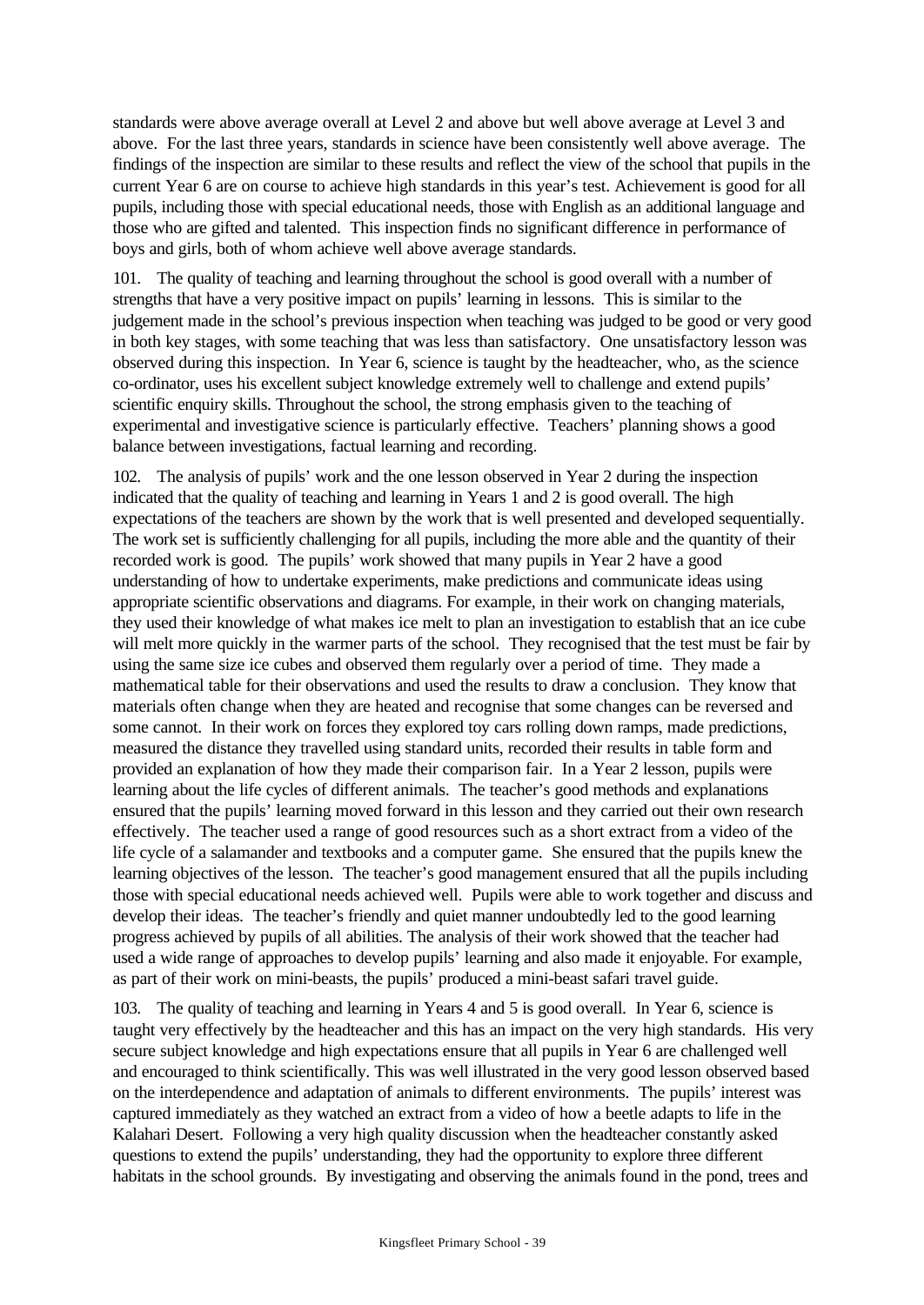amongst the grass, the pupils learned of how different animals are best suited to their environment. All pupils were inspired by the enthusiasm of their teacher and with the clear explanations and very good use of time spent outdoors all pupils learned to think and work as scientists.

104. In their previous work on animals, Year 6 pupils represented feeding relationships in food chains beginning with a green plant, and used keys to identify animals and plants. They show an increasing depth of factual knowledge and understanding of plants and how they reproduce. They know the names for parts of a flower such as stamen, style and stigma and describe the processes of pollination, germination and fertilisation with understanding. In their work with solids, liquids and gases, the pupils applied their knowledge and understanding well to investigate the changes that occur when materials are mixed and described how, in some cases, the new materials made are gases. The pupils have a secure knowledge of electricity and use symbols accurately to draw a parallel and series circuit.

105. In Years 4 and 5, pupils' investigative skills are well developed. They know how to plan their own investigation and carry it out in a methodical and organised way. They recognise the need for a fair test and draw on their scientific knowledge to explain their predictions and conclusions. In the lessons observed, the high expectations of the teachers were clearly evident in the challenging tasks and were illustrated by the intention that pupils were able to devise and carry out their own investigation. Their knowledge and understanding of separating materials developed well as they carried out their investigations on dissolving. In their previous work with materials, pupils in Year 4 show they have separated solids such as pasta, salt and sand by sieving and filtering. Where teaching was unsatisfactory in Year 3, the activities were not sufficiently focused and, consequently, the pupils lost interest in the lesson and became noisy and off task. The lack of pace and challenge in the lesson meant that the pupils did not build on their previous learning or make the progress of which they were capable. Pupils' previous work showed that they have used block and line graphs to record the results of their investigative work. Good use is made of information and communication technology throughout the school to extend the pupils' scientific knowledge and understanding.

106. Science is well supported by the local education authority scheme of work and the nationally recommended guidelines, which together provide very good guidance for the teaching of science. Assessment procedures are good and include end of unit assessments. A particularly good aspect is the use of 'mindmaps' that involves pupils in brainstorming their ideas of what they know at the beginning of a unit and repeating the process at end. Consequently, the pupils know what they have learned and the teachers can immediately discover if there are any gaps in their knowledge and understanding. Science is very well led by the headteacher, who is knowledgeable and very enthusiastic about science and has high expectations for pupils' learning. The school provides opportunities for pupils who are particularly gifted in the subject and those who show high levels of knowledge and understanding. For example, there is a science club and extension sessions for the high attaining pupils in Year 6. Good links with literacy, numeracy and information and communication technology were evident during the inspection. Learning resources for science are good and, in addition, the school has created a wildlife area with two ponds within the grounds to support the teaching of environmental science. The curriculum is further enriched by visits to places of interest and visitors invited into school, such as a science drama group and a Planetarium. The subject makes a good contribution to the pupils' spiritual, moral, social and cultural development, for example, through the opportunity to work on investigations in groups and to explore and experience the excitement of finding out what may or may not happen when undertaking an investigation. Improvement since the last inspection is good overall. Standards in Year 2 and Year 6 have risen and formal procedures for monitoring the strengths and weaknesses of practice have been improved.

### **ART AND DESIGN**

107. In the school's last inspection, pupils' attainment in art was judged to reach national expectations. Since 1997, the school has raised its standards so that they are now above average by Year 2 and Year 6. Judgements in this inspection are based on classroom observations, analysis of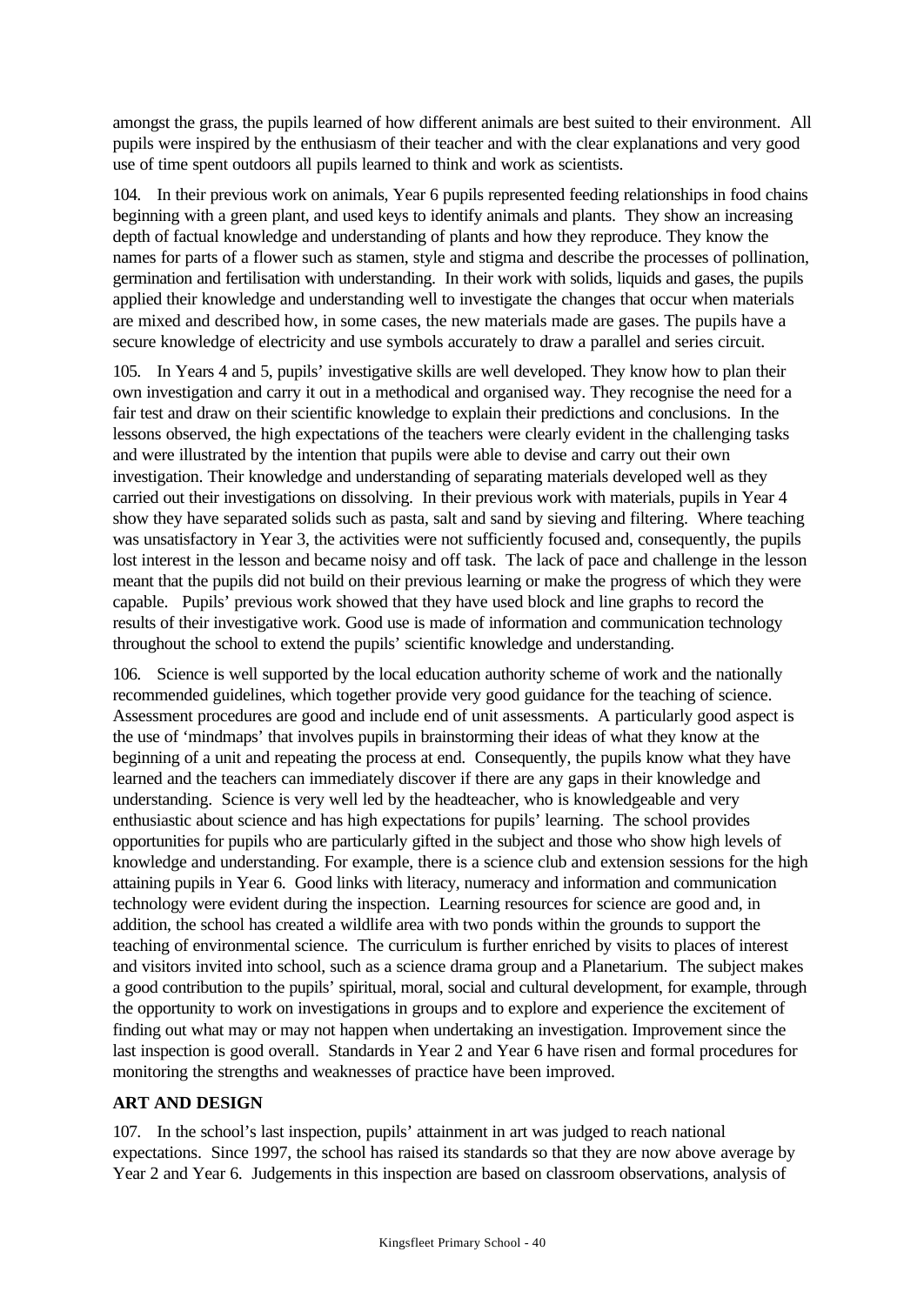pupils' work, photographs, displays and discussions with pupils and teachers. Achievement for all pupils, including those with special educational needs, is good. The school provides opportunities for pupils who have a particular talent in the subject to use their skills and knowledge at a high level.

108. The quality of teaching and learning is good overall in Years 1 and 2. Pupils get off to a good start in Year 1, where the teacher provides well planned opportunities for them to draw and paint, both what they see and what they imagine, using a wide range of materials and media. They examine the work of William Morris and experiment with colour and produce good quality watercolour pictures of flowers inspired by his designs. In Year 2, pupils examine the work of sculptors such as Henry Moore and Barbara Hepworth and use clay skilfully to make their own sculptures based on the work, 'The Hole in the Middle'. In the good Year 2 lesson observed, strengths included skilful support and guidance given to pupils as they worked and this enabled them to explore a wide range of materials to produce a three-dimensional image based on features seen in local buildings. Pupils began by taking rubbings of patterns found around the school and used these as a stimulus for their work. In the lesson observed, pupils developed a relief tile based on the observations of the patterns. As a result of the good methods used by the teacher, the pupils worked imaginatively with materials such as corrugated card, string, and assorted fabrics to make a raised surface that showed good use of pattern, texture, shape and form. In both Year 1 and Year 2, the good emphasis on the teaching of techniques challenges pupils to attempt increasingly demanding tasks. In the Year 2/3 class the very good teaching results in pupils producing work that shows individual flair and imagination. In the lesson observed, the pupils used print-making techniques such as block prints and press prints to make a printed pattern with the purpose of adding the print to their work based on the theme of journeys. Their artwork showed bold and imaginative use of colour and shapes and, by using materials such as string, bubble wrap and corrugated card, they effectively introduced tactile elements to their completed work. This was a very good example of a well-planned series of lessons, which built progressively on pupils' knowledge and skills and enabled them to develop their own ideas.

109. The quality of teaching and learning is good in Years 3 to 6. An analysis of the pupils' work across all the year groups indicates that the teaching of a range of skills in art and design enables pupils to make good achievement in their learning and they attain high standards. Taking the theme, 'Take a Seat', pupils in Years 3 and 4 produced some exceptional work. The pupils adapted a school chair to construct a scale model chair by initially covering it with tissue paper and then cutting out cardboard attachments and securing them in place. Their designs for decorating the chairs were based on Aboriginal art and the finished examples showed very good use of colour, form and pattern that reflected their imaginative ideas. In their evaluations, pupils considered what they would change and what they had learned. The quality of work produced by pupils in Year 5 is also of a high standard. The Escher style paintings are examples of the pupils' skilful use of pencils and paint to design and create images in his style. The good teaching in this class of specific art and design skills has clearly enabled pupils to produce work of a high quality. Throughout the school, the range of work in three dimensions is well developed as a result of good teaching methods. In Year 6, the pupils used ideas of artists such as Turner and Constable to develop their own work. They used watercolour paints effectively to produce landscape, seascape and skyscape paintings that show a sense and mood of the places they will see when they visit Wales during their residential visit. Pupils throughout the school derive great enjoyment from their artwork and are justifiably proud of their work. Most teachers make effective use of sketchbooks to develop pupils' ideas and teach observational drawing skills. However, this was not so strong in Year 6 where the pupils' sketching skills were more variable.

110. The co-ordinator for art and design is knowledgeable, enthusiastic and provides good leadership for the subject. She has produced a detailed scheme that provides a good structure to the progressive development of pupils' skills. Improvement since the previous inspection is good, as at that time the curriculum plans did not support the methodical development of pupils' skills. It also suggested that art was being squeezed out of the curriculum. Art now enjoys a high profile in the school. For example, an arts week is held annually with an exhibition at the end and an artist has worked with the pupils to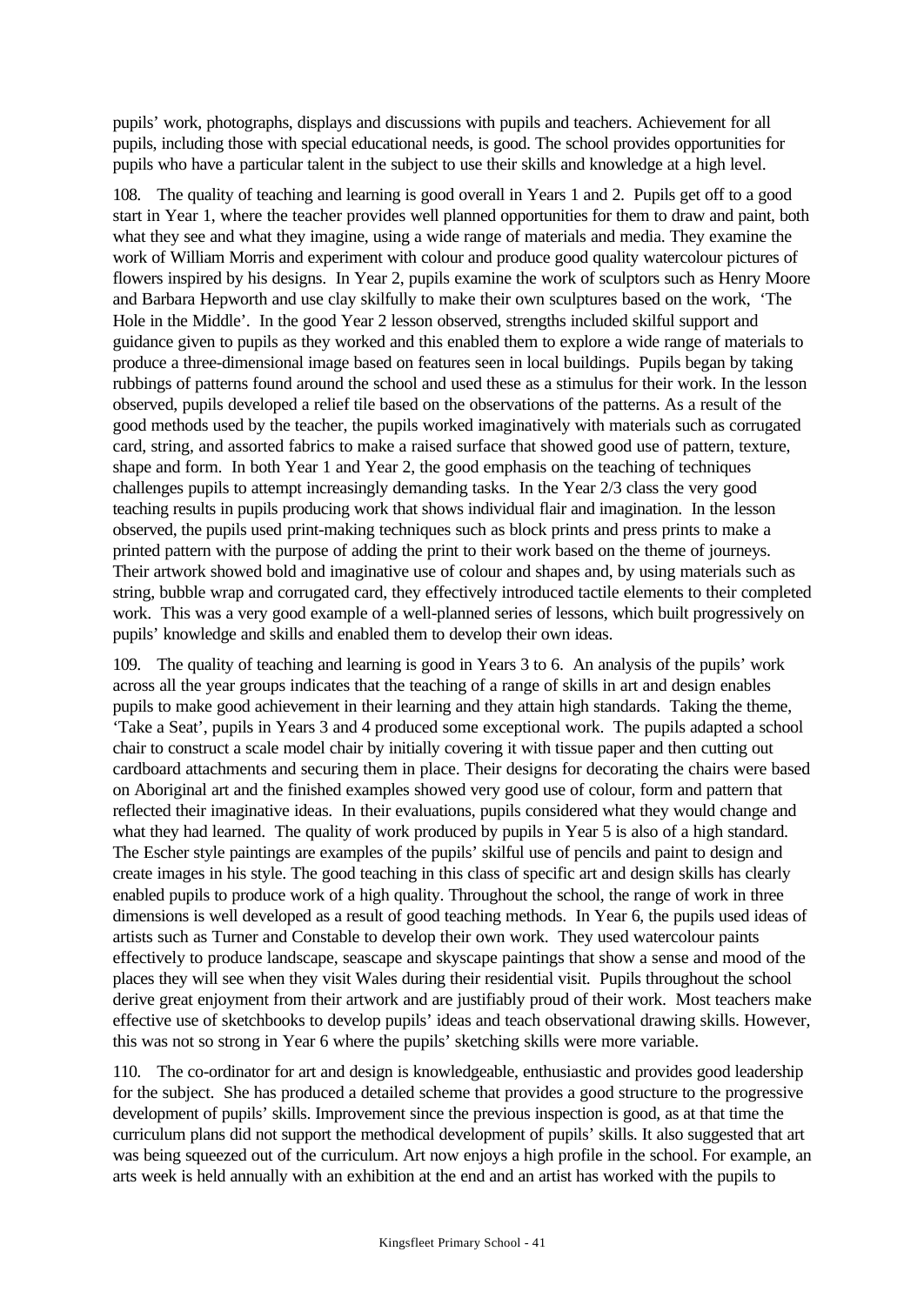produce some impressive larger than life size figures in the style of Giacometti, which are now a part of the school's Millennium garden. Assessment procedures are satisfactory and include all pupils sketching a seated person in their sketchbooks every year. Art is well integrated into many subjects across the curriculum. Good examples of this were seen in history and geography and particularly in incorporating information and communication technology in their art and design work. Resources are adequate to support the teaching and learning of each unit. The subject makes a very good contribution to the pupils' spiritual, social, moral and cultural development, through for example, the opportunity to work co-operatively with others, explore the work of artists from other cultures, reflect on their significance and develop an appreciation of the many forms of art.

### **DESIGN AND TECHNOLOGY**

111. During the inspection, it was possible to observe only two lessons of design and technology, one in Year 1 and one in Year 3 as some lessons were timetabled on days after the inspection had been completed. In addition, design and technology was not being taught in some classes this half-term as the subject alternates with art and design. Judgements are based on an analysis of pupils' work, teachers' planning documents, several discussions and scrutiny of a few products that pupils have made. These are on display around the school. Although no lessons were seen in Years 2 and 6, the indications are that standards are above average. The achievement of all pupils, including those with special educational needs, is good.

112. The quality of teaching and learning in the lessons observed was good. A very good lesson was observed in Year 1 when very good teaching methods ensured that the pupils were given a wide range of learning experiences. The pupils moved around four different activities: designing a party invitation using a graphics program in the information and communication technology suite, preparing and cooking crêpes, using large construction kits and preparing a fruit salad. The room was a hive of activity and pupils really enjoyed themselves throughout the afternoon. The table was set for those pupils who had prepared the crêpes and the menu was written in French for them. They spent time preparing very productively working with the teaching assistant, taking turns to read the recipe and measuring the flour in grams and the milk in millilitres. The pupils collected the ingredients, cracked the eggs and mixed all together showing a high degree of independence. Those pupils preparing fruit salad also used a simple recipe and followed instructions for peeling and slicing the fruit. The teacher wasted no opportunities to use the time for links to other subjects and pupils talked about seeds and pips from their science work when they cut up the melon. The teacher and assistant ensured that good care was taken over safety when peeling and slicing the fruit. Those pupils who worked on the computers used a special software program that helped them set out a Jubilee party invitation. They were able to use the drawing part of the software to create a colourful border on their invitation. Pupils were very confident using the computers and knew how to use them to their advantage when designing. Overall, this was a very good lesson with several good links across the curriculum and the opportunity to learn very well.

113. The quality of teaching and learning in Year 3 was good. The pupils were observed working with fabrics in a project that involved making a mouse that will be linked to pneumatics so that the mouse moves in and out of a box designed for it. Pupils have already designed and made the boxes and were observed using a template to cut out the mouse shape and sew it together. Good emphasis was given to safety issues at all times especially over scissors and the needles that were especially produced for the age of the pupils. All pupils were engaged productively in this work, including those who have special educational needs and those who have special talents. The pupils showed a good degree of independence when choosing materials and making their product and were only supported if really stuck. Good evaluation was carried out in the last session of the lesson when the whole class came together. In the good discussion led by the teacher, pupils thought that some of the fabrics they had chosen were too tough for cutting easily and that they would choose thinner ones next time. One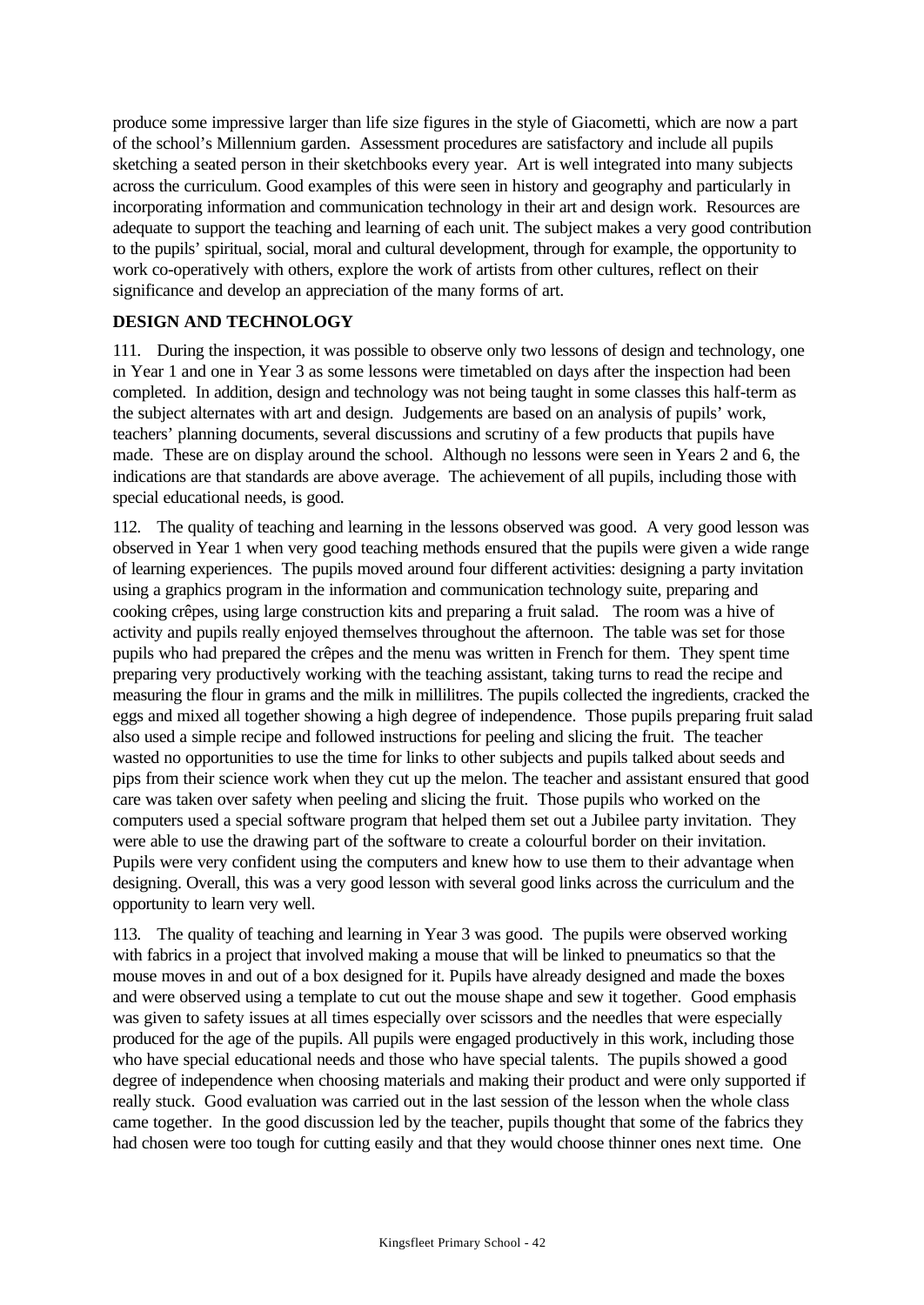or two discovered that they had the template the wrong way round. In this way, they learned how to evaluate their own work and how to make improvements.

114. The analysis of the school's planning and the scrutiny of pupils' work show that they are given a wide range of products and mechanisms to design and make. The pupils in Year 1 have made hinges and a slider mechanism. They have folded fabrics and card and used glue and other ways of joining. Pupils have gained an understanding of the various surfaces they encounter such as crispy, smooth, soft and rough. Sock puppets were designed and made by Year 2 pupils and they discussed the clothes that keep them warm in winter. They have made some good cardboard 'mice' with cotton reel "motors" in them. The pupils in Year 3 made photograph frames and there are several displayed effectively. The frames are well finished and have given pupils opportunities to measure, cut and glue. In a written evaluation, one pupil said that the next time he made a photograph frame he would think of a better method for ensuring that it stood up firmly. Year 4 pupils take design specification a stage further. Pupils made a torch and knew that it needed to follow specifications such as, the torch must work consistently, be attractive and have a proper switch. The evaluations completed by the pupils were good and they made comments such as, " It was hard to cut the board," and, "It does not look good because I did not cut it out right". Most pupils clearly understand the need for evaluating and are becoming 'designers'. In the Year 5 curriculum, there are some very good links with art and their work on Escher. The pupils examined some of his pictures and made attractive three-dimensional models of some of the buildings, colouring them in his style. The pupils in Year 6 have made fairground models and used cams successfully as part of the mechanism. The pupils' evaluation was very good and they have evaluated each other's work as well as their own. "The cutting out was good and it worked well," "Scruffy but at least it is standing," were two of the comments they made on their own work. A friend valued another piece of work at nine out of ten.

115. There is no manager for this subject but in September there will be a changeover of responsibilities when the subject will have a co-ordinator. The school's planning enables pupils to experience a good range of materials, tools and fixings, and provides a helpful framework for staff when they plan their lessons. Teaching includes an appropriate emphasis on design and the strength of teaching is the regard paid to the evaluation aspect of the subject. Resources are good and enable teachers to plan a range of activities well thus giving pupils the chance to achieve appropriately. The subject makes a good contribution to the pupils' social development when they need to collaborate when working together on tasks.

# **GEOGRAPHY**

116. The inspection's findings are that standards of attainment in Years 2 and 6 are above average and the achievement of all pupils, including those with special educational needs and those with English as an additional language, is good. This is an improvement from the previous inspection when standards were judged to be in line with expectations. An explanation for this improvement is because of the introduction of 'mindmaps' in the school where the pupils brainstorm what they know about a topic at the beginning and end of a unit of work. This system has enabled the teachers to assess clearly what the children know and do not know.

117. The work scrutiny for Year 1 showed a photographic record of the pupils visiting different locations in Felixstowe with the fictitious 'Barnaby Bear'. The pupils visited the docks and the beach, looked from afar at the now derelict pier and the leisure centre and visited the Tourist Information Office. The pupils helped Barnaby to buy and write a postcard to his mother. The particular feature they enjoyed looking at were the houseboats moored on the river. The pupils thought it would be good fun to live on those as a few had some strange looking pottery people looking through the windows. The pupils in Year 2 have studied St Lucia in some depth. A class book of their work showed their secure grasp of the weather conditions in different locations around the world. Most pupils have learned that the weather in St Lucia is hot with frequent stormy weather that causes flooding. They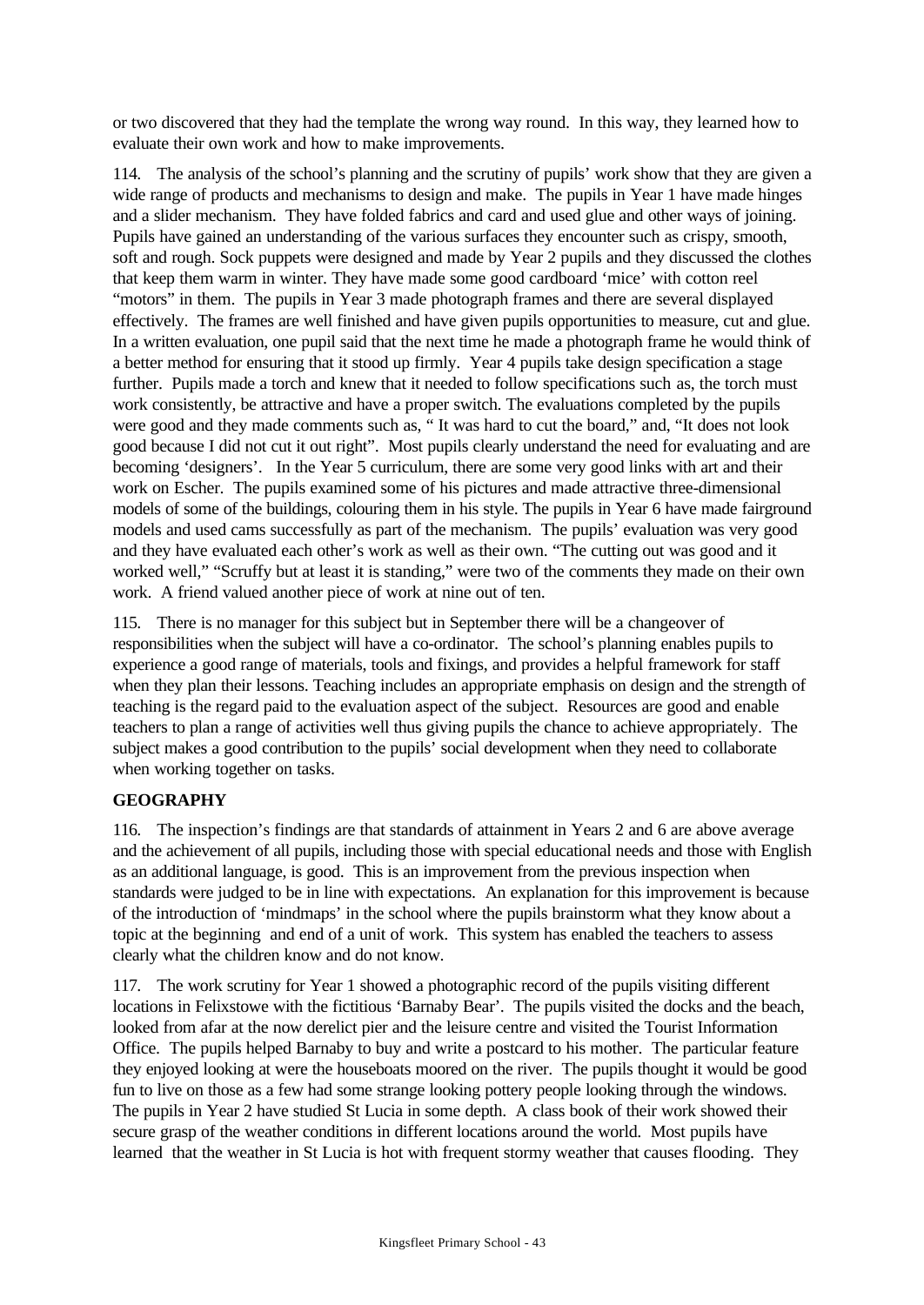know that it is very cold in the Polar regions and that winter is very long. There is good coverage of the curriculum in Years 1 - 2.

118. The quality of teaching and learning in Years  $1 - 2$  is good. At the beginning of a Year 2 lesson, the teacher gave the pupils the opportunity of reinforcing their knowledge of river features by answering questions. They were quick to tell her that, in their study of the Rivers Orwell and Gipping, they had learned that the source of a river is where it starts, that the estuary is where it empties into the sea and that the River Gipping becomes the River Orwell. The higher attaining pupils know that the River Orwell becomes a tidal river as it approaches the sea. The task in the lesson as part of the 'Rivers' unit of work was to explore water evaporation by predicting on which surfaces a small amount would just lie or would be absorbed. The teacher's very good organisation ensured that all pupils behaved very well and enjoyed carrying out the task with the resources provided. The pupils were very independent as they collected the water and additional resources and excitedly went outside to find the appropriate surfaces to pour their water. There are good links with information and communication technology in this year group and pupils have researched the Internet at home to find out more information about rivers to add to their collection of work.

119. The work scrutiny for Years 3 – 6 showed a good range of topics and above average attainment. Younger pupils have studied early settlements and the reason why people settled in certain locations. They have learned that the ferry at Felixstowe was probably established because there was water in the river to use for cooking and that there was plenty of wood for fires to keep warm. The pupils have looked carefully at local maps and have described how to get to one location from another. They have learned that the colour of the roads change depending upon their importance. Pupils have learned mapping skills and have included good keys on their maps to indicate a variety of locations and features. In Year 4, pupils were researching the newspaper to discover where the events were being held locally to celebrate the Golden Jubilee. A few pupils were able to give directions on an Ordnance Survey map to find the Showground in Ipswich. They have studied how people live in a village in India and have discovered how the children in the village sometimes do not go to school and have to walk a long way to collect water. They are able to locate India on a map of the world. In Year 6, the pupils have covered a very wide range in the geography curriculum. Older pupils have studied and visited the town of Bury St Edmunds. The teacher ensured that good links were made with history in this study and the pupils used information and communication technology to research the reasons for early settlement as well as the town's central location in East Anglia. The pupils' work on Bury St Edmunds was carried out in depth and was marked well. Assessment of the pupils' knowledge was good. The teacher has used the current conflict over Kashmir to discover the location of India and Pakistan.

120. The indications are that the quality of teaching and learning in Years  $3 - 6$  is good. This judgement has been made based on the scrutiny of a good coverage of work during the year, displays, planning documents and a discussion with the co-ordinator. Good lessons were observed in the class with both Year 2 and 3 pupils and in Year 6. In the Year 6 lesson, a very good opening session with good questioning skills showed that the pupils have learned an extensive vocabulary of mountain features, such as glacier, peak, ridge and gorge. Several pupils can give succinct definitions of these features. A very brief extract from a film was shown illustrating these features and demonstrating, with good models, the movement of land masses, how earthquakes occur and how mountains are formed. The teacher, using good methods, demonstrated how fold mountains are formed using a thick cloth on a table. Following this, the pupils moved into two groups both involved in independent research. One group moved into the information and communication technology suite and quickly accessed 'mountains' on the school's Intranet system. Their task was to take notes of the key facts of certain types of mountains, such as the Himalayas, Alps, Rockies and Andes. The pupils' skills in this part of the lesson were very good. They were capable of taking short, pithy notes; their information and communication skills are very good and no time was wasted. In the classroom, the pupils were able to locate the mountain ranges or chains they found in their atlases using the index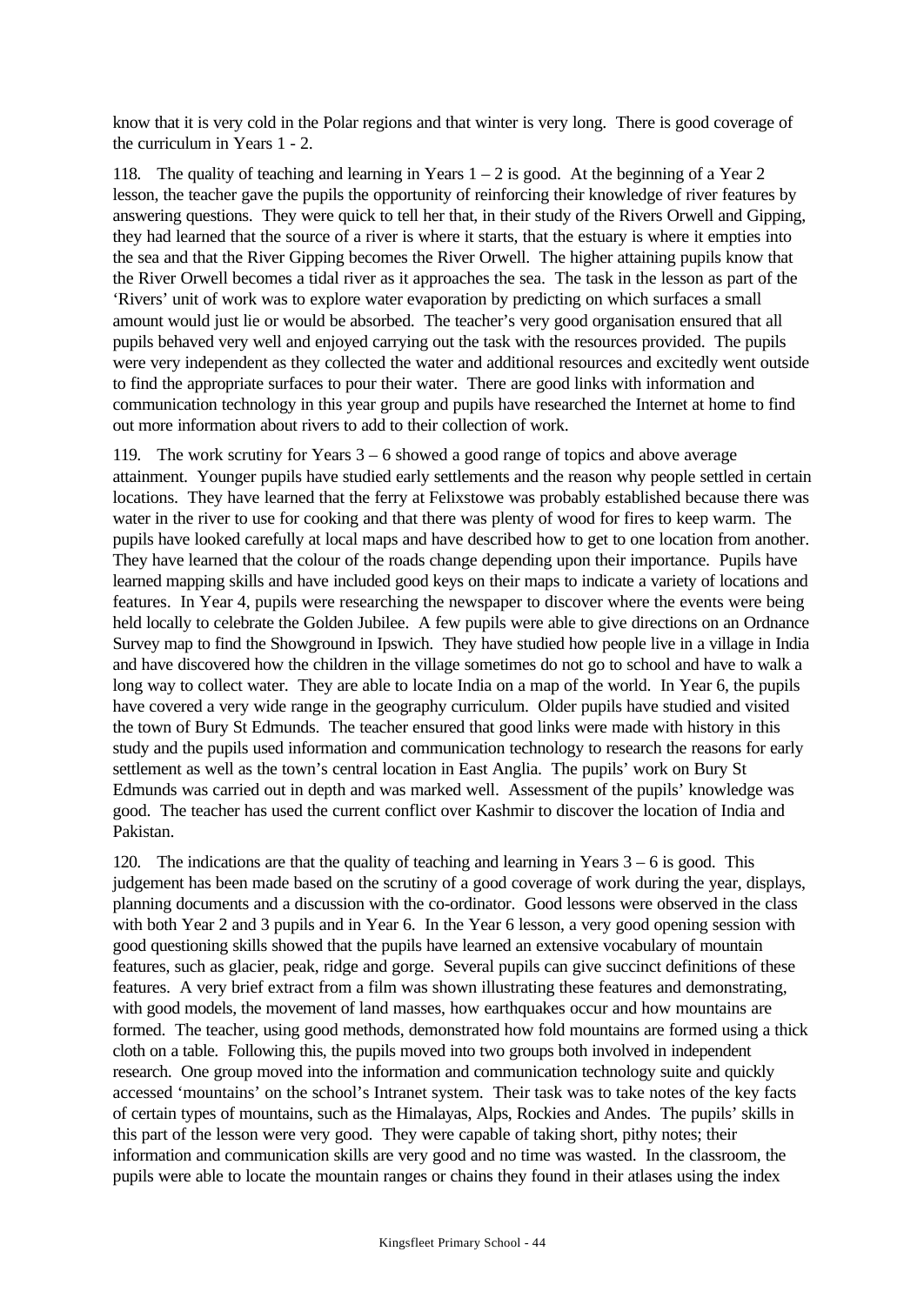intelligently. With the support of the teacher, they drew symbols on an A4 map of the world to indicate the four ranges of mountains. This was not easy as some pupils found it difficult to identify where exactly the mountains were on the small, blank map. However, using good teaching methods of comparing the shape of the coast and nearby countries, the teacher succeeded in showing the pupils how to locate the mountains correctly.

121. The co-ordinator is enthusiastic and knowledgeable about the subject. She has written an action plan for the next year that shows what needs to be achieved in the subject. Although she has no time to monitor the progress of the subject in the classroom, she supports her colleagues through informal discussion and by looking at displays and sampling pupils' books. Assessment in this subject is good with pupils writing down at the beginning of the unit of work what they know about, for example, rivers. At the conclusion of the unit, the teachers ask the pupils to repeat this activity to discover what they have learned or not understood. In Year 6, there is more formal assessment with written questions for the pupils to answer. This has a good impact on standards. Resources are satisfactory although more resources are needed for practical investigative work. There are good links in this subject with English, information and communication technology and history as well as the residential visit to North Wales of the Year 6 pupils. The subject makes a good contribution to the pupils' spiritual, moral, social and cultural development. Pupils have developed spiritually as a result of writing sensitive poetry following the reading of a story of family life in Snowdonia as well as studying photographs of the landscape of the mountains. Morally, they develop from considering the impact of their own and others' actions, such as dropping litter in the environment. Socially, pupils are constantly talking about their research and discoveries and work together collaboratively. Culturally, they find out about the different traditions and activities of families in poor countries.

# **HISTORY**

122. During the inspection, it was possible to observe only one lesson in history in Year 5. Judgements are based on the analysis of pupils' work, discussions with pupils and on the school's planning. Indications are that standards are above average by Year 2 and Year 6. The judgement is similar to that made by the school's previous inspection at Key Stage 2, but shows that standards have improved at Key Stage 1 and this is probably because of the wide range of work that is well planned by the teachers. Pupils, including those with special educational needs and those who speak English as an additional language, achieve well in this subject. There are no differences in the attainment of boys and girls.

123. The quality of teaching and learning in Years 1 and 2 is good. An analysis of the pupils' work indicates that the teaching of history enables pupils to attain above average standards. All pupils, including those with special educational needs and those with English as an additional language, achieve well. They have learned about famous people and events and understand from familiar objects, such as toys and vehicles, how some things have changed over time while other things have remained the same. They have a good knowledge of the Great Fire of London and understand how the fire started and how it got out of control. The pupils' written work shows that they have compared this event with the way that fires are fought today. They know that the fire took place in 1666 and place events of that week in chronological order. Their knowledge of famous people in history is well developed. For example, through their work on the Great Fire of London, they have learned that Samuel Pepys saw the fire and that he wrote about it in his diary. The pupils have written about the life and work of Florence Nightingale and have considered how she would have felt when seeing the conditions the soldiers had to endure in the hospitals.

124. No lessons were seen in Year 6 but the scrutiny of pupils' work and the lesson seen in Year 5 indicate that the quality of teaching and learning is predominantly good. By the time they leave the school, pupils have an increasing depth of factual knowledge and understanding of Ancient Egypt, Tudor times, life in Victorian Britain and how life has changed in Britain since 1948. They have a gained a good insight into the way that people lived at different periods and the important events that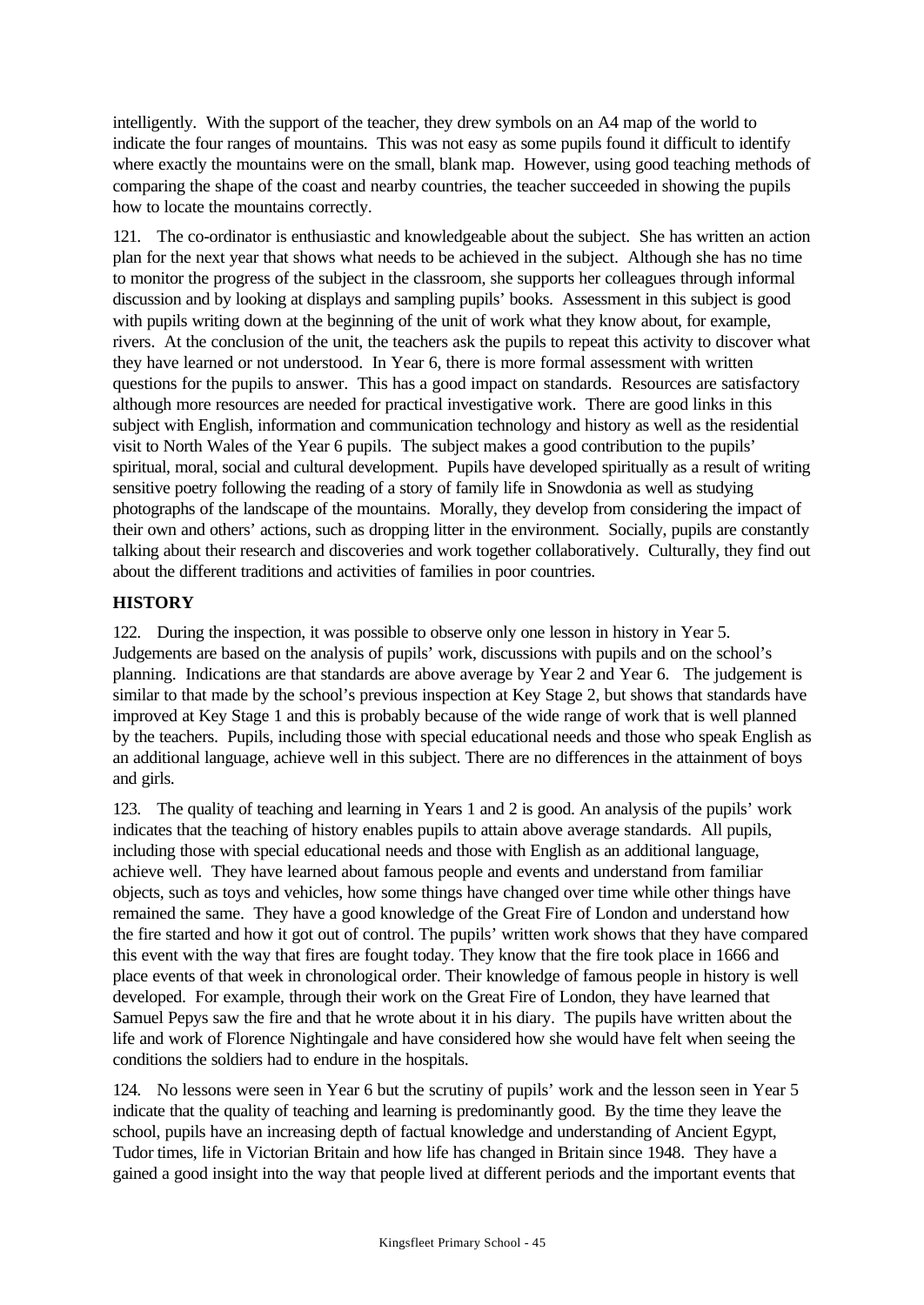shaped their lives. In their study of Britain since 1948, pupils in Year 6 identify how the key features of life were different then from those of today. They have written in depth of living conditions in tenements and the shortage of housing. Good use is made of materials from local sources, such as the transport system in Ipswich, and the pupils have written reports of how transport has changed from the trolley buses to railways and now to the use of cars. They produced a line graph to show the increase in the number of cars on the road from 1930 to 1990. In Year 4, as part of their study on what it was like for children in the Second World War, the pupils acquired a wide range and depth of historical knowledge and understanding of events such as, evacuation, rationing and how people helped one another. Teachers are confident in teaching the subject, introduce pupils to the appropriate vocabulary and focus well on historical skills. They present the work in a way that pupils enjoy and which encourages them to work hard.

125. Strengths in the teaching of history and its effect on learning were evident in the Year 5 lesson observed about the difference between rich and poor people in Tudor times. The teacher skilfully introduced pupils to what life was like in England in that period for the very rich people and what it was like for most of the people who were poor. The teacher's skilful questioning helped pupils to use extracts from text books, pictures and reference books to gather information in preparation for a presentation to the class. In this way, pupils saw what they could deduce from the evidence and compared the differences between the working and living conditions of people. The teaching motivated the pupils, who applied themselves well and showed genuine interest in their work. From the work on display and in discussion with pupils, it is clear that they have a secure understanding of the power of Henry VIII and his reasons for the dissolution of the monasteries. There were good links in this unit of work with information and communication technology when pupils researched the school's Intranet system for first hand information.

126. A good policy supports the teaching of history and the school makes good use of the units of work in the national scheme. The co-ordinator, who is a subject specialist, has a clear overview of pupils' learning and provides good leadership. Good links are made with pupils' work in other subjects, such as geography, art, dance and literacy when pupils develop their skills in research and analysis of information. A particularly good example of links with dance was observed in Year 2 when the pupils created a dance sequence using red and yellow coloured ribbons of material to show the effect of the Great Fire of London. Assessment procedures are satisfactory. Resources for teaching history are good and are supplemented by the school's library service. Curricular provision is enriched by visits including Kentwell Hall, Colchester Castle and Ipswich Museum. In Year 6, the pupils' residential visit provides a focus for their history studies through the invasion of Wales. The subject makes a good contribution to pupils' spiritual, moral, social and cultural development, for example, through their understanding of the legacy of ancient civilisations to modern society and discussions about the morality of actions carried out in the past.

# **INFORMATION AND COMMUNICATION TECHNOLOGY**

127. Provision for information and communication technology is very good. The inspection's findings are that standards of attainment in Year 2 and Year 6 are above average and the achievement of all pupils, including those with special educational needs and those with English as an additional language, is good. There is no difference between the achievement of boys and girls. This is an improvement from the last inspection when attainment was judged to be average. In Year 2, most pupils in the group are very confident when using the machines in the computer suite. They log-on and close down the computers, manipulate screen icons using the mouse, use the 'drag and drop' features of a program and instruct things to happen on the screen. They are able to find letters and numbers on the keyboard and can use the infill brush tool to create colour patterns. The scrutiny of work showed evidence of pupils collecting information and putting it in a database. Pupils have word processed their poems and other pieces of writing using different fonts and colours. They have also used a program to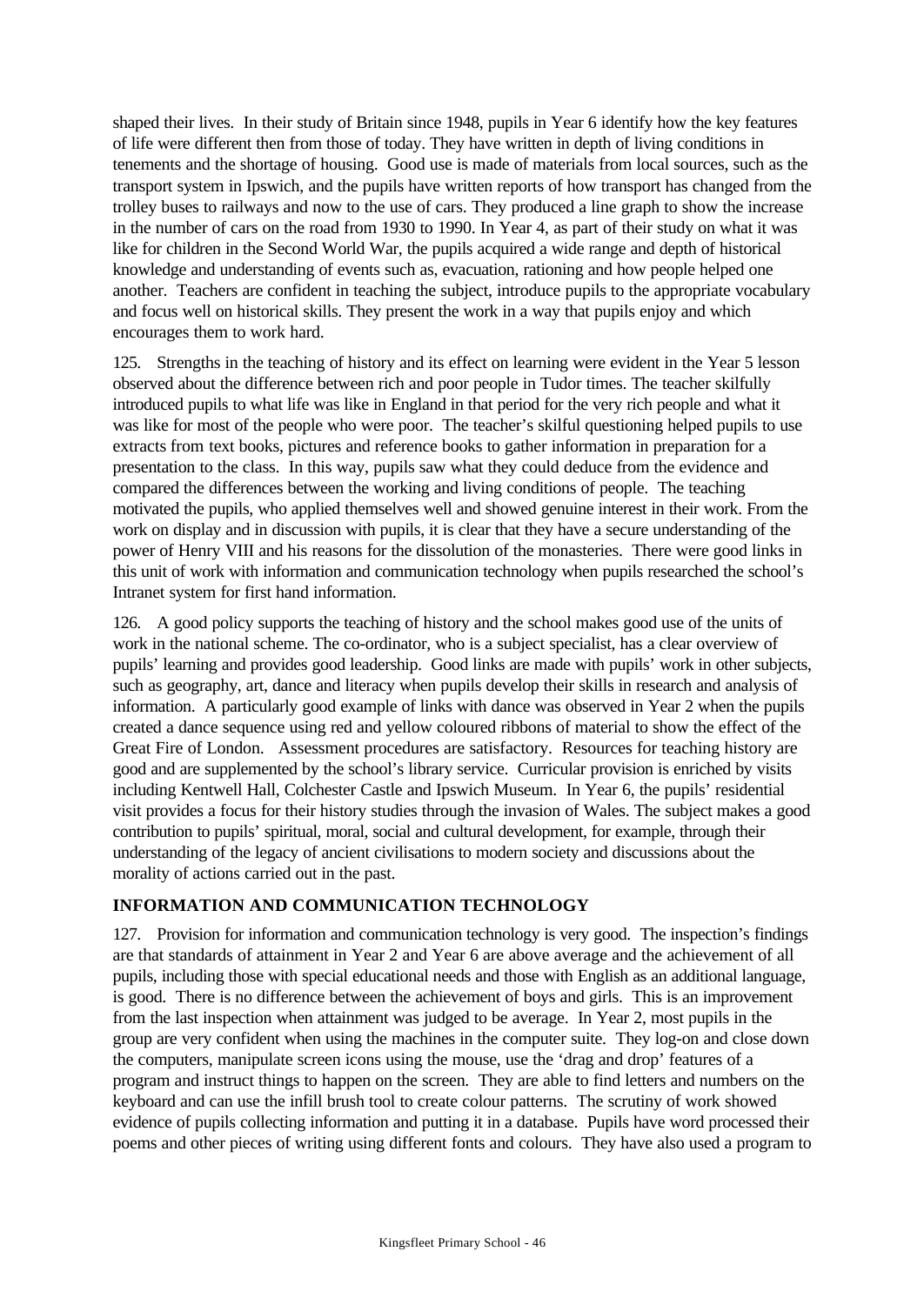help plan different layouts for the classrooms as well as using branching databases and have written text in speech bubbles to create a story line on a picture.

128. In Year 6, most pupils are very confident and have good skills. This is because, since the last inspection, the school has ensured that pupils have frequent access to the computers and that the teachers have good subject knowledge. The work scrutiny showed that pupils in Year 6 have created multimedia packages with musical accompaniment to link with their history studies. They collated and used spreadsheets to chart their science work on forces as well as cataloguing the school's collection of carol sheets. Spreadsheets have also been used to explore number patterns by changing the values of specific numbers. Pupils have used a music explorer program to compose music designed for background for the school website pages. All pupils are very familiar with the school's own Intranet system created by the co-ordinator and frequently use it to download or research information to accompany, for example, their work in history and geography. The scrutiny for Year 4 pupils showed better than expected attainment in their work on branching databases, spreadsheets, the use of graphic art programs linked to the art curriculum and using an encyclopaedia program to collect and manipulate information about badgers. Within this research, the pupils also showed good skills of cut and paste techniques.

129. The quality of teaching and learning in Years  $1 - 2$  is good. In a Year 1 lesson, a very good demonstration by the teacher helped the pupils to understand exactly how to access the program and prepare invitations to a party to celebrate the Golden Jubilee. The teacher's very good knowledge of information and communication technology ensured that a brisk pace was kept and the pupils quickly began to produce invitations using their word-processing skills and use of clipart graphics. In a Year 2 lesson, when information and communication technology was linked to music, the headteacher, who was supporting the teacher, began the lesson in the hall giving pupils concrete experience of pitch. Using a tambour and the song, 'Twinkle, twinkle, little star', he instructed the pupils to use their hands and bodies to show how the pitch changed from low to high. These good methods ensured that most pupils were able to show physically how the pitch changed. The group then moved to the suite where the pupils experimented with the program, 'Music Explorer', to compose music showing a wave pattern on the screen. In the lesson, good use of time and support from the teachers ensured that all pupils had created a wavy pattern and were able to use their skills to demonstrate to the group the music they had composed.

130. The quality of teaching and learning in Years 5 and 6 is very good and this is an improvement from the previous inspection when teaching was judged to be good. Very good subject knowledge and a brisk introduction to the lesson by the Year 5 teacher ensured that a good pace was kept up throughout the lesson. The lesson was linked with art and the teacher used the Escher pictures in a graphics package to give the pupils experience of combining and manipulating an object on the screen to create complex overlapping patterns. This program was new to this group of pupils but most of them quickly began to understand how to use the specific icons and tools to enlarge, reduce, rotate and layer their pattern. In very good and sometimes excellent lessons in Year 6, the teacher ensured that very good links with geography and religious education moved the pupils' information and communication technology skills forward very well. For example, in a very good religious education lesson, half the pupils moved into the suite to research the school's Intranet system to discover more about Judaism. The very high quality information and detail available for the pupils ensured that very good learning and reinforcement of the key beliefs of Judaism took place. Similarly, in a geography lesson, half of the group worked in the suite with the knowledgeable support assistant who ensured that all pupils worked quickly and productively to access information about mountains throughout the world. In this lesson, the pupils showed very good skills of making notes about the key facts they were researching.

131. In an excellent Year 6 lesson, the teacher's skills and knowledge ensured that, in the lesson, most pupils learned the complex procedures for turning on lights on a photograph of a Pelican crossing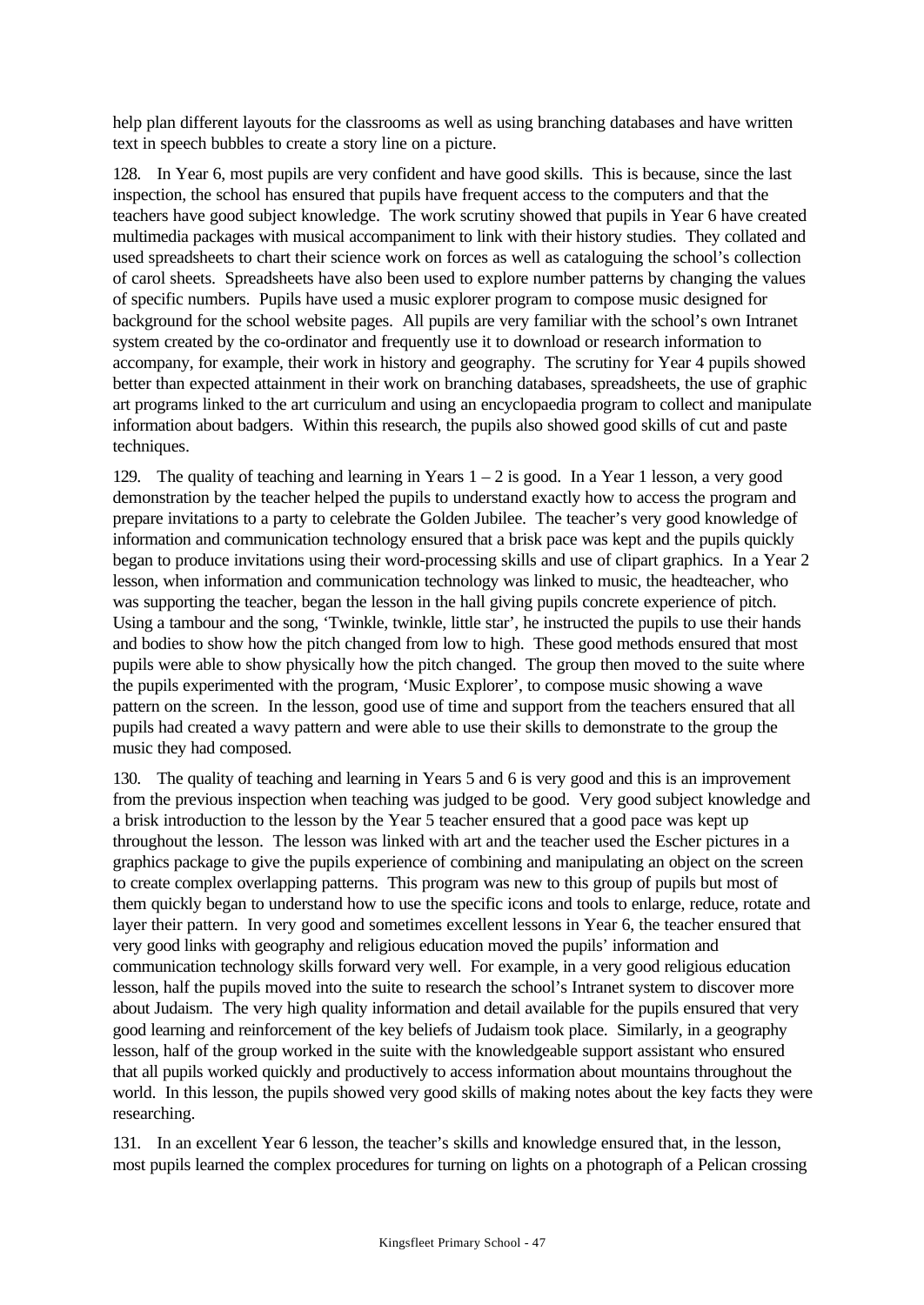on the screen. The excellent explanations and instructions had a very positive impact on learning. Most pupils were able to write a procedure to check two inputs and an output event to control the length of time the lights were switched on. Several pupils grasped the analogy of a light sensor triggering off events to the program they were writing.

132. Boys and girls have very good attitudes towards the subject and the same confidence and interest. They are very eager to learn new skills and are happy to experiment and learn from their mistakes. They work very well together in pairs or on their own. Year 6 pupils who attend the afterschool club show a mature attitude to their work in composing and give each other a critique of the melodies created. They are very capable of self-assessment.

133. The quality of the suite and the ratio of computers to pupils are better than the national picture. The school also has two digital cameras and a video camera and there was plenty of evidence in several subjects to show that these are well used. The co-ordinator, who is also the deputy headteacher, is very skilled and has been very effective in installing the school's excellent Intranet system with very little help from outside agencies. Training has begun for the staff but most teachers and support assistants are already knowledgeable and very capable of teaching the subject well. The co-ordinator is almost ready to install the school's website on the Internet using the programs already available on the Intranet system. This will improve even further the good links with parents. The coordinator is given non-contact time to monitor the progress the pupils are making and to support the teachers. The contribution the subject makes to the pupils' spiritual, moral, social and cultural development is good. For example, the links with religious education described above, the ethical issues the pupils will learn about when they explore their own Intranet systems, the collaborative work pupils undertake by composing the melodies to back up the school's website and the different cultures the pupils discover when researching all contribute well to the pupils' personal development. The coordinator is trialling assessment of the pupils' progress with his own group of pupils but this has yet to have an impact. However, in the close confines of the suite, all teachers find assessment of pupils comparatively simple and know exactly the very few pupils who may experience problems although this is, of course, informal.

# **MUSIC**

134. The inspection's findings are that standards of attainment in Year 2 are above average. The previous inspection made no overall judgement about attainment in music at Key Stage 1. By the end Year 6, pupils' attainment is well above average. This is good achievement for all pupils including those with special educational needs. This represents an improvement since the school's last inspection when standards were above average. There is now additional access to learning music for pupils through the high number of visiting music teachers. In addition, the headteacher teaches a large number of pupils in the school band. Pupils throughout the school enjoy their music and pupils with special educational needs take a full part in all activities. The school caters extremely well for those pupils who have a talent in this subject and provide a wide range of opportunities for pupils to achieve at a high level.

135. The quality of teaching and learning throughout the school is good, with one lesson in Year 6 taken by the headteacher that was exceptional. No music lessons were observed in the Year 1 or Year 2 class. However, in the lesson observed in the class with Year 2 and Year 3 pupils, the quality of teaching and learning was good. The lesson was well planned and presented with clear explanations of what the pupils were expected to learn. The good use of questioning and emphasis given to the vocabulary of music stimulated pupils' thinking and ensured that they used and understood terms such as tempo and dynamics when answering questions. Year 2 pupils in this lesson responded well to this challenge and took full part in changing their compositions by modifying the volume and tempo. They explored and confidently expressed their ideas using correct musical language. Overall, the singing of Year 1 and Year 2 pupils in assemblies show that they are developing good control of pitch, dynamics and rhythm.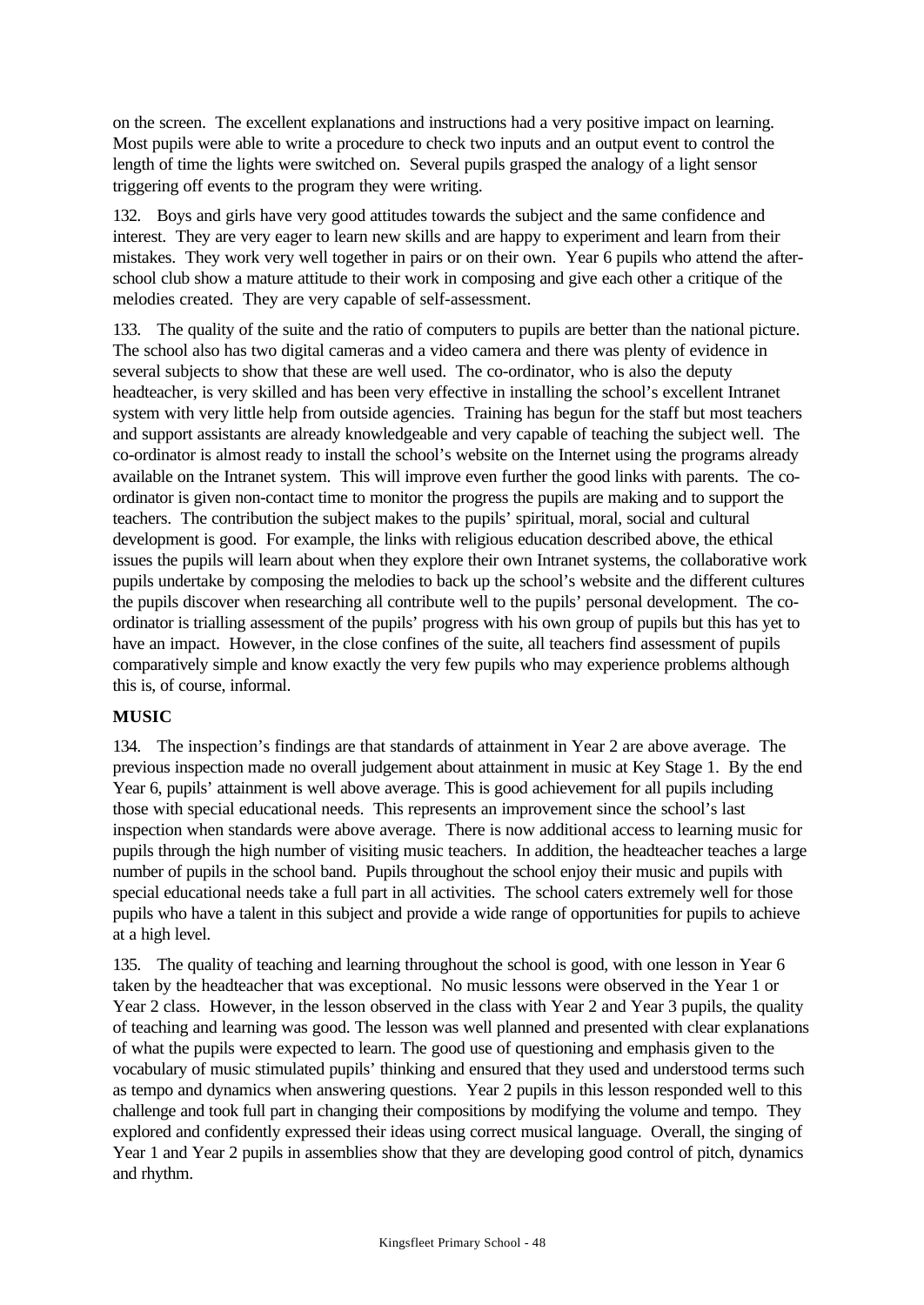136. In a good Year 3 lesson, pupils and the teacher benefited from the expertise and support of the well-qualified teaching assistant. The lesson based on Ancient Egyptians was characterised by a sense of fun that allowed all pupils to participate at their own level. Their response was good as they moved into groups to compose and develop their musical ideas with the intention of achieving a particular effect that was relevant to the theme of the lesson. They used a wide variety of instruments imaginatively to create particular effects such as, planning the building of the pyramids, pushing the rocks along and combining sounds to represent the hieroglyphics. After presenting their compositions to the class, their final group performances were recorded on video and were used well by the teacher in the lesson for pupils to appraise the work of others. The teacher placed the emphasis on pupils' comments being positive and constructive. The main weakness in this lesson was an element of silliness that crept in, and became difficult to contain, when the pupils watched one another on the video at the end of the lesson. However, the lesson engaged the pupils and they made good gains in their composing skills. Overall, lessons are well prepared with a broad range of musical activities that are suitably challenging.

137. Pupils in Year 6 benefit by being taught music by the headteacher, who has the subject knowledge and expertise to challenge and extend pupils' learning. In the one lesson observed the teaching and learning of music were exemplary. The lesson was led with a high level of expertise that inspired the pupils to improve their performance and achieve high standards. Taking the theme, 'Swinging' the headteacher successfully developed the pupils' understanding of syncopation while at the same time promoted a great deal of enjoyment in the lesson. The pupils learnt to indicate syncopated rhythm with actions and to sing in a syncopated style when singing a song from the musical, 'Bugsy Malone'. A recording of an African chant was introduced to the pupils, which they sang with fluency, using a call and response structure. In the lesson, pupils were 'swinging' and singing in tune with a well-developed sense of syncopated rhythm. Good use was made of a video recording of pupils' previous compositions for them to appraise one another's performance. The quality of learning in this lesson was increased because the pupils enjoy music and their interest enables them to make the best use of the opportunities provided by the headteacher. Many pupils read and perform from notations.

138. The headteacher provides very effective leadership through his knowledge and enthusiasm. The subject is well supported by a variety of commercial schemes and back up materials to guide and help teachers in the teaching of music. The school also benefits from the support and expertise of a teaching assistant who works with teachers in Years 2/3, 3 and 4 in music lessons. Pupils have the opportunity to join a choir and the school band, take recorder lessons and receive musical tuition from a wide range of visiting specialist teachers. During the inspection, the school band was heard practising for the end of year school's prom concert. This was quite inspirational for the listener as they played music that ranged from ' Moon River' to Elgar's ' Pomp and Circumstance'. The school band also plays in a range of venues such as the church, the Salvation Army and at senior citizens' homes. The curriculum is enriched by the performance of live musicians who are invited into the school to play for the pupils. This makes a good contribution to pupils' spiritual, moral, social and cultural development. The school is well resourced with a variety of instruments that include a good range of ethnic instruments. Information and communication technology makes an important contribution to music, through the use of video cameras and computers to compose music.

# **PHYSICAL EDUCATION**

139. It is not possible to make a judgement about standards of attainment and teaching in physical education in Year 2 as only one lesson in dance was observed. However, pupils' standards of attainment in dance in this lesson were above average.

140. The inspection's findings are that standards of attainment in Year 6 are average and the achievement of all pupils including those with special educational needs and those pupils who have special talents for physical activity is satisfactory. There are no differences in the standards of boys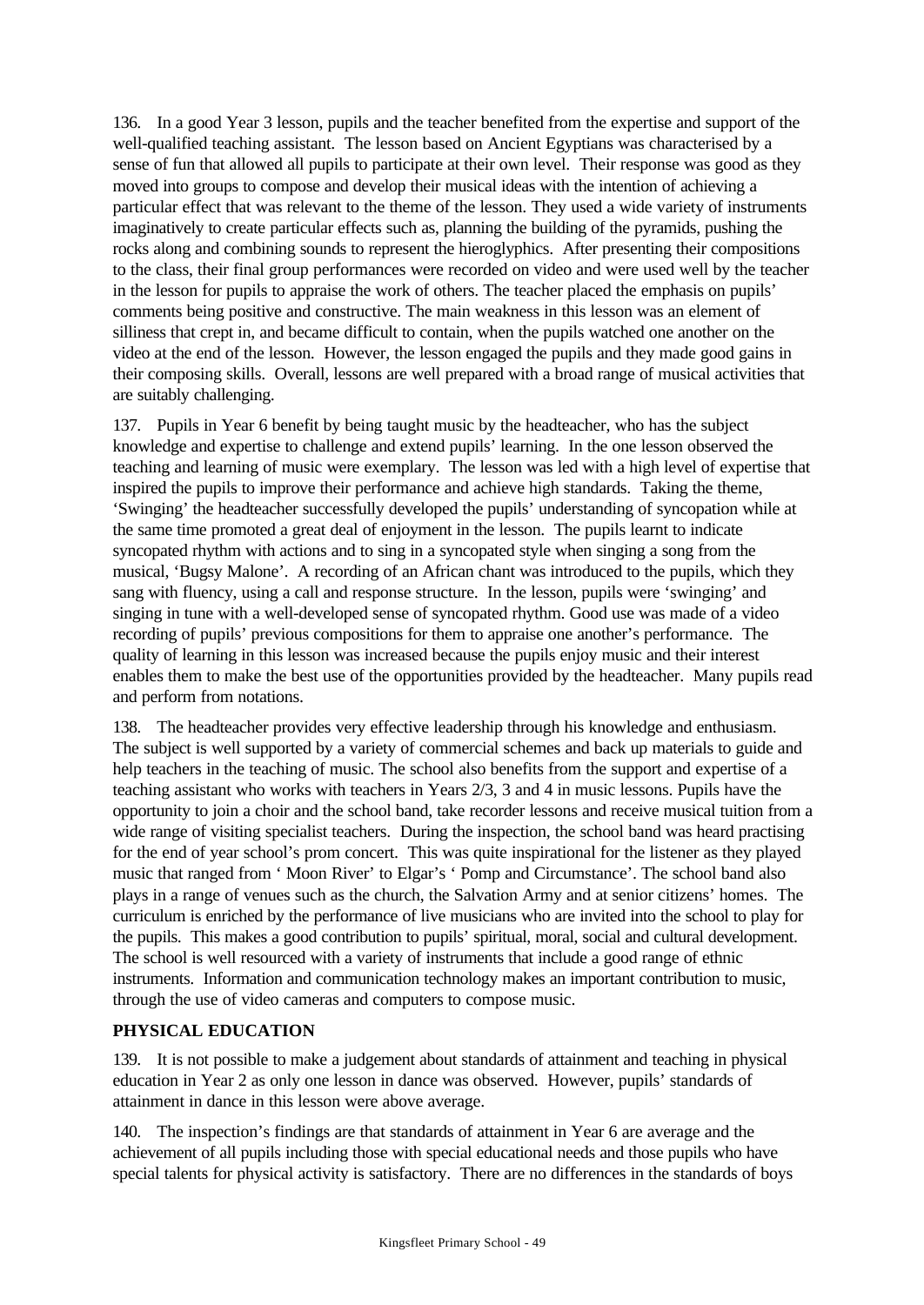and girls and all pupils have equal access to the activities. These judgments represent a decline in standards in Year 3 - 6 since the last inspection, when attainment in some lessons was above average. However, in both inspections, there was only a limited sample of observations.

141. In the Year 2 lesson on dance, standards of attainment were above average and the quality of teaching was very good. The pupils moved successfully at different levels, twisting, running, creeping and crouching to represent the spread of fire. There were very good links in this lesson to their work in history and the Great Fire of London. The teacher's methods were very good and the resources she introduced of red and yellow fabrics to represent the rippling of the fire proved to be very effective and added to the pupils' enjoyment and understanding of the swift movement of fire. The teacher's very good encouragement ensured that the pupils' creativity and interpretation of the music was developed very well in this lesson and the pupils moved responsively to the music and the story. Their response in the lesson was better than expected for pupils of their age.

142. The pupils in a Year 3 lesson were observed learning bat and ball skills in preparation for later games. During the lesson, most pupils made some progress in their development of their skills by hitting the ball off a tee set up off the ground. Several higher attaining pupils, who have a natural ability, were able to make very good strikes and hit the ball a long way. Several, however, could not connect with the ball often. The following 'game' session in groups of four was less successful, and did not develop the pupils' skills further.

143. The older pupils in Year 5 were observed practising their tennis skills. They bounced, hit and generally learned to control the ball with the racquet. Most pupils understood that in order to control the ball over such short distances they needed to hit it relatively softly. They worked well in pairs and tried to use a circle of rope on the ground as a focus for directing their striking. The pupils had to hit the ball into the circle of rope and their partners had to return it after only one bounce. Many pupils found this very difficult and only a few pairs were successful.

144. The pupils in Year 6 were practising interval running, slow and fast, adding appropriate technique and using their arms to good effect. They began to learn sprint starts and a few were successful. However, several pupils did not understand that they derived no drive off a straight leg and so slowed their start considerably.

145. The quality of teaching and learning in the lessons observed in Years  $3 - 6$  was satisfactory overall. All the teachers paid attention to health and safety issues and provided a time of warm-up for pupils at the beginning of lessons. A few teachers asked pupils to demonstrate activities but mostly this activity was centred around the teachers. An area of weakness in teaching is the lack of evaluation by pupils of their own and other pupils' performance. None of the lessons observed contained this element and this had an impact on the achievement of pupils that was satisfactory rather than good.

146. There is a lack of rigour about planning for the appraisal of pupils' performance in the overall school planning documents for physical education. This is reflected in the limited range of sporting activities offered as out-of-school clubs. The planning and teaching of skills are covered by the schemes of work adequately but there is insufficient notice taken in lessons of the idea of progression for pupils; that is, working up to a better performance in throwing, catching and striking, after some coaching. This was apparent in the lessons for the older pupils in Years 4 - 6, when pupils moved straight into striking small balls with no coaching beforehand. Planning documents show that the subject covers aspects of athletics, dance and games. The school has its own pool, and swimming takes place either locally or in the school pool in the summer. By the time they leave the school, most pupils are able to swim at least a short distance using recognisable strokes.

147. The management of the subject is adequate, but the assessment scheme only identifies what pupils do well. The school has a good playing field and adequate room in the hall. Resources are good and enable teachers to plan games and activities with enough apparatus for all their pupils. Pupils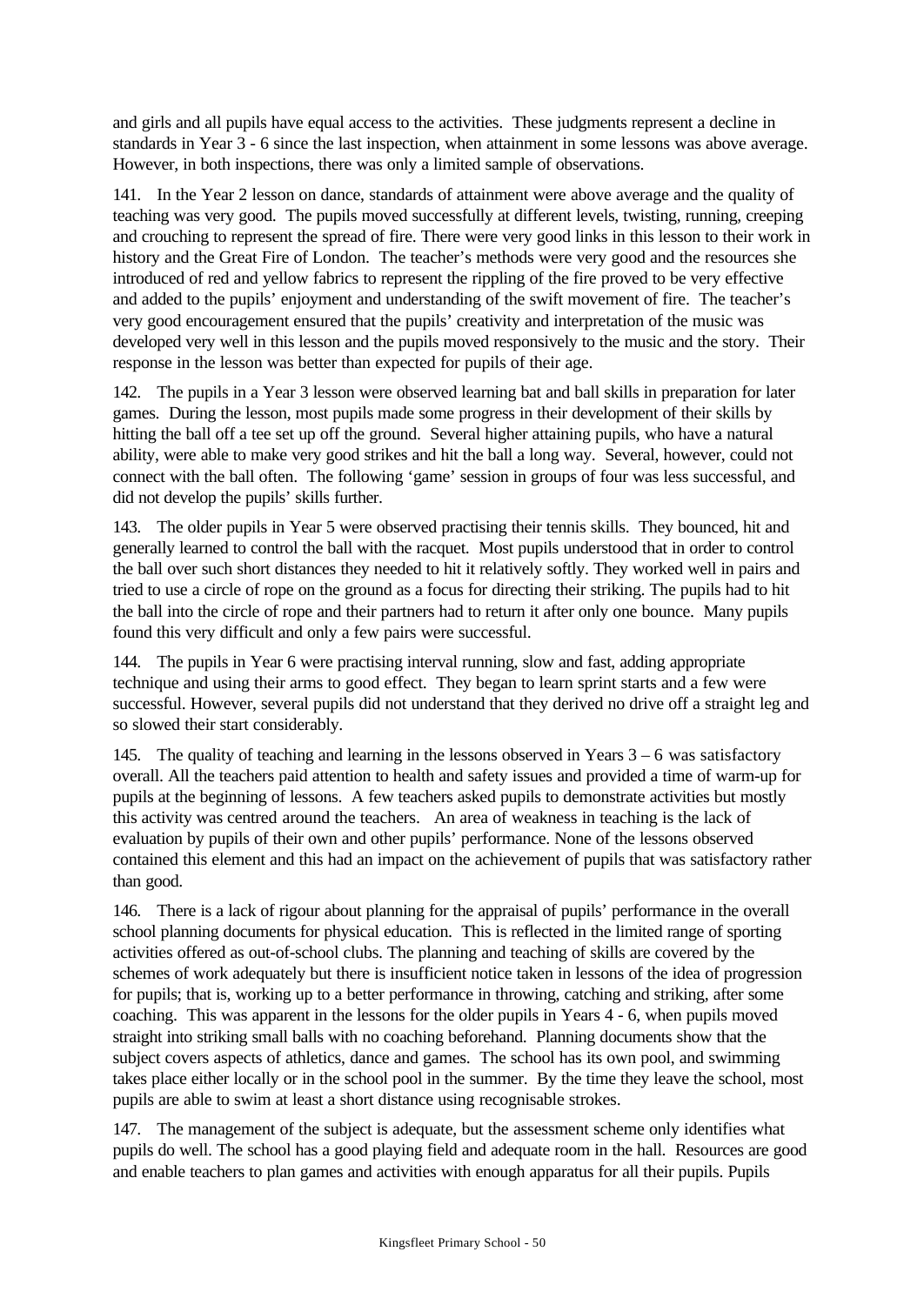clearly enjoy physical education, are well behaved and work hard. They respond quickly to teachers' instructions and listen carefully. The use of information and communication technology in the physical education curriculum is limited. The subject contributes positively to the pupils' social development when they work collaboratively together in pairs or groups.

### **RELIGIOUS EDUCATION**

148. During the inspection, only three lessons were observed in religious education in Years 1, 5 and 6. The inspection's findings are based on those observations, the analysis of pupils' work, the scrutiny of planning and discussions with the co-ordinator. The indications are that standards of attainment are meeting the requirements of the locally agreed syllabus in Year 2 and exceeding them in Year 6. Achievement is satisfactory for pupils in Year 2, including those with special educational needs and those pupils with English as an additional language whilst achievement is good in Year 6 for all pupils. This is an improvement from the findings of the last inspection when attainment was judged to be in line with expectations. Assemblies occasionally enhance religious education with Biblical stories such as Jonah and the Whale.

149. The work scrutiny showed that, in Year 2, pupils have made Easter cards and know the story of Easter. They understand how we recognise and use the seasons such as the daffodils in spring, or barbecues in the summer. The pupils relate this to special times such as birthdays, Christmas and bonfire night. They listen to Bible stories such as Jairus' daughter, and are encouraged to try to understand the girl's feelings. Some of the words they used in their writing, such as, 'petrified', 'lonely', 'sad', and 'grateful', showed their good understanding. Year 2 pupils have looked at rules in religion, and in their lives. The pupils found several religious rules, cut them out and pasted them in their books and wrote about the school's lunchtime rules in comparison. When the pupils considered their own identity, they made personal shields with pictures of the things that they like on them, to identify themselves.

150. The quality of teaching and learning in the Year 1 lesson observed was satisfactory. The pupils had visited the local church during the week before the inspection and had written prayers of thanks for parts of their everyday lives such as food, eyesight, friends and animals. In the lesson, the teacher encouraged the pupils to talk about their prayers and the hymns they sing in school. They knew that 'amen' means, 'I agree'. As a result of a good choice of video by the teacher, the pupils were very attentive watching the film of worship in church and they knew the special vocabulary for things they had seen during their visit such as pulpit, font and lectern. The pupils also knew what each object is used for and talked confidently about baptism in the font and what happens during a church service. One pupil said, 'The Bible is the book that tells us all about God and Jesus', as the pupils were looking at photographs of their recent visit. They could recall the embroidered kneelers well.

151. The analysis of pupils' work in Years 3 – 6 shows that they have an appropriate knowledge of Bible stories and key characters such as Abraham, Isaac, Joseph and Moses. Pupils have completed details about symbolism in the early Church, in today's Church, and in other world religions. For example, they understand the Om symbol for Hindus, and the Alpha and Omega sign for Christians. Good links are made with English when pupils consider literal and figurative meanings of sayings such as, 'He has green fingers'. or, 'He was a rough diamond'. They recognise some of the milestones in their lives such as birth, moving house, going to secondary school and taking GCSE examinations. Pupils know facts about Sikhism, the five pillars of Islam, and some of the Christian calendar such as Advent, Shrove Tuesday and Pentecost. In the Year 6 lesson observed during the inspection, pupils' attainment was above average. This was very largely due to the excellent resources available on the school's intranet system as well as the high level of challenge presented to them.

152. The quality of teaching and learning in Years 3 – 6 is good and has been maintained since the last inspection. In the Year 5 lesson, the teacher's good methods and use of interesting resources ensured that the pupils' attitudes to the lesson were consistently enthusiastic and interested. Good learning took place as pupils watched a video that emphasised how a refugee family found peace in